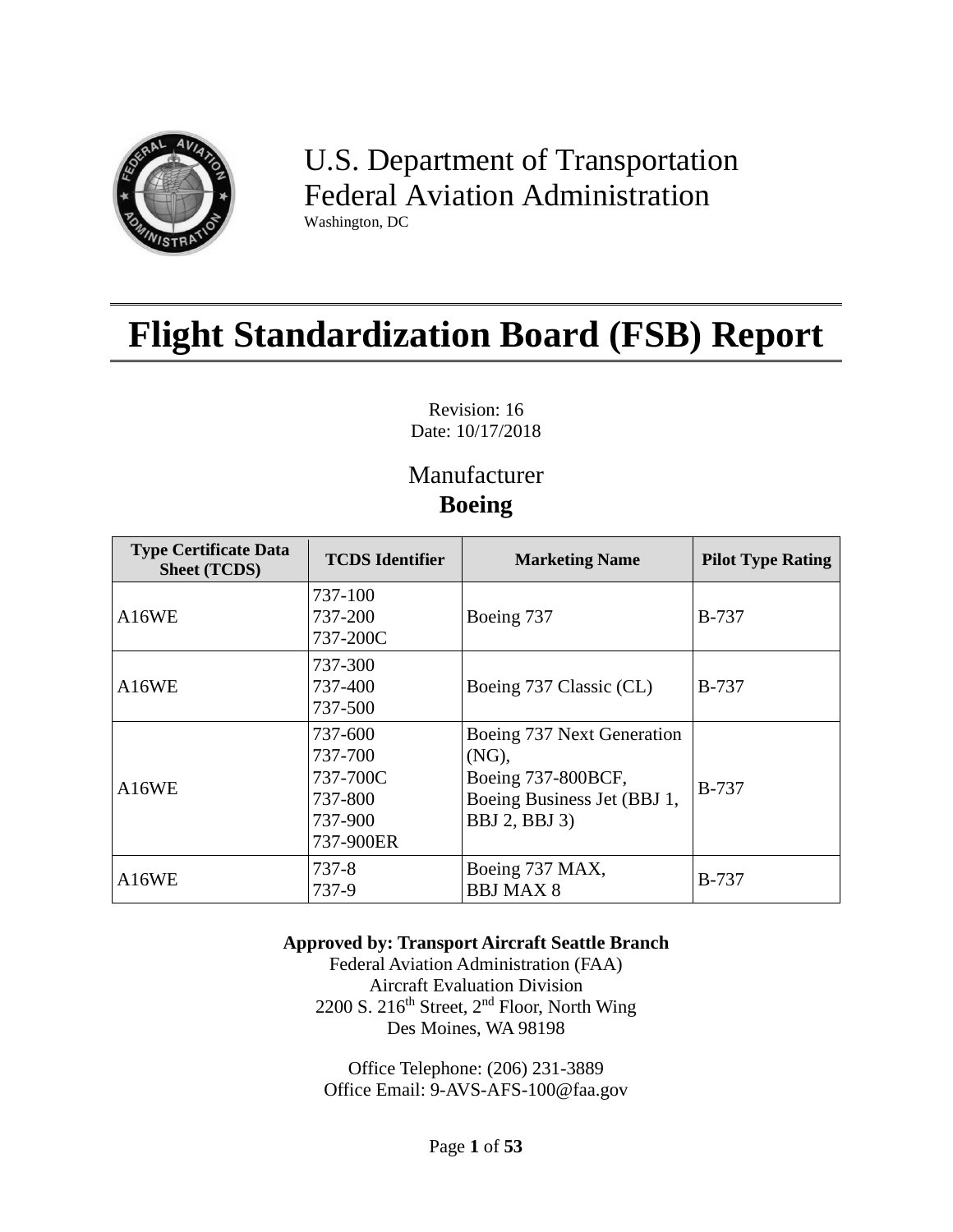|                | <b>Section</b>                                             | Page |
|----------------|------------------------------------------------------------|------|
| $\mathbf{1}$   |                                                            |      |
| $\overline{2}$ |                                                            |      |
| 3              |                                                            |      |
| 4              |                                                            |      |
| 5              |                                                            |      |
| 6              |                                                            |      |
| 7              |                                                            |      |
| 8              |                                                            |      |
| 9              |                                                            |      |
|                |                                                            |      |
|                |                                                            |      |
|                |                                                            |      |
|                |                                                            |      |
|                |                                                            |      |
|                | APPENDIX 2. MASTER DIFFERENCES REQUIREMENTS (MDR) TABLE 17 |      |
|                |                                                            |      |
|                |                                                            |      |
|                |                                                            |      |
|                |                                                            |      |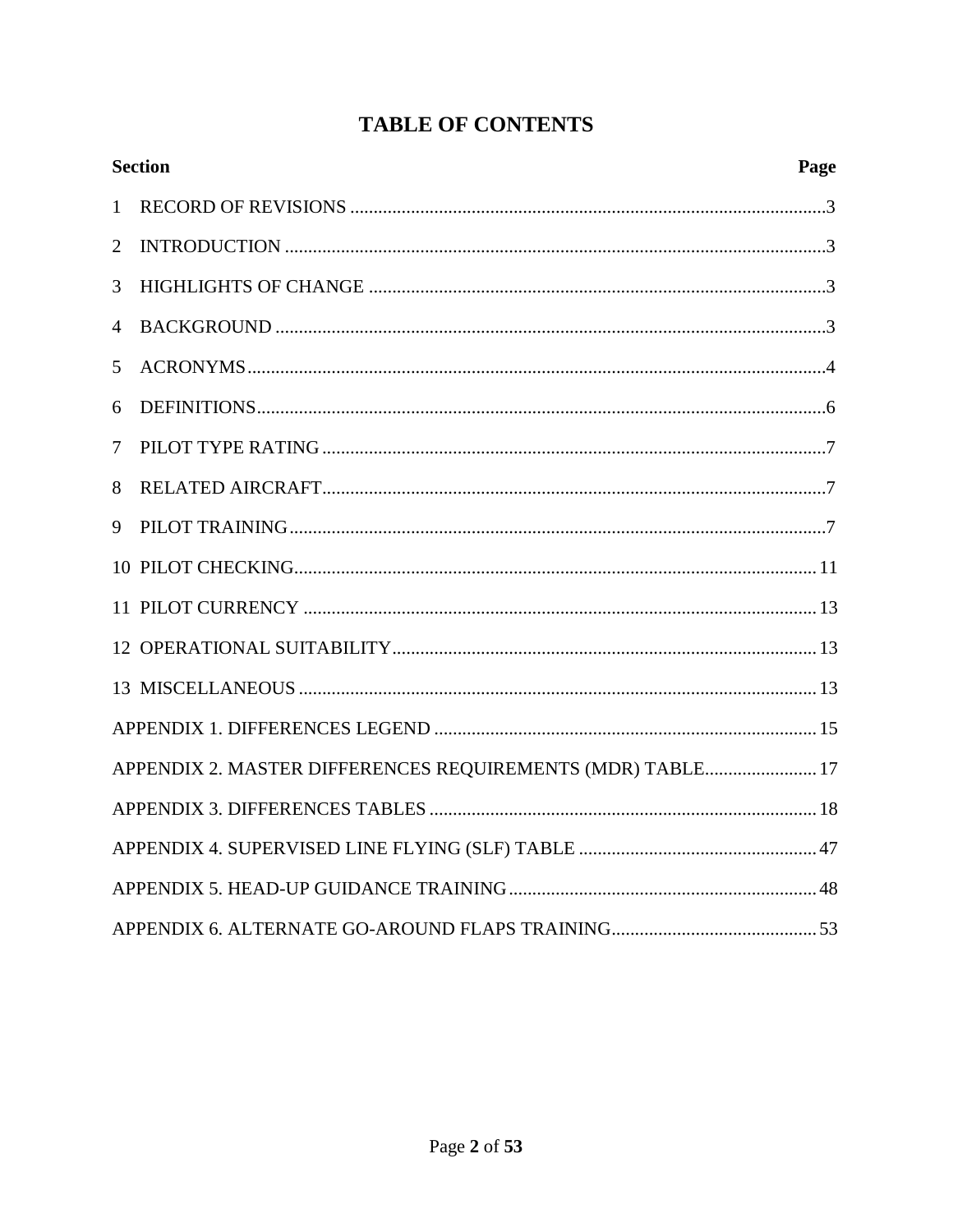#### <span id="page-2-0"></span>**1 RECORD OF REVISIONS**

| <b>Revision Number</b> | Sections(s)                                                                                     | Date       |
|------------------------|-------------------------------------------------------------------------------------------------|------------|
| 14                     | All                                                                                             | 07/05/2017 |
| 15                     | Cover Page, Table of Contents,<br>Record of Revisions, 3, 4, 8–13,<br>Appendices 2–6            | 01/02/2018 |
| 16                     | Cover Page, Table of Contents,<br>Record of Revisions, 3, 4, 5, 8, 9, 10,<br>12, 13, Appendix 3 | 10/17/2018 |

# <span id="page-2-1"></span>**2 INTRODUCTION**

Aircraft Evaluation Groups (AEG) are responsible for working with aircraft manufacturers and modifiers during the development and Federal Aviation Administration (FAA) certification of new and modified aircraft to determine: 1) the pilot type rating; 2) flightcrew member training, checking, and currency requirements; and 3) operational suitability.

This report lists those determinations for use by: 1) FAA employees who approve training programs; 2) FAA employees and designees who certify airmen; and 3) aircraft operators and training providers to assist them in developing their flightcrew member training, checking, and currency.

# <span id="page-2-2"></span>**3 HIGHLIGHTS OF CHANGE**

The purpose of this revision is to add the B-737-800BCF, BBJ MAX 8, and requirements for an optional Dual Head-Up Display (HUD) configuration.

# <span id="page-2-3"></span>**4 BACKGROUND**

The Transport Aircraft Seattle Branch formed a Flight Standardization Board (FSB) that evaluated the B-737-8 aircraft as defined in FAA Type Certificate Data Sheet (TCDS) #A16WE. The evaluation was conducted during August 2016 using the methods described in the current edition of FAA Advisory Circular (AC) 120-53, Guidance for Conducting and Use of Flight Standardization Board Evaluations.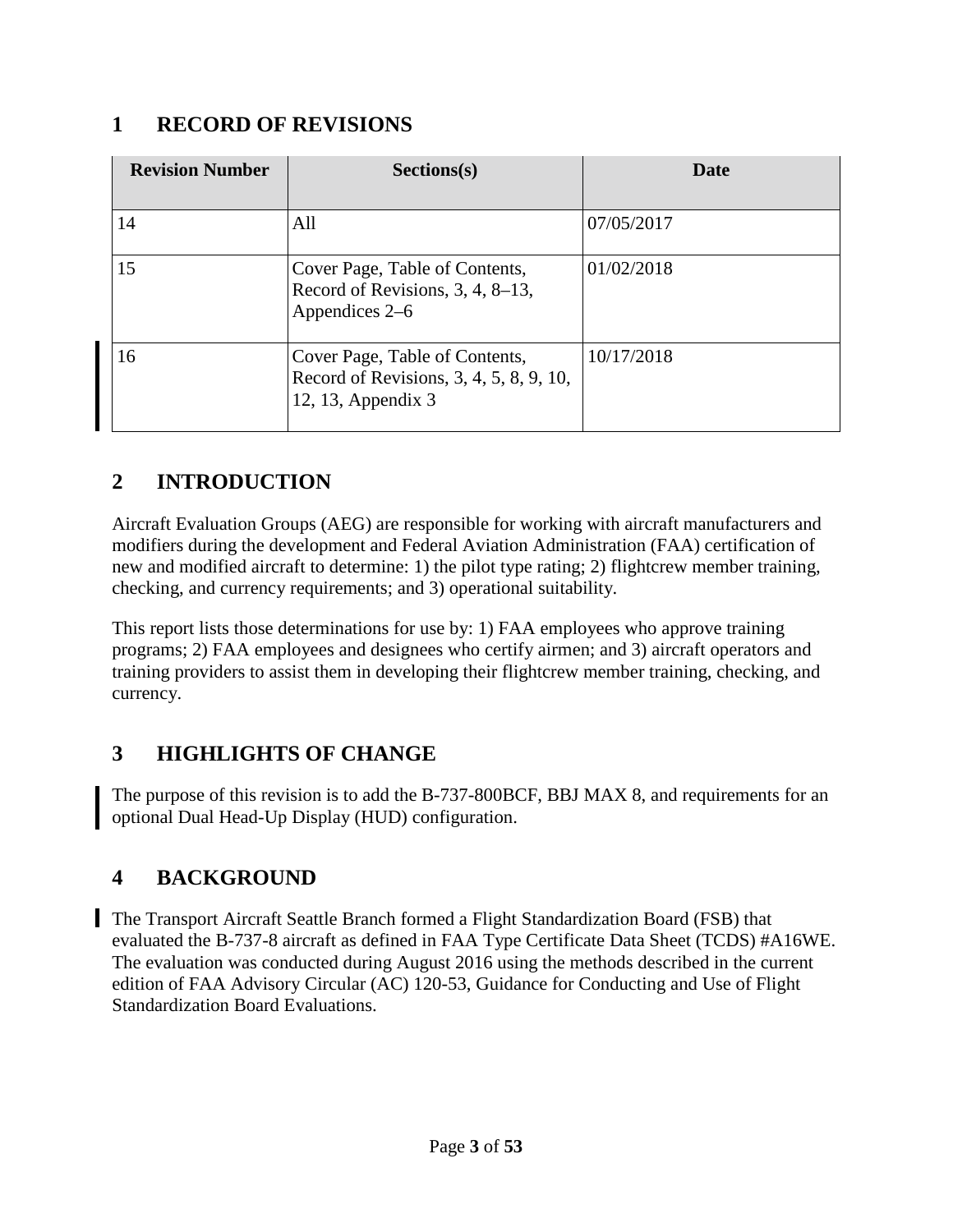In March through June 2017, the FSB conducted flight evaluations of the B-737-8 initial type rating training course and B-737-8 to B-737-800 aircraft differences training. The initial B-737-8 type rating course and the B-737-8 to B-737-800 differences training were found to be operationally suitable.

In September 2017, the FSB conducted a flight evaluation of the B-737-9 aircraft. The aircraft was evaluated for B-737-8 aircraft equivalence. The B-737-9, as well as the associated Airplane Flight Manual (AFM) change, were found to be operationally suitable.

In February 2018, the FSB conducted an analysis of the changes introduced for the B-737-800 Boeing Converted Freighter (BCF). The analysis identified that the B-737-800BCF is functionally equivalent to the B-737-800. The B-737-800BCF is incorporated into the NG family aircraft in the MDR Table. The B-737-800BCF, as well as the associated AFM change, was found to be operationally suitable.

In April 2018, the FSB conducted flight evaluations of the Rockwell Collins right seat HUD installation. The FSB found the right seat HUD and the use of dual HUD operations to be operationally suitable. The FSB report has been revised to add the optional equipment training requirements where necessary.

In April 2018, the FSB conducted an analysis of the changes introduced for the Boeing Business Jet (BBJ) MAX 8. The analysis identified that the BBJ MAX 8 is functionally equivalent to the BBJ 2 aircraft. The BBJ MAX 8 is incorporated into the MAX family aircraft in Appendix 2, Master Differences Requirements (MDR) Table. The BBJ MAX 8, as well as the associated AFM change, was found to be operationally suitable.

# <span id="page-3-0"></span>**5 ACRONYMS**

| <b>14 CFR</b>       | Title 14 of the Code of Federal Regulations   |
|---------------------|-----------------------------------------------|
| AC                  | <b>Advisory Circular</b>                      |
| <b>ADV</b>          | Advanced                                      |
| <b>AEG</b>          | <b>Aircraft Evaluation Group</b>              |
| AEW&C               | Airborne Early Warning and Control            |
| <b>AFCS</b>         | <b>Automatic Flight Control System</b>        |
| <b>AFM</b>          | <b>Airplane Flight Manual</b>                 |
| AP                  | Autopilot                                     |
| APU                 | <b>Auxiliary Power Unit</b>                   |
| AT                  | Autothrottles                                 |
| <b>BCF</b>          | Boeing Converted Freighter                    |
| <b>CAT I/II/III</b> | Category I/II/III Instrument Approach         |
| CBT                 | <b>Computer-Based Training</b>                |
| <b>CDU</b>          | Control Display Unit                          |
| DH                  | Decision Height                               |
| DU                  | Display Unit                                  |
| <b>EDFCS</b>        | <b>Enhanced Digital Flight Control System</b> |
| <b>EFIS</b>         | Electronic Flight Instrument Systems          |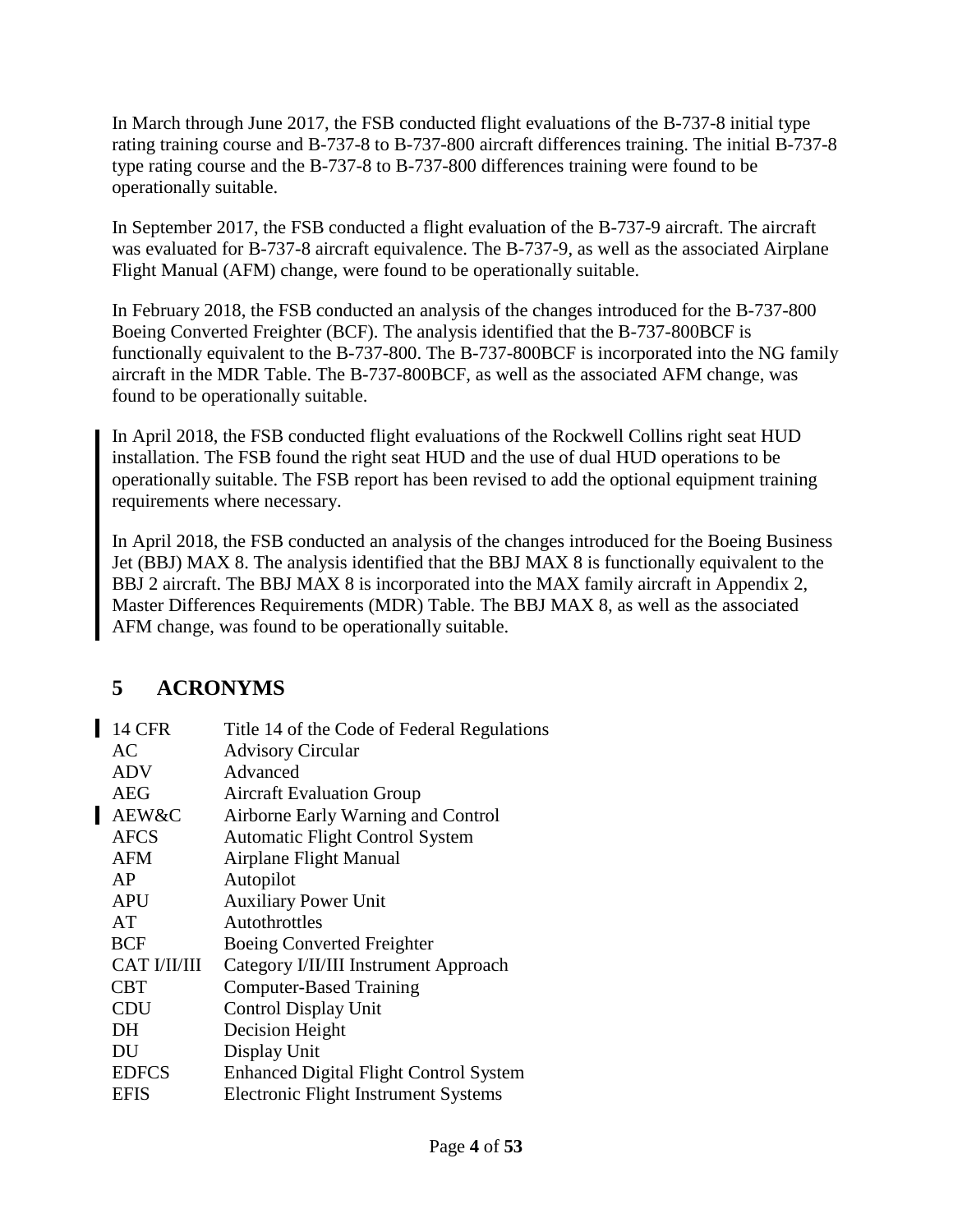|   | <b>EFVS</b>  | <b>Enhanced Flight Visual System</b>        |
|---|--------------|---------------------------------------------|
|   | ER           | <b>Extended Range</b>                       |
|   | <b>ETOPS</b> | <b>Extended Range Operations</b>            |
|   | <b>EVS</b>   | <b>Enhanced Vision System</b>               |
|   | <b>FAA</b>   | <b>Federal Aviation Administration</b>      |
|   | FD           | <b>Flight Director</b>                      |
|   | <b>FFS</b>   | <b>Full Flight Simulator</b>                |
|   | <b>FMA</b>   | <b>Flight Mode Annunciator</b>              |
|   | <b>FMS</b>   | <b>Flight Management System</b>             |
|   | <b>FSB</b>   | <b>Flight Standardization Board</b>         |
|   | <b>FSTD</b>  | <b>Flight Simulation Training Device</b>    |
|   | <b>FTD</b>   | <b>Flight Training Device</b>               |
|   | <b>GLS</b>   | Global Positioning System Landing System    |
|   | <b>GS</b>    | Glideslope                                  |
|   | <b>HCP</b>   | <b>HGS Control Panel</b>                    |
|   | <b>HGS</b>   | Head-Up Guidance System                     |
|   | <b>HUD</b>   | Head-Up Display                             |
|   | <b>ILS</b>   | <b>Instrument Landing System</b>            |
|   | <b>IMC</b>   | <b>Instrument Meteorological Conditions</b> |
|   | IS&S         | Innovative Solutions & Support              |
|   | <b>ISFD</b>  | <b>Integrated Standby Flight Display</b>    |
|   | LAM          | Landing Attitude Modifier                   |
| П | <b>LOC</b>   | Localizer                                   |
|   | <b>LOFT</b>  | Line-Oriented Flight Training               |
|   | LOS          | Line-Operational Simulation                 |
|   | MCDU         | <b>Multifunction Control Display Unit</b>   |
|   | <b>MDR</b>   | <b>Master Differences Requirements</b>      |
|   | <b>MDS</b>   | <b>MAX Display System</b>                   |
|   | <b>NAS</b>   | <b>National Airspace System</b>             |
|   | <b>NAV</b>   | Navigation                                  |
|   | <b>ND</b>    | <b>Navigation Display</b>                   |
|   | <b>OE</b>    | <b>Operating Experience</b>                 |
|   | OpSpecs      | <b>Operations Specifications</b>            |
|   | <b>PC</b>    | Proficiency Check                           |
|   | PF           | Pilot Flying                                |
|   | <b>PFD</b>   | Primary Flight Display                      |
|   | <b>PIC</b>   | Pilot in Command                            |
|   | PM           | <b>Pilot Monitoring</b>                     |
|   | <b>PMS</b>   | <b>Performance Management Systems</b>       |
|   | POI          | Principal Operations Inspector              |
|   | <b>RCAS</b>  | <b>Roll Command Alerting System</b>         |
|   | <b>RSAT</b>  | <b>Runway Situational Awareness Tools</b>   |
|   | <b>RVR</b>   | <b>Runway Visual Range</b>                  |
|   | SFP          | <b>Short Field Performance</b>              |
|   | <b>SIC</b>   | Second in Command                           |
|   | SLF          | Supervised Line Flying                      |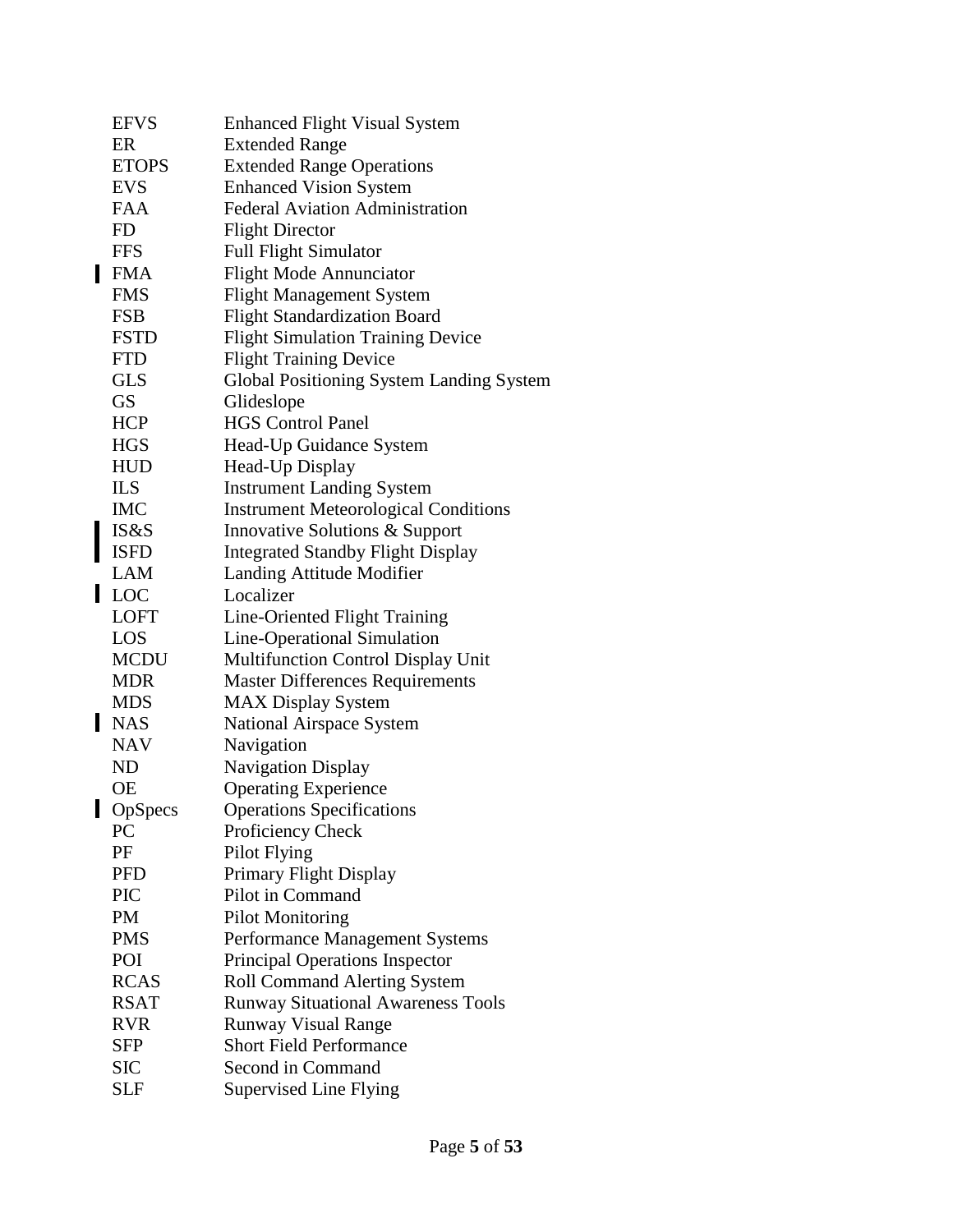| <b>TCAS</b> | Traffic Alert and Collision Avoidance System |
|-------------|----------------------------------------------|
| <b>TCDS</b> | <b>Type Certificate Data Sheet</b>           |
| <b>TCPM</b> | <b>Training Center Program Manager</b>       |
| VOR.        | Very High Frequency Omnidirectional Range    |

## <span id="page-5-0"></span>**6 DEFINITIONS**

These definitions are for the purposes of this report only.

- **6.1 Base Aircraft.** An aircraft identified for use as a reference to compare differences with another aircraft.
- **6.2 Current.** A crewmember meets all requirements to operate the aircraft under the applicable operating part.
- **6.3 Differences Tables.** Describe the differences between a pair of related aircraft and the minimum levels operators must use to conduct differences training and checking of crewmembers. Difference levels range from A to E.
- **6.4 Master Differences Requirements (MDR).** Specifies the highest training and checking difference levels between a pair of related aircraft derived from the Differences Tables.
- **6.5 Mixed Fleet Flying**. The operation of a base aircraft and one or more related aircraft for which credit may be taken for training, checking, and currency events.
- **6.6 Operational Evaluation.** An AEG determination of pilot type rating, minimum crewmember training, checking, and currency requirements and unique or special airman certification requirements (e.g., specific flight characteristics, no-flap landing).
- **6.7 Operational Suitability.** An AEG determination that an aircraft or system may be used in the National Airspace System (NAS) and meets the applicable operational regulations (e.g., Title 14 of the Code of Federal Regulations (14 CFR) parts 91, 121, 125, 135).
- **6.8 Qualified.** A crewmember holds the appropriate airman certificate and ratings as required by the applicable operating part.
- **6.9 Related Aircraft.** Any two or more aircraft of the same make with either the same or different type certificates that have been demonstrated and determined by the Administrator to have commonality.
- **6.10 Seat Dependent Tasks.** Maneuvers or procedures using controls that are accessible or operable from only one flightcrew member seat.
- **6.11 Special Emphasis Area.** A training requirement unique to the aircraft, based on a system, procedure, or maneuver, which requires additional highlighting during training. It may also require additional training time, specialized training devices, or training equipment.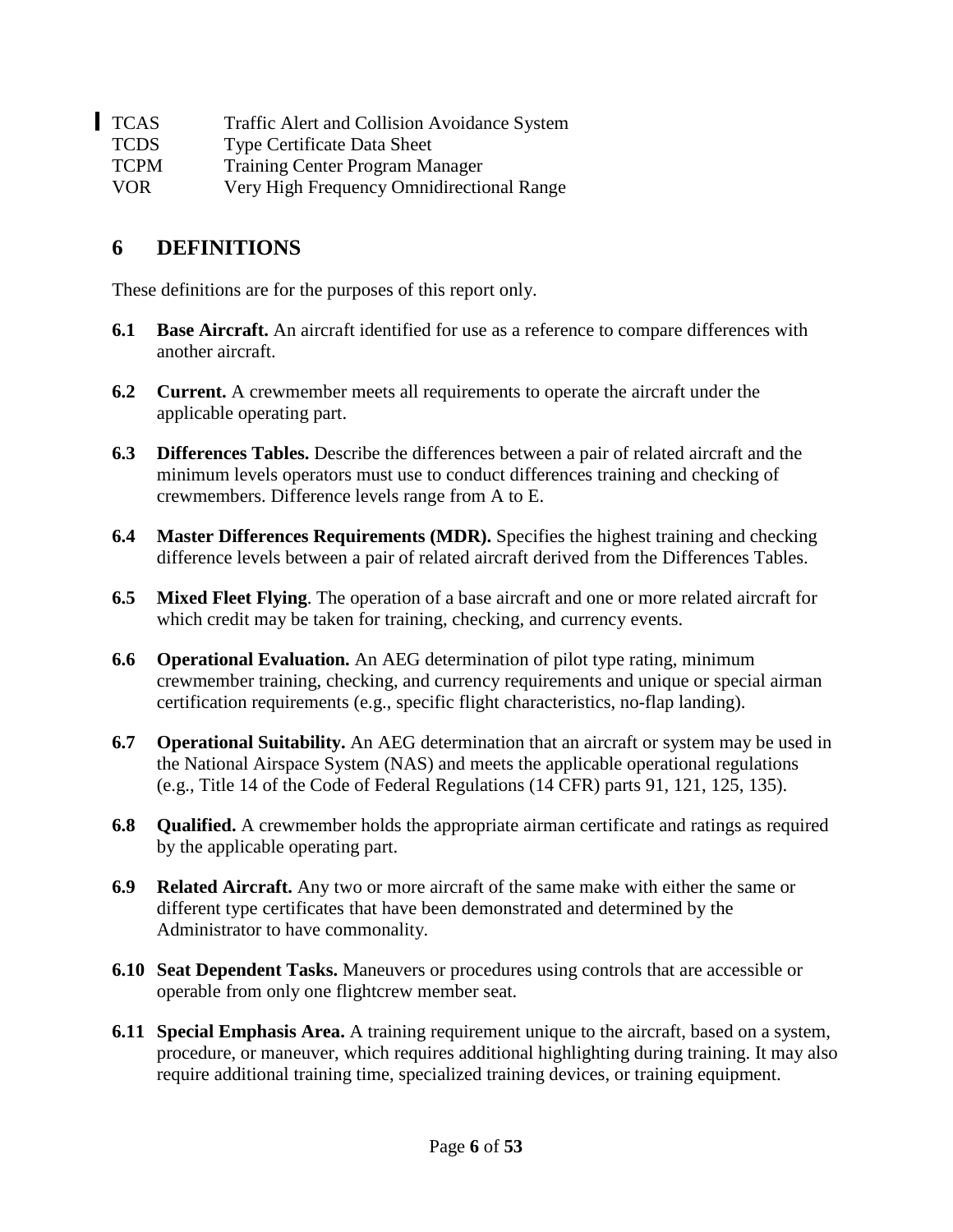**6.12 Specific Flight Characteristics.** A maneuver or procedure with unique handling or performance characteristics that the FSB has determined must be checked.

## <span id="page-6-0"></span>**7 PILOT TYPE RATING**

- **7.1** Type Rating. The Boeing 737 type rating designation is B-737. The Navy P-8 and the Airborne Early Warning and Control (AEW&C) were not evaluated by the FSB and no type rating determination was made.
- **7.2** Common Type Ratings. Not applicable.
- **7.3** Military Equivalent Designations. Military aircraft that qualify for the B-737 type rating can be found on the faa.gov website under Licenses and Certificates, Airmen Certification, Online Services, Aircraft Type Rating Designators. This webpage is kept up-to-date and can be found at [http://www.faa.gov/licenses\\_certificates/airmen\\_certification.](http://www.faa.gov/licenses_certificates/airmen_certification/)

#### <span id="page-6-1"></span>**8 RELATED AIRCRAFT**

- **8.1** Related Aircraft on Same TCDS. The B-737-100, -200, -200C, -300, -400, -500, -600, -700, -700C, -800, -800BCF, -800SFP, -900, -900ER, -8, and -9 are related aircraft. Series aircraft groups are identified as:
	- B-737-100/-200/-200C or B-737.
	- B-737-300/-400/-500 or B-737-CL.
	- B-737-600/-700/-700C/-800/-800BCF/-900/-900ER or B-737-NG.
	- B-737-8/-9 or B-737-MAX.

 $\blacksquare$ 

- **NOTE:** B-737, B-737-CL, B-737-NG, and B-737-MAX are now used throughout this report to identify series aircraft and is the default for terminology. When one of those series needs further clarification, the specific series number (e.g., B-737-600) is used.
- **NOTE:** The B737-700C includes the Boeing -700 Convertible and the Navy C-40A. The BBJ 1 is a -700 series with primary flight display (PFD)/navigation display (ND) and HUD. The BBJ 2 is a -800 series with PFD/ND and HUD. The BBJ 3 is a -900ER series with PFD/ND and HUD. The BBJ MAX 8 is a -8 series with HUD.
- **8.2** Related Aircraft on Different TCDS. Not applicable.

#### <span id="page-6-2"></span>**9 PILOT TRAINING**

**9.1** Airman Experience.

Airmen receiving initial, differences, upgrade, or transition training are assumed to have previous airman experience. Examples of applicable previous experience may include any of the following: experience in part 121 or 125 air carrier operations, former military,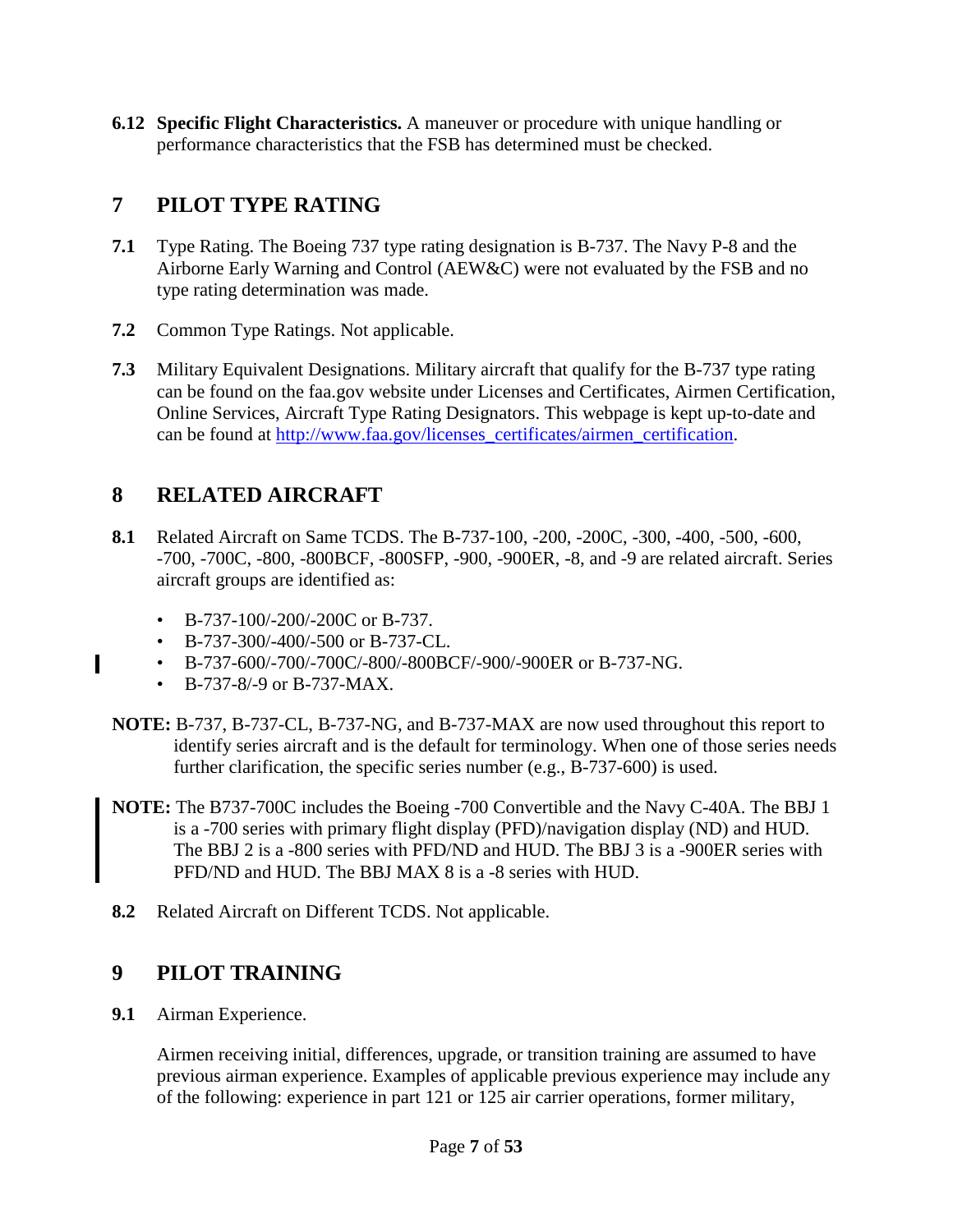commuter, or corporate pilots with turbine powered aircraft experience, etc. For airmen not having such experience (e.g., recent "ab initio" program graduates), additional requirements may be necessary as determined by the Principal Operations Inspector (POI), Training Center Program Manager (TCPM), FSB, and the Air Transportation Division.

**9.2** Special Emphasis Areas.

Ш

Pilots must receive special emphasis on the following areas during ground training, as applicable to an operator's fleet of aircraft:

- Automatic Landings. When an operator is authorized for autoland operations, ground training is required during a preflight briefing prior to flight training. This item must be included in initial, upgrade, transition, differences, and recurrent training. The B-737-NG and B-737-MAX autoland systems are identical and do not require differences training unless transitioning between the Fail Passive system and the Fail Operational system.
- Enhanced Digital Flight Control System (EDFCS). When an EDFCS that supports Fail Operational autoland operations with a Fail Passive Rollout system is used, ground training is required during a preflight briefing prior to flight training. This item must be included in initial, upgrade, transition, differences, and recurrent training. The B-737-NG and B-737-MAX autoland systems are identical and do not require differences training unless transitioning between the Fail Passive system and the Fail Operational system.
- B-737-MAX Flight Control System. The Elevator Jam Landing Assist system and the Landing Attitude Modifier (LAM) ground training must address the system functions and associated flight spoiler deployments. This item must be included in initial, upgrade, transition, differences, and recurrent training.
- HUD. Training must address appropriate ground training elements for both HUD and non-HUD operations as specified in Appendix 5, Head-Up Guidance Training. This item must be included in initial, upgrade, transition, differences, and recurrent training.

Pilots must receive special emphasis on the following areas during flight training, as applicable to an operator's fleet of aircraft:

- Automatic Landings. When an operator is authorized for autoland operations, flight training must occur with the appropriate autopilot (AP) autoland systems (e.g., Fail Operational vs. Fail Passive). This training can occur in either a full flight simulator (FFS) or airplane. Flight training must ensure appropriate AFM limitations are addressed and complied with. This item must be included in initial, upgrade, transition, differences, and recurrent training. The B-737-NG and B-737-MAX autoland systems are identical and do not require differences training unless transitioning between the Fail Passive system and the Fail Operational system.
- EDFCS. When an EDFCS that supports Fail Operational autoland operations with a Fail Passive Rollout system is used, flight training can occur in either an FFS or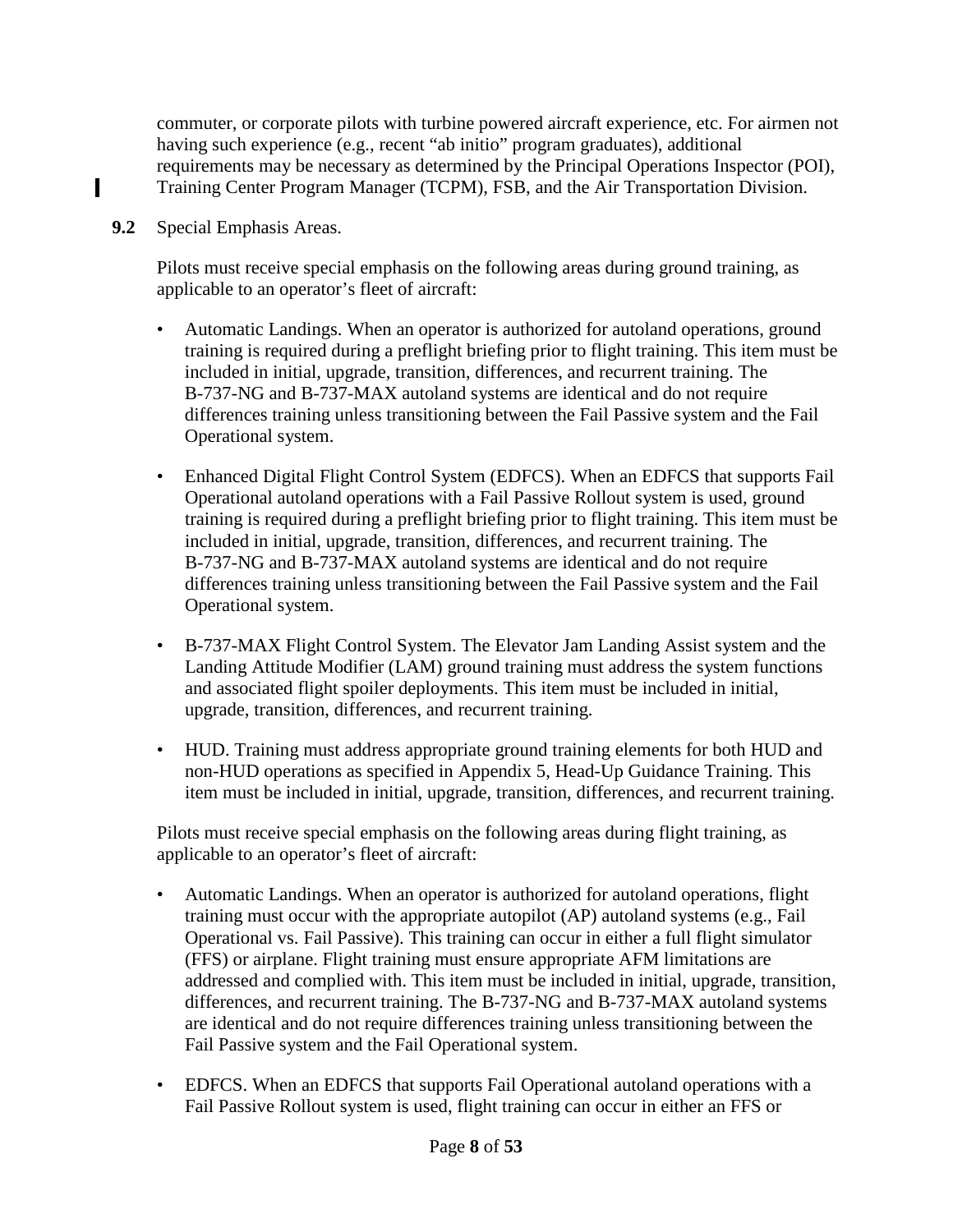airplane and should address both single and dual channel AP approaches. This item must be included in initial, upgrade, transition, differences, and recurrent training. The B-737-NG and B-737-MAX autoland systems are identical and do not require differences training unless transitioning between the Fail Passive system and the Fail Operational system.

- HUD. When HUD is installed and an operator is authorized HUD operations, training must address appropriate flight training elements for both HUD and non-HUD operations as specified in Appendix 5. This item must be included in initial, upgrade, transition, differences, and recurrent training.
- **9.3** Specific Flight Characteristics. There are no specific flight characteristics.
- **9.4** Seat Dependent Tasks. Pilots must receive initial, transition, upgrade, and recurrent training in these seat dependent tasks.
	- HUD (left seat, right seat, when installed).

Ш

- Nosewheel steering (left seat, right seat, when installed).
- **9.5** Regulatory Training Requirements which are Not Applicable to the B-737. Part 121 Appendix E:
	- Tuck and Mach Buffet Training: The B-737, B-737-CL, B-737NG, and B-737-MAX do not exhibit any Mach Tuck tendency and therefore no training is required for this flight maneuver. Demonstration of the aircraft's overspeed protection capabilities is an acceptable substitute.
	- Fuel Jettisoning: The B-737, B-737-CL, B-737-NG, and B-737-MAX do not have fuel jettisoning capability.
- **9.6** Flight Simulation Training Devices (FSTD). Special device or simulator characteristics are described for training, checking, and reestablishing currency as follows:
	- Enhanced flight visual system (EFVS) must be trained in a Level C or higher FFS in both day and night conditions.
- **9.7** Training Equipment. There are no specific systems or procedures that are unique to the Boeing 737 that require specific training equipment.
- **9.8** Differences Training between Related Aircraft. Pilots must receive differences training when operating in mixed fleet B-737 aircraft (as applicable) operations as specified in this FSB report.
	- **9.8.1** B-737-CL (electronic flight instrument systems (EFIS) and non-EFIS) aircraft to B-737-NG PFD/ND differences aircraft only.

PFD/ND differences require a minimum of 12 hours in an interactive computer-based training (CBT), 6 programmed hours in a Level 6 flight training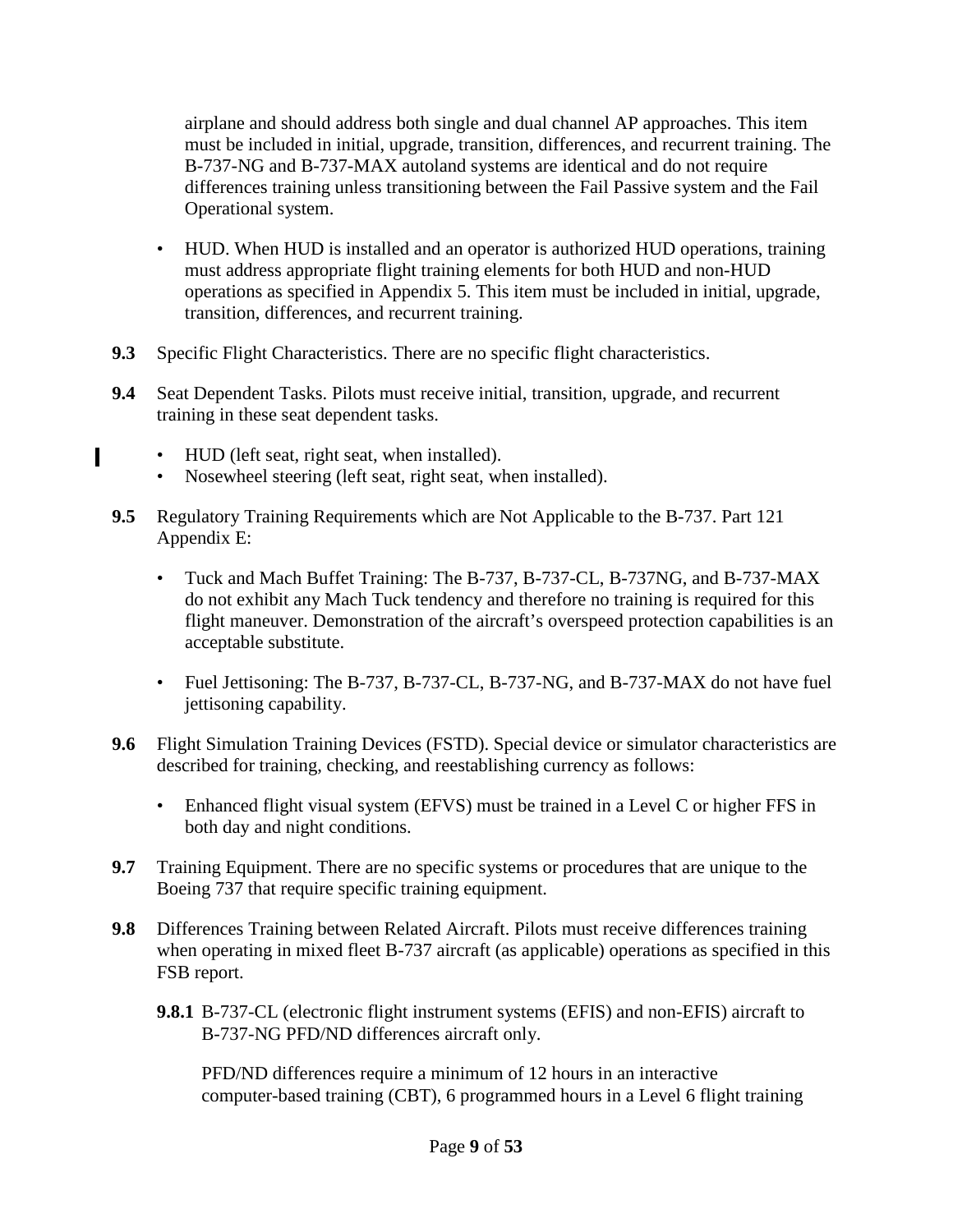device (FTD), and supervised line flying (SLF) as described in Appendix 4, Supervised Line Flying (SLF) Table. Pilots must be trained in accordance with Appendix 2. ND is an expansion of MAP, and the CBT need only demonstrate the differences in display selections and capabilities (e.g., Center Map). The following elements should be included in the training program:

- Flight Mode Annunciator (FMA) differences.
- Autopilot Flight Director System (AFDS) status annunciator.
- Vertical speed display.
- Airspeed bugs and flap maneuvering speeds.
- Compass rose.
- Pitch limit indicator.
- Airspeed trend vector.
- Minimum and maximum speeds.
- Landing altitude reference bar.
- Altimeter setting.
- Localizer (LOC) and glideslope (GS) deviation.
- Selected altitude indication (BUG).
- Ground speed display.
- Radio altitude display.
- Traffic Alert and Collision Avoidance System (TCAS) resolution advisories.
- Time critical warnings.
- Approach reference area.
- Marker beacon indication.
- System failures and flags.
- No "compact display" (display unit (DU) switching only).
- **9.8.2** Blended, Split Scimitar, Advanced Technology Winglet. Operators engaged in mixed fleet flying B-737 aircraft with and without winglets must address differences at the A/A/A level, including:
	- Physical/dimensional differences, with emphasis on lower strake clearance considerations during ground operations.
	- Takeoff crosswind guidelines.
	- Landing crosswind guidelines.
	- Ground contact angles for normal landings.

**9.8.3** Roll Command Alerting System (RCAS).

RCAS consists of a ROLL/YAW ASYMMETRY alert, ROLL AUTHORITY alert and a Roll Command Arrow. RCAS is optional equipment on the B-737-NG and standard on the B-737-MAX. The FSB found Level B training to be sufficient for initial, transition, and upgrade training in that series aircraft.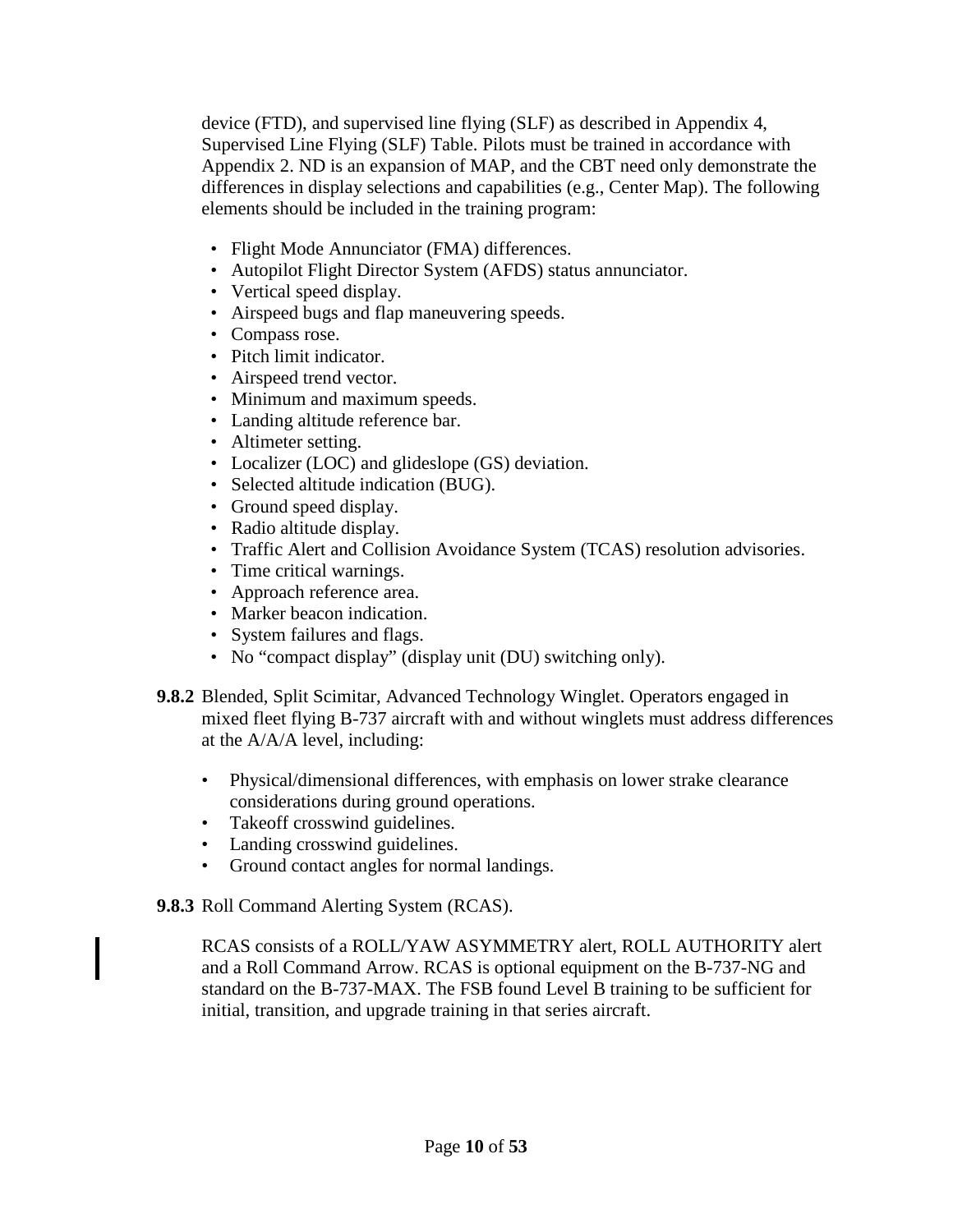**9.8.4** Runway Situational Awareness Tools (RSAT) System.

RSAT consists of On-Ground Overrun Warning, In-Air Overrun Warning, and a Speedbrake Warning. RSAT is optional equipment on the B-737-NG and B-737-MAX. The FSB found Level B training to be sufficient for initial, transition, and upgrade training in that series aircraft.

**9.8.5** Rockwell Collins HGS-6000 Head-Up Guidance System (HGS) with HGS Control Panel (HCP) or multifunction control display unit (MCDU) interface.

The HGS-6000 is optional equipment on the B-737-NG and B-737-MAX. The FSB found Level A differences training to be sufficient for pilots already qualified on the Rockwell Collins HGS-4000.

- **9.8.6** Training for integrated standby flight display (ISFD) may be satisfied with Level A training for all B-737 aircraft. No flight training required.
- **9.8.7** Universal avionics flat panel display/flight management system (FMS) installations (STC ST03355AT/ST03356AT) into B-737-300 series or Innovative Solutions & Support (IS&S) flat panel display installation (ST03125NY) into the B-737-400 series. The FSB found Level D differences training to be sufficient.
- **9.8.8** Universal avionics FMS installations (STC ST03362AT) into the B-737-200 series. The FSB found Level C differences training to be sufficient.
- **9.8.9** The FSB found Level B training to be sufficient for initial, transition, and upgrade training between the B-737-NG and B-737-MAX series aircraft. Ground training for the B-737-NG to the B-737-MAX must include the following special emphasis areas:
	- a) Flight control system to address the Elevator Jam Landing Assist system.
	- b) Landing Attitude Modifier (LAM) to address the two LAM system functions and associated flight spoiler deployments.
	- c) Gear handle operation to address normal and non-normal procedures.
	- d) Flightcrew alerting.

#### <span id="page-10-0"></span>**10 PILOT CHECKING**

**10.1** Landing from a No-Flap or Nonstandard Flap Approach.

The probability of flap extension failure on the B-737, B-737-CL, B-737-NG, and B-737-MAX aircraft is extremely remote due to system design; therefore, demonstration of a no-flap approach and landing is not required. However, a partial flap approach and landing, using fully extended leading edge devices, and trailing edge flaps less than 15, is required during pilot certification. During a 14 CFR part 61, § 61.58 proficiency check, part 91, § 91.1065 competency check, part 121, § 121.441 proficiency check, part 125, § 125.287 competency check, or a part 135, § 135.293 competency check, this task may be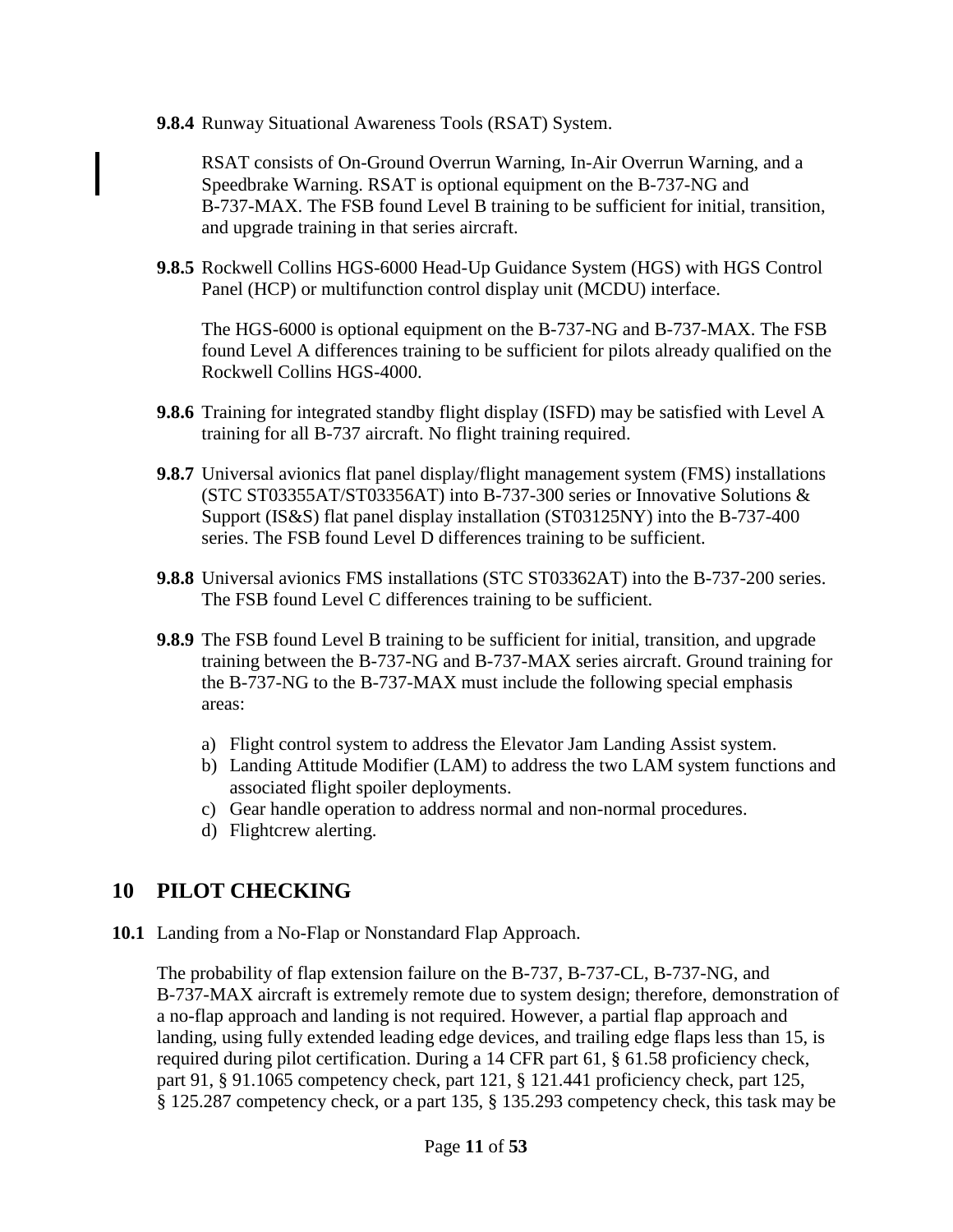required. Refer to FAA Order 8900.1, Volume 5 when the test or check is conducted in an aircraft versus an FFS.

- **10.2** Specific Flight Characteristics. There are no specific flight characteristics.
- **10.3** Seat Dependent Tasks. During initial, transition, and upgrade checking, pilots must be checked in these seat dependent tasks:
	- HUD (left seat, right seat when installed).
	- Nosewheel steering (left seat, right seat when installed).
- **10.4** Other Checking Items.

п

Precision approach using HUD and EFVS. When HUD and/or EFVS use is approved, checking must include suitable demonstration of HUD and/or EFVS use for modes and phases of flight authorized.

HUD vs. flight director (FD) and raw data. When HUD and/or EFVS is installed, Proficiency Check (PC) maneuvers, Line-Oriented Flight Training (LOFT), Line-Operational Simulation (LOS), or other demonstrations may be completed using HUD at the check pilot/inspector's discretion. However, periodic assessment of non-HUD skills should be demonstrated, and at any time a check pilot/inspector may, at their discretion, request that authorized maneuvers be performed without use of HUD (e.g., if manual Category (CAT) I FD operations are authorized, the airman being checked may be requested to perform the maneuver without HUD).

- **10.5** FSTDs. EFVS must be checked in minimum of a Level C FFS in both day and night conditions.
- **10.6** Equipment. There are no specific systems or procedures that are unique to the B-737 aircraft that require specific equipment.
- **10.7** Differences Checking between Related Aircraft.

**10.7.1** Alternating PC for B-737, B-737-CL, B-737-NG, and B-737-MAX series groups.

For mixed fleet flying between series groups, PC should alternate, but are not required to alternate, each 6 months for pilots in command (PIC) and annually for other flightcrew members. When such alternating checks are accomplished, the differences checking of other series within the series group being checked may be satisfied by ground training, written questionnaire, oral review, or other method approved by the POI or TCPM. However, such simplified programs may not be approved if they result in progressive loss of knowledge or skills related to particular differences over successive recurrent periods.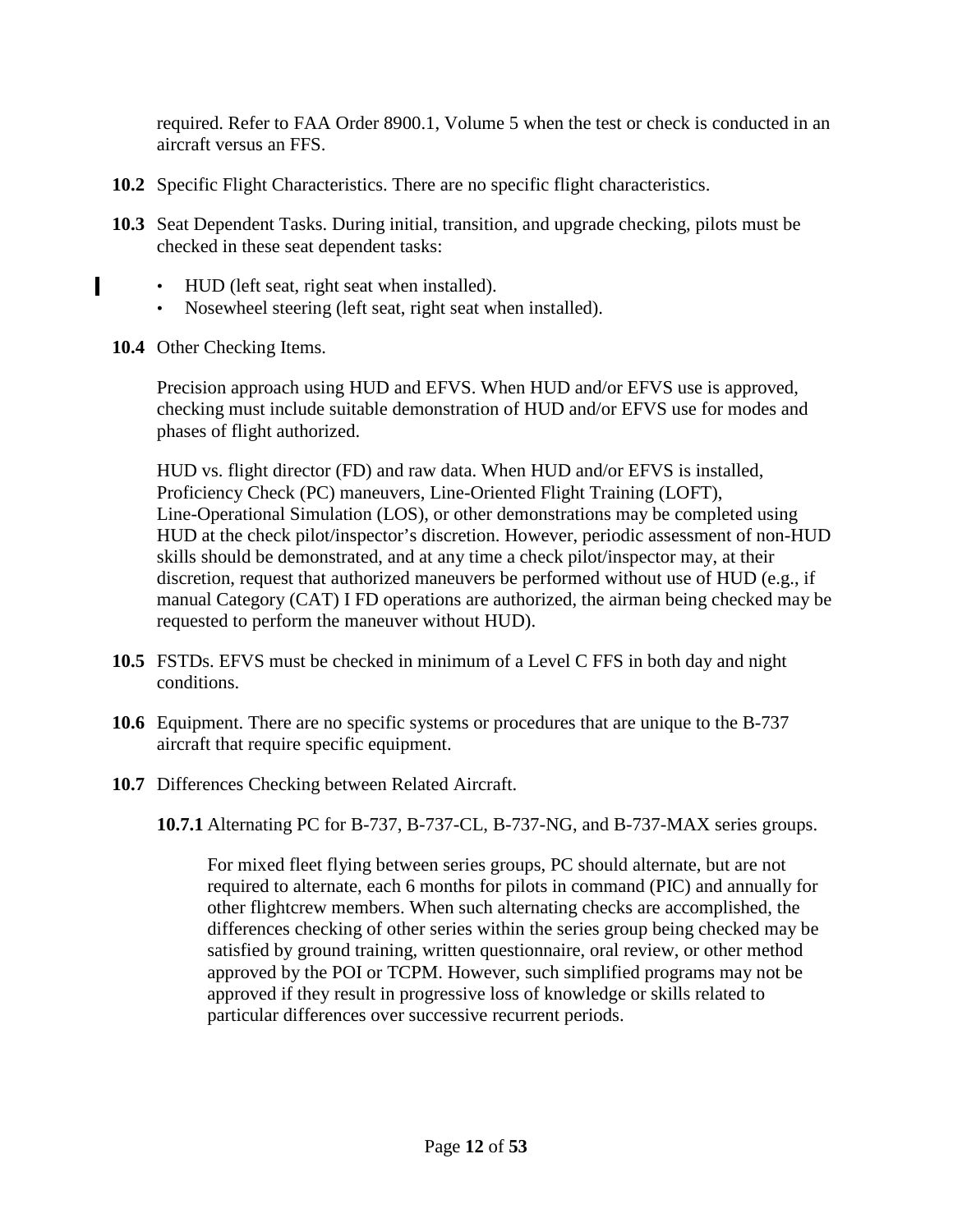**10.7.2** FMS demonstration of competency. FMS checks.

Checking for differences related to a series having FMS must include a demonstration of competency covering both an oral/written exam and demonstration of proficiency with both normal and non-normal procedures. FMS proficiency should be demonstrated with "hands-on" operation and address each applicable FMS mode or function. Specific items and flight phases to be checked may include initialization, takeoff, departure, cruise, arrival, precision and non-precision approach, missed approach, holding, diversion to an alternate or route re-clearance, and pertinent non-normal scenarios. Scenarios used should include routes, airports, air traffic control (ATC) situations, and other factors which are representative of, or present equivalent complexity to, those anticipated for that operator. FMS competency may be demonstrated in conjunction with other checking.

# <span id="page-12-0"></span>**11 PILOT CURRENCY**

There are no additional currency requirements for the B-737, B-737-CL, B-737-NG, or B-737-MAX series aircraft other than those already specified in parts 61, 121, 125, and 135.

**11.1** Differences Currency between Related Aircraft. Not applicable.

# <span id="page-12-1"></span>**12 OPERATIONAL SUITABILITY**

The B-737, B-737-CL, B-737-NG, and B-737-MAX series aircraft are operationally suitable for operations under parts 91, 121, 125, and 135. The list of operating rules evaluated is on file at the Transport Aircraft Seattle Branch.

# <span id="page-12-2"></span>**13 MISCELLANEOUS**

**13.1** Extended Operations (ETOPS).

- B-737-200 and B-737-CL aircraft are approved for 120-minute ETOPS operations.
- B-737-NG aircraft are approved for 180-minute ETOPS operations.\*
- B-737-MAX aircraft are approved for 180-minute ETOPS operations.
- \* The 737-800BCF is not approved for ETOPS.
- **13.2** Forward Observer Seat.

п

п

The B-737, B-737-CL, B-737-NG, and B-737-MAX series aircraft forward center observer seat has been evaluated and determined to meet the requirements of  $\S$ § 121.581(a), 125.317(b), and 135.75(b), and AC 120-83, Flight Deck Observer Seat and Associated Equipment.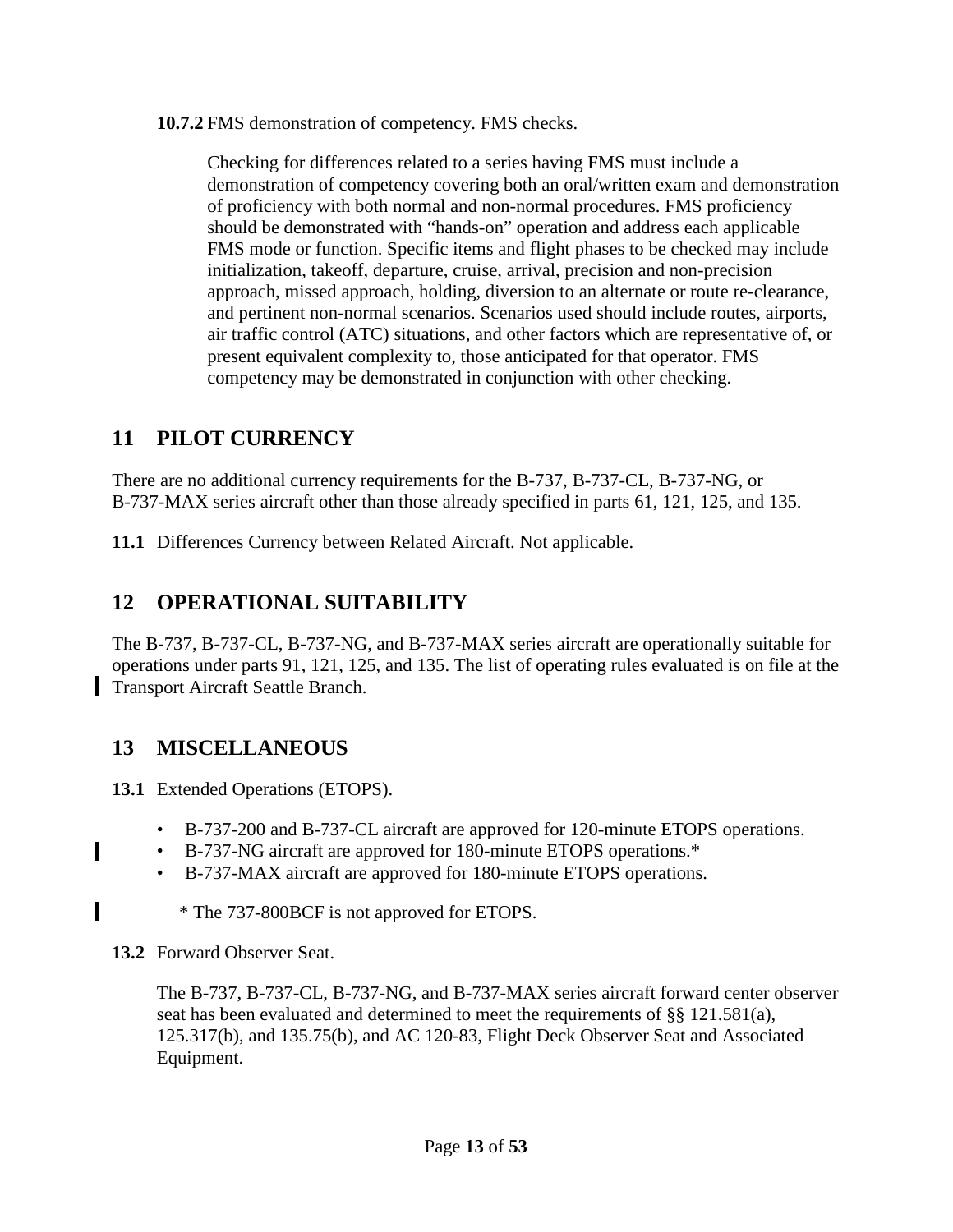#### **13.3** Landing Minima Categories.

All operators should reference 14 CFR part 97, § 97.3 and use an approach category appropriate to the speed of  $V_{REF}$ . Air carriers may be further restricted by their operations specifications (OpSpecs) for circling approaches. Approach Category for B-737, B-737-CL, B-737-NG, and B-737-MAX series aircraft is as follows:

| Aircraft            | Category     |
|---------------------|--------------|
| <b>B-737</b>        | C            |
| <b>B-737-CL</b>     | C            |
| B-737-600/700       | $\mathsf{C}$ |
| B-737-800/900/900ER | $C$ or $D$   |
| $B-737-MAX$         | $C$ or $D$   |

Due to the numerous maximum landing weight options among the B-737-NG series group and the B-737-MAX series group, determining an aircraft approach category may be done using the certificated maximum flap setting of FLAPS 40 and the particular airplane's AFM maximum certificated landing weight.

**13.4** Normal Landing Flaps.

The B-737, B-737-CL, B-737-NG, and B-737-MAX series aircraft normal "final landing flap setting" per  $\S 91.126(c)$  is Flaps 15, 30, and 40. Flaps 15 is primarily used for non-normal situations (e.g., engine out approach) or atypical operations (e.g., high altitude airport operations).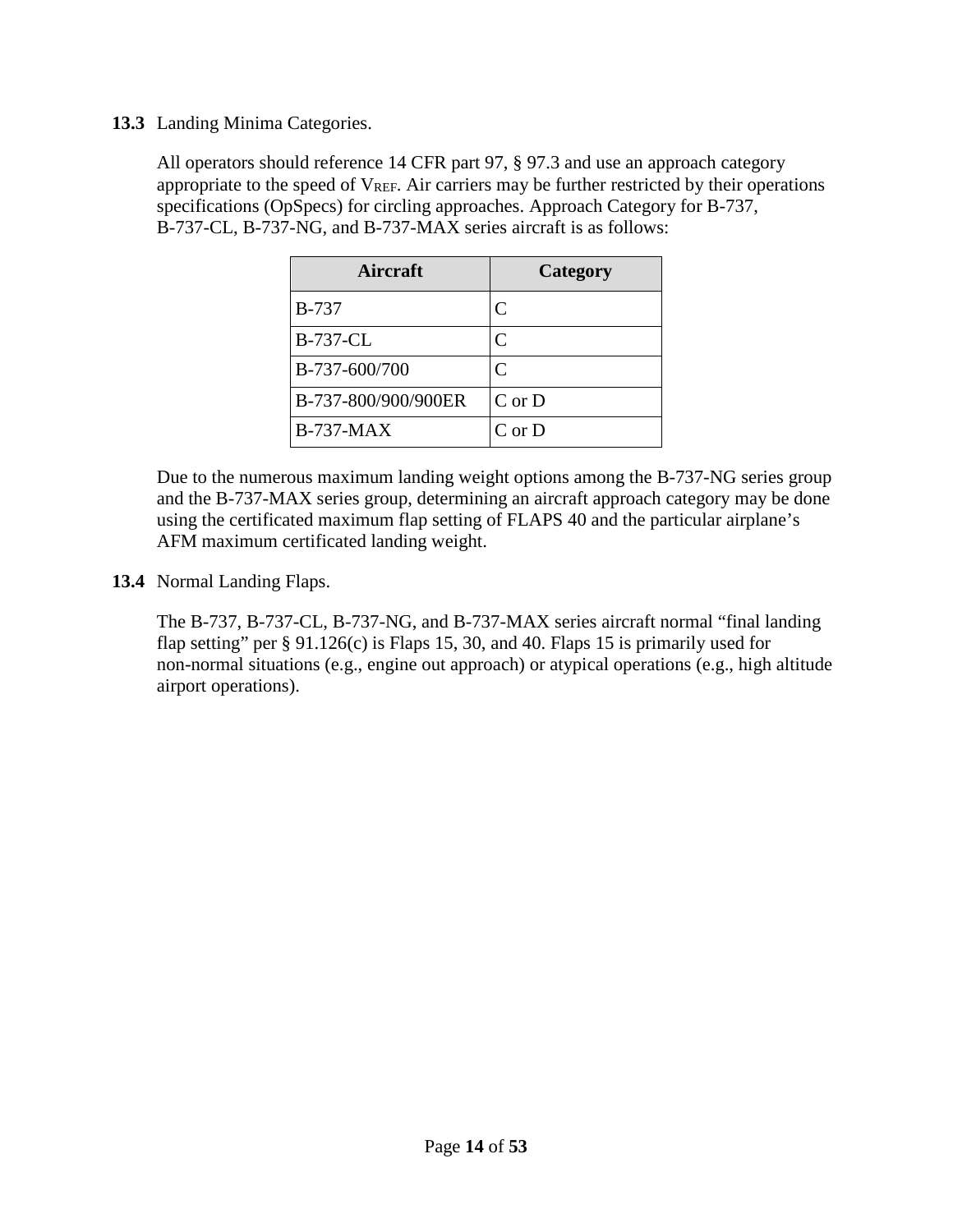# **APPENDIX 1. DIFFERENCES LEGEND**

#### **Training Differences Legend**

<span id="page-14-0"></span>

| <b>Differences</b><br>Level | <b>Type</b>                              | <b>Training Method Examples</b>                                                                                                                                                                                                            | <b>Conditions</b>                                                                                                                                                                                                                                                                                                                                                                                                                                                   |
|-----------------------------|------------------------------------------|--------------------------------------------------------------------------------------------------------------------------------------------------------------------------------------------------------------------------------------------|---------------------------------------------------------------------------------------------------------------------------------------------------------------------------------------------------------------------------------------------------------------------------------------------------------------------------------------------------------------------------------------------------------------------------------------------------------------------|
| $\overline{A}$<br>B         | Self-Instruction<br>Aided<br>Instruction | Operating manual revision<br>$\bullet$<br>(HO)<br>Flightcrew operating bulletin<br>(HO)<br>Audiovisual presentation (AV)<br>Tutorial computer-based<br>instruction (TCBI)                                                                  | • Crew has already demonstrated understanding on base aircraft<br>(e.g. updated version of engine).<br>Minor or no procedural changes required.<br>$\bullet$<br>No safety impact if information is not reviewed or is forgotten<br>(e.g. different engine vibration damping mount).<br>Once called to attention of crew, the difference is self-evident.<br>Systems are functionally similar.<br>$\bullet$<br>Crew understanding required.<br>Issues need emphasis. |
| $\overline{C}$              | Systems Devices •                        | Stand-up instruction (SU)<br>Interactive (full-task)<br>computer-based instruction<br>(ICBI)<br><b>Cockpit Procedures Trainers</b><br>(CPT)<br>Part task trainers (PTT)<br>$\bullet$<br>Level 4 or 5 flight training<br>device $(FTD 4-5)$ | Standard methods of presentation required.<br>Training can only be accomplished through systems training<br>devices.<br>Training objectives focus on mastering individual systems,<br>procedures, or tasks versus highly integrated flight operations or<br>"real-time" operations.<br>Training devices are required to assure attainment or retention of<br>crew skills to accomplish more complex tasks usually related to<br>aircraft systems.                   |
| D                           | Maneuvers<br>Devices                     | Level 6 or 7 flight training<br>device (FTD $6-7$ )<br>Level A or B full flight<br>$\bullet$<br>simulator (FFS A-B)                                                                                                                        | Training can only be accomplished in flight maneuver devices in a<br>$\bullet$<br>real-time environment.<br>Training requires mastery of interrelated skills versus individual<br>skills.<br>Motion, visual, control loading, and specific environmental<br>conditions may be required.                                                                                                                                                                             |
| E                           | Level C/D FFS<br>or Aircraft             | • Level C or D full flight<br>simulator (FFS C-D)<br>Aircraft (ACFT)                                                                                                                                                                       | Motion, visual, control loading, audio, and specific environmental<br>conditions are required.<br>Significant full task differences that require a high fidelity<br>environment.<br>Usually correlates with significant differences in handling qualities.                                                                                                                                                                                                          |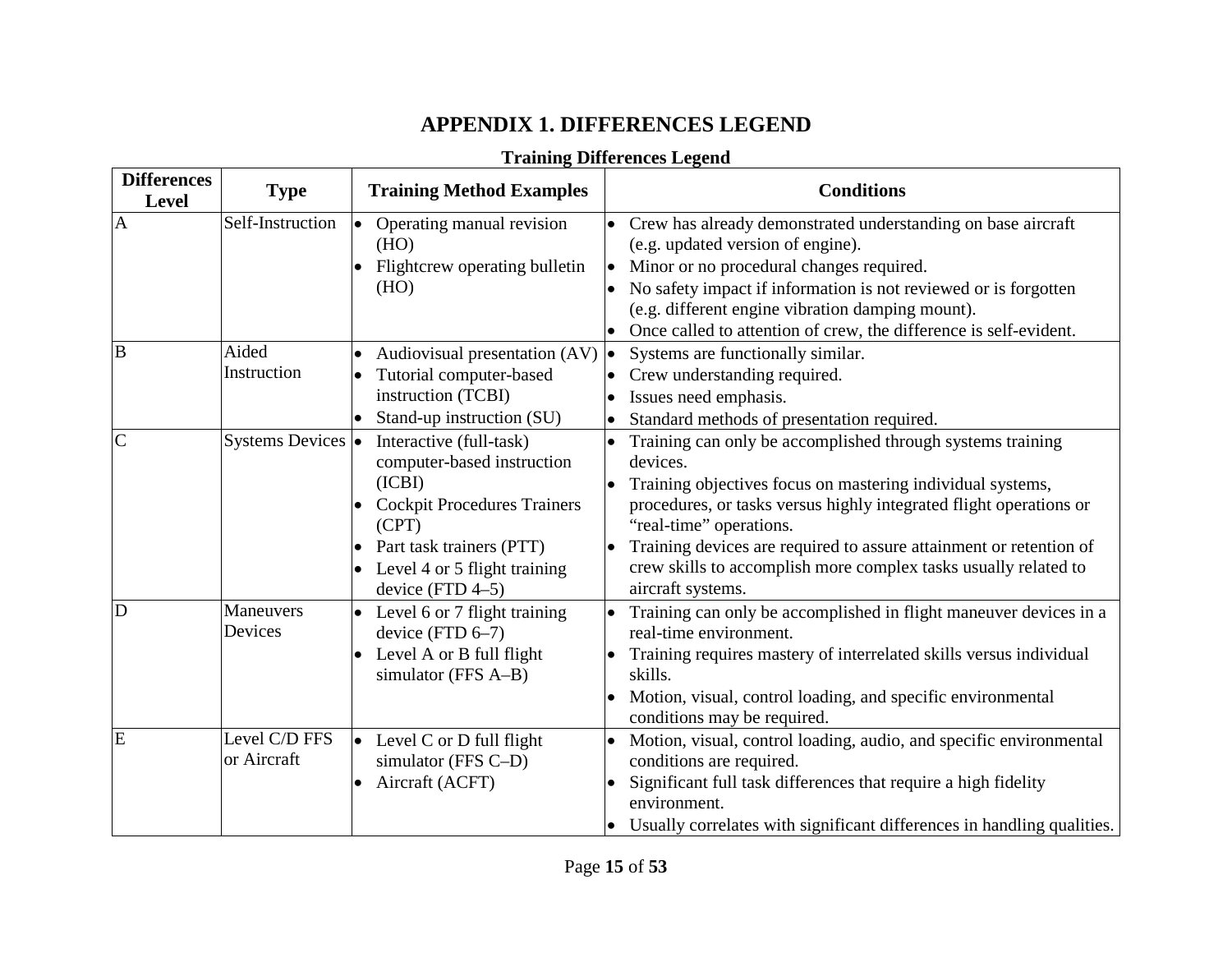| <b>Differences</b><br><b>Level</b> | <b>Checking Method Examples</b>                                                                                                                                                   | <b>Conditions</b>                                                                                                                                                                                                                                                          |  |  |  |
|------------------------------------|-----------------------------------------------------------------------------------------------------------------------------------------------------------------------------------|----------------------------------------------------------------------------------------------------------------------------------------------------------------------------------------------------------------------------------------------------------------------------|--|--|--|
| $\mathbf{A}$                       | None                                                                                                                                                                              | None                                                                                                                                                                                                                                                                       |  |  |  |
| $\overline{B}$                     | Oral or written exam<br>Tutorial computer-based instruction self-test (TCBI)                                                                                                      | • Individual systems or related groups of systems.                                                                                                                                                                                                                         |  |  |  |
| $\overline{C}$                     | Interactive (full-task) computer-based instruction<br>(ICBI)<br>Cockpit Procedures Trainers (CPT)<br>Part task trainers (PTT)<br>Level 4 or 5 flight training device (FTD $4-5$ ) | Checking can only be accomplished using systems<br>devices.<br>Checking objectives focus on mastering individual<br>systems, procedures, or tasks.                                                                                                                         |  |  |  |
| D                                  | Level 6 or 7 flight training device (FTD $6-7$ )<br>Level A or B full flight simulator (FFS A–B)                                                                                  | Checking can only be accomplished in flight maneuver<br>devices in a real-time environment.<br>Checking requires mastery of interrelated skills versus<br>individual skills.<br>Motion, visual, control loading, and specific<br>environmental conditions may be required. |  |  |  |
| E                                  | Level C or D full flight simulator (FFS $C-D$ )<br>Aircraft (ACFT)                                                                                                                | Significant full task differences that require a high<br>fidelity environment.                                                                                                                                                                                             |  |  |  |

#### **Checking Differences Legend**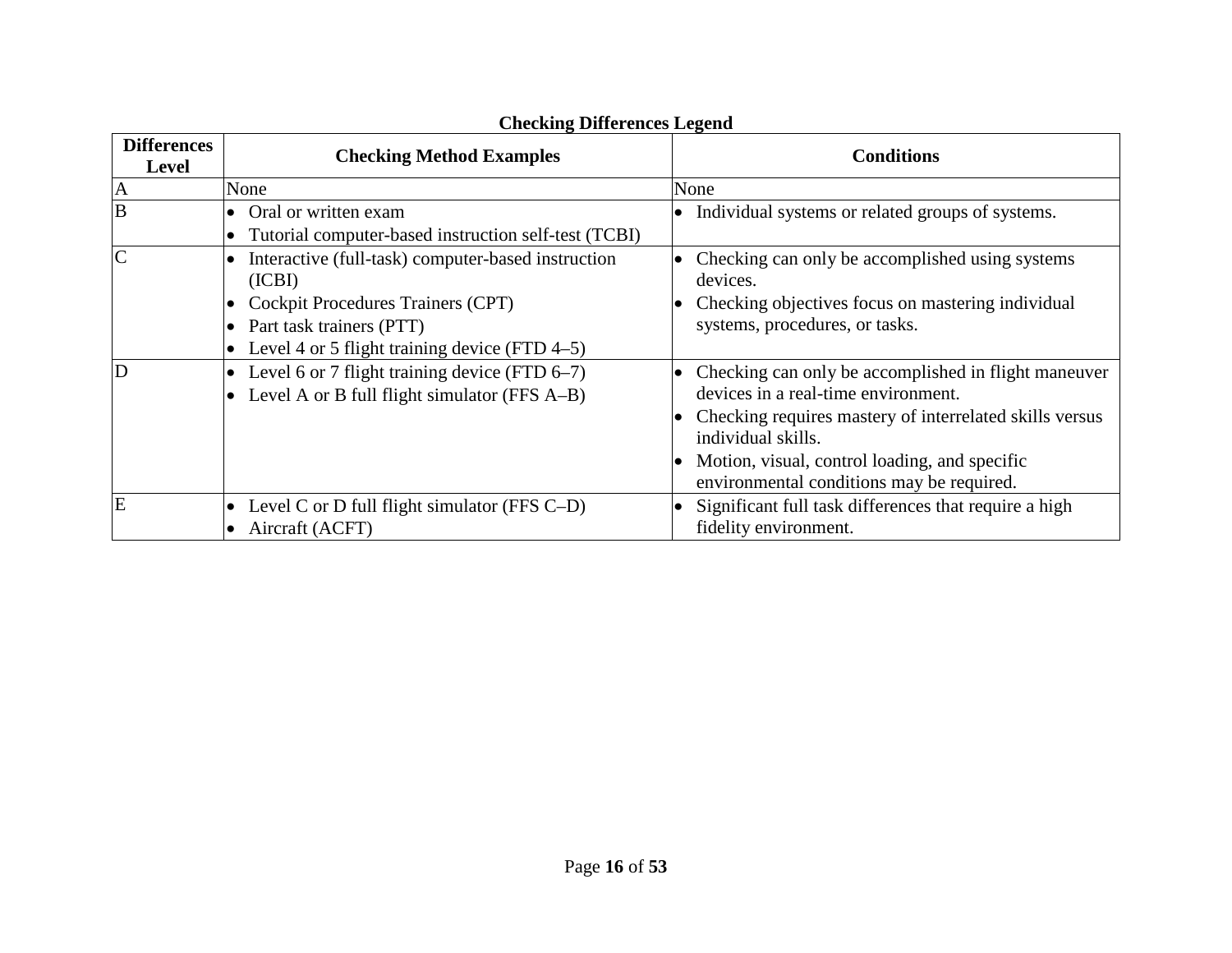## **APPENDIX 2. MASTER DIFFERENCES REQUIREMENTS (MDR) TABLE**

These are the minimum levels of training and checking required, derived from the highest level in the Differences Tables in Appendix 3. Differences levels are arranged as training/checking.

<span id="page-16-0"></span>

| <b>Related Aircraft</b>       | <b>Base Aircraft</b><br>$\rightarrow$ | $B-737$                                                            | <b>B-737-CL</b><br>(NON-EFIS) | <b>B-737-CL</b><br>(EFIS)   | $B-737-NG$                                                                     | <b>B-737-MAX</b> |
|-------------------------------|---------------------------------------|--------------------------------------------------------------------|-------------------------------|-----------------------------|--------------------------------------------------------------------------------|------------------|
| <b>B-737</b>                  |                                       | A/A<br>$NAV - B/B$<br>$PMS - C/B$<br>$AFCS - C/B$<br>$(1)$ ADV-B/A | $C^*/C^*$                     | $C^*/C^*$                   | D/D                                                                            | Not evaluated    |
| <b>B-737-CL</b><br>(NON-EFIS) |                                       | $C^*/C$<br>(2) LIMITED<br>$FMS - C/B$                              | A/A                           | C/B                         | (3) C/B                                                                        | Not evaluated    |
| <b>B-737-CL</b><br>(EFIS)     |                                       | $C^*/C^*$<br>(2) LIMITED<br>$FMS - C/B$                            | C/B                           | A/A                         | $(3)$ C/B<br>PFD/ND - D/C                                                      | Not evaluated    |
| <b>B-737-NG</b>               |                                       | D/D                                                                | $(3)$ C/B<br>$PFD/ND - D/C$   | $(3)$ C/B<br>$PFD/ND - D/C$ | A/A<br>$(3)$ EFIS to<br>PFD/ND-C/B<br>PFD/ND to<br>$EFIS-D/C$<br>$EDFCS - C/C$ | B/B              |
| <b>B-737-MAX</b>              |                                       | Not evaluated                                                      | Not evaluated                 | Not evaluated               | B/B                                                                            | A/A              |

C\* - Level C training or checking, which requires use of a Level 5 FSTD or higher.

- (1) All Model B-737-200 series airplanes having serial numbers 20492 and on are of the -200 advanced (B-737-200 ADV) series airplane and require Level B differences training when transitioning from the B-737-100/-200. All earlier airplanes can be kit modified to the advanced configuration.
- (2) Limited FMS pertains to B-737-CL airplanes, which retain partial FMS functions.
- (3) Level C training requirement may be satisfied by interactive CBT.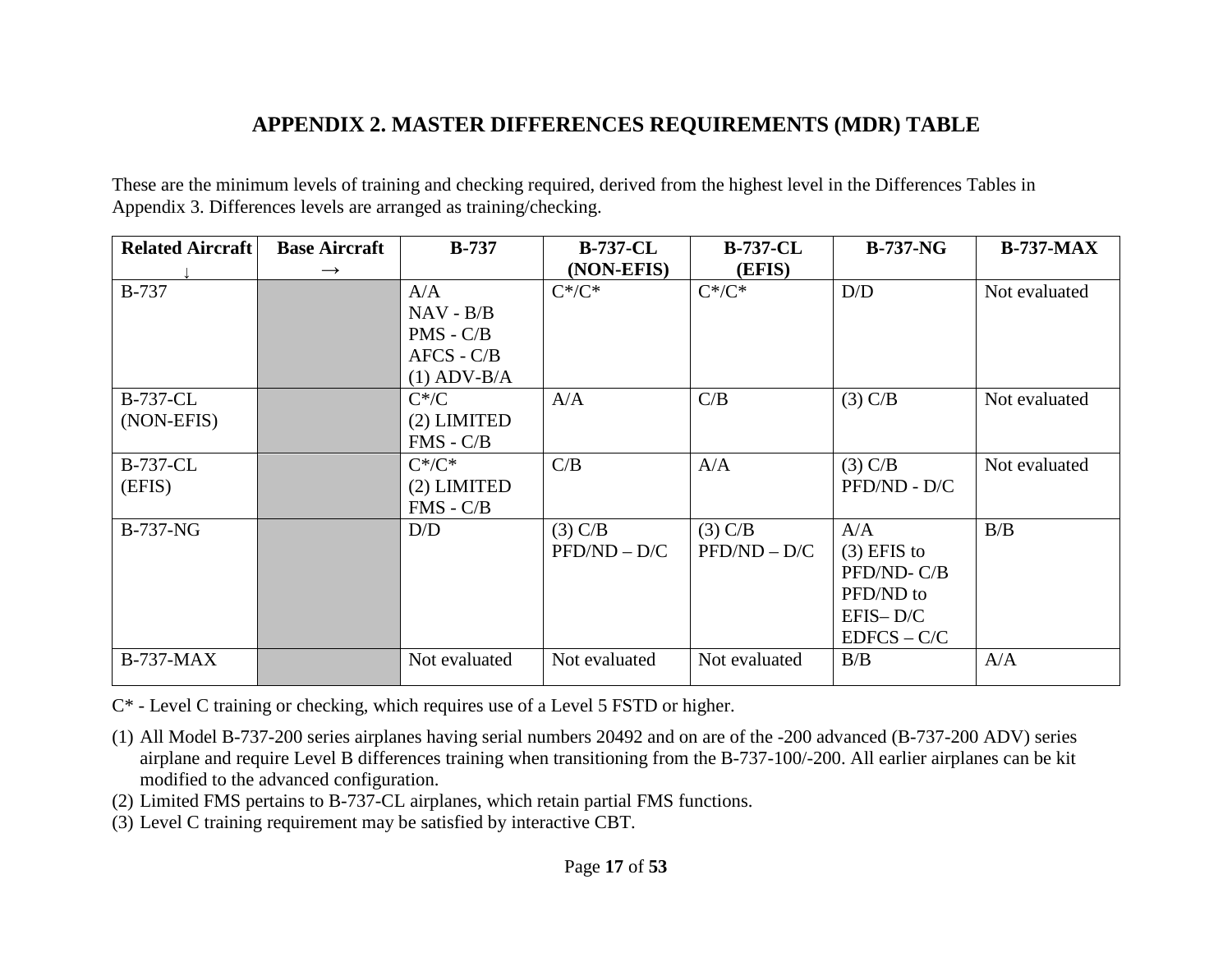## **APPENDIX 3. DIFFERENCES TABLES**

This Design Differences table, from the Boeing 737-800 to the Boeing 737-8, was proposed by Boeing and validated by the FSB on 08/16/2016. It lists the minimum differences levels operators must use to conduct differences training and checking of flightcrew members.

<span id="page-17-0"></span>

| <b>FROM BASE</b><br><b>AIRCRAFT:</b><br><b>B-737-800</b><br><b>TO RELATED</b><br><b>AIRCRAFT:</b><br>$B-737-8$ | <b>DESIGN</b> | <b>REMARKS</b>                                                                          | <b>FLT</b><br><b>CHAR</b> | <b>PROC</b><br><b>CHNG</b> | <b>TRAINING</b> | <b>CHECKING</b> |
|----------------------------------------------------------------------------------------------------------------|---------------|-----------------------------------------------------------------------------------------|---------------------------|----------------------------|-----------------|-----------------|
|                                                                                                                | Configuration | Nose Landing Gear Lengthened<br>8 inches<br>Dual Tail Anti-Collision/Position<br>Lights | N <sub>o</sub>            | N <sub>o</sub>             | $\overline{A}$  | $\mathbf{A}$    |
|                                                                                                                | Panel Layout  | New MAX DISPLAY SYSTEM<br>(MDS)                                                         | N <sub>o</sub>            | N <sub>o</sub>             | $\mathbf{B}$    | B               |
|                                                                                                                | Panel Layout  | New Two-Position Landing Gear<br><b>Control Lever</b>                                   | N <sub>o</sub>            | Yes                        | $\mathbf{B}$    | B               |
|                                                                                                                | Limitations   | Size/type/system limitations                                                            | N <sub>o</sub>            | N <sub>o</sub>             | $\mathbf{A}$    | $\mathbf{A}$    |
|                                                                                                                | Limitations   | Ground wind operating envelope                                                          | N <sub>o</sub>            | N <sub>o</sub>             | $\mathbf{A}$    | $\mathbf{A}$    |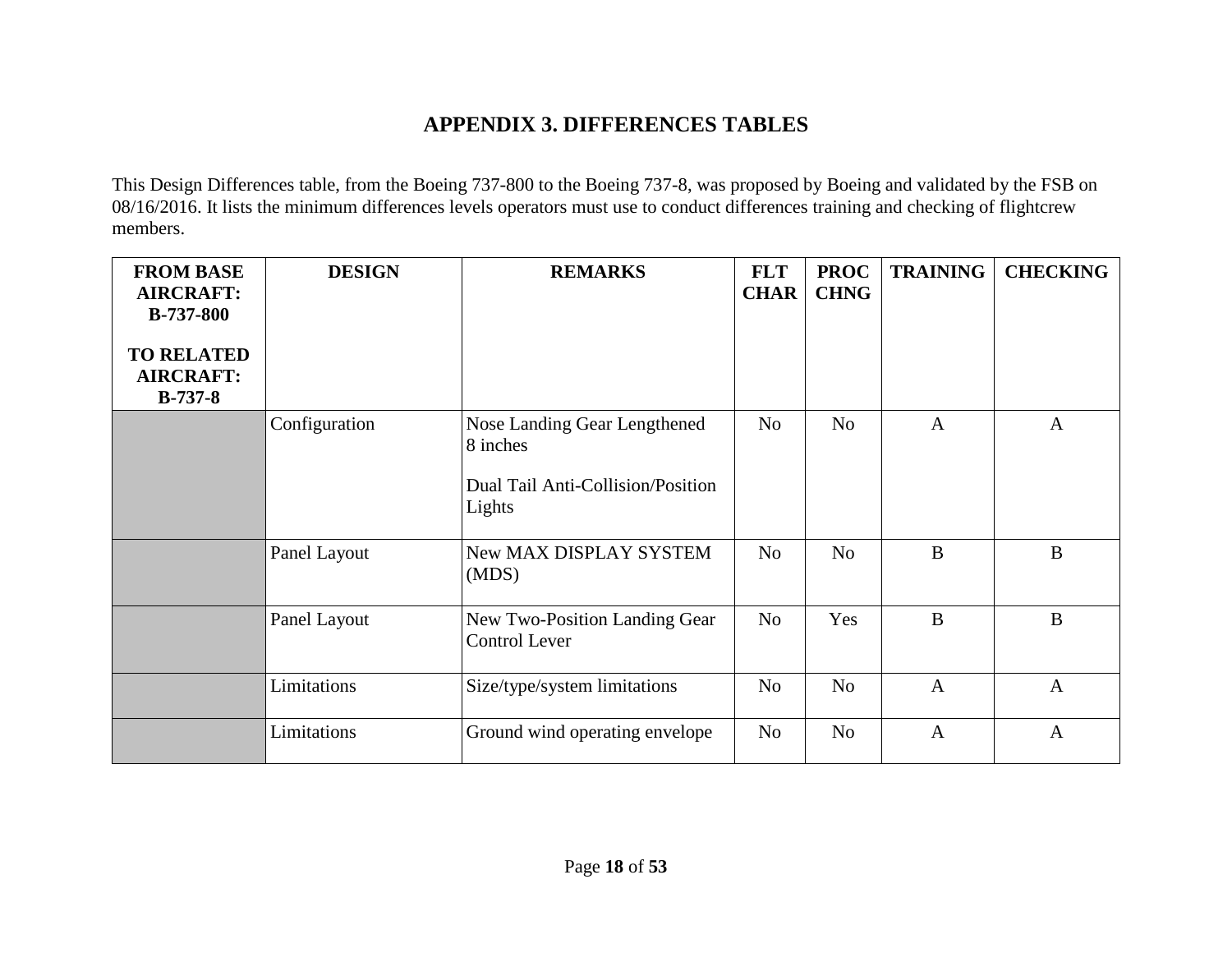| <b>FROM BASE</b><br><b>AIRCRAFT:</b><br>B-737-800<br><b>TO RELATED</b><br><b>AIRCRAFT:</b><br>$B-737-8$ | <b>DESIGN</b>                     | <b>REMARKS</b>                                                                                                                                                                                                            | <b>FLT</b><br><b>CHAR</b> | <b>PROC</b><br><b>CHNG</b> | <b>TRAINING</b> | <b>CHECKING</b> |
|---------------------------------------------------------------------------------------------------------|-----------------------------------|---------------------------------------------------------------------------------------------------------------------------------------------------------------------------------------------------------------------------|---------------------------|----------------------------|-----------------|-----------------|
|                                                                                                         | Weights                           | Increased to:<br>Max Taxi Weight - 181,700 lbs<br>$\bullet$<br>Max Takeoff Weight -<br>$\bullet$<br>181,200 lbs<br>Max Landing Weight -<br>$\bullet$<br>152,800 lbs<br>Max Zero Fuel Weight -<br>$\bullet$<br>145,400 lbs | N <sub>o</sub>            | N <sub>o</sub>             | $\mathbf{A}$    | $\mathbf{A}$    |
|                                                                                                         | <b>ATA 21</b><br>Air Conditioning | PACKS:<br><b>Electronic Pack Flow Control</b><br>System                                                                                                                                                                   | No                        | No                         | $\overline{B}$  | $\mathbf B$     |
|                                                                                                         | <b>ATA 21</b><br>Air Conditioning | PACKS:<br>Revised PACK light logic                                                                                                                                                                                        | N <sub>o</sub>            | Yes                        | $\overline{A}$  | $\mathbf{A}$    |
|                                                                                                         | <b>ATA 21</b><br>Air Conditioning | <b>EQUIPMENT COOLING:</b><br><b>EQUIP SMOKE light and</b><br><b>Detection System</b>                                                                                                                                      | N <sub>o</sub>            | Yes                        | $\mathbf{B}$    | $\mathbf{B}$    |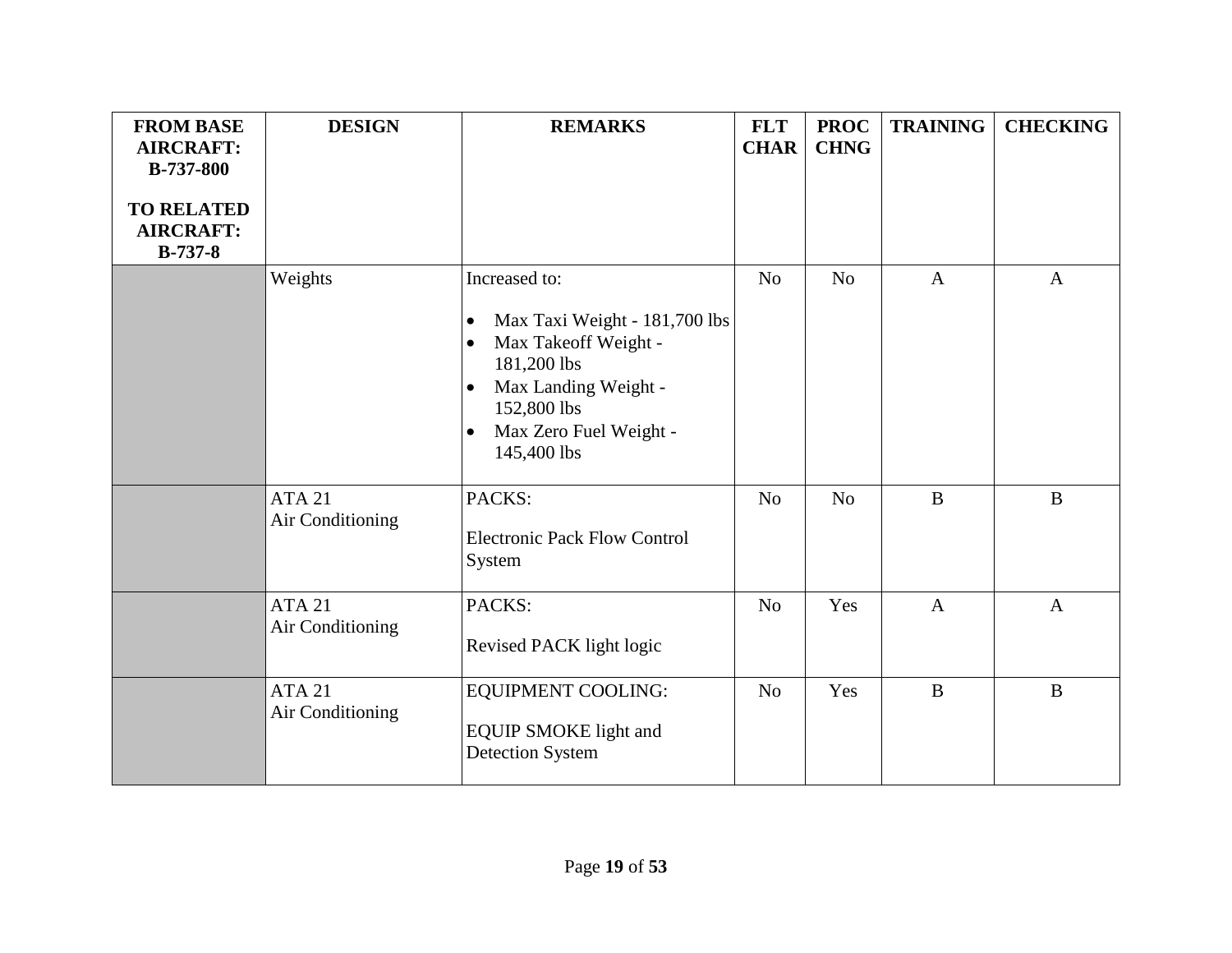| <b>FROM BASE</b><br><b>AIRCRAFT:</b><br><b>B-737-800</b> | <b>DESIGN</b>                            | <b>REMARKS</b>                                                      | <b>FLT</b><br><b>CHAR</b> | <b>PROC</b><br><b>CHNG</b> | <b>TRAINING</b> | <b>CHECKING</b> |
|----------------------------------------------------------|------------------------------------------|---------------------------------------------------------------------|---------------------------|----------------------------|-----------------|-----------------|
| <b>TO RELATED</b><br><b>AIRCRAFT:</b><br><b>B-737-8</b>  |                                          |                                                                     |                           |                            |                 |                 |
|                                                          | <b>ATA 24</b><br><b>Electrical Power</b> | Relocated four circuit breakers<br>from aisle stand to P-6          | N <sub>o</sub>            | N <sub>o</sub>             | $\mathbf{A}$    | $\mathbf{A}$    |
|                                                          | <b>ATA 27</b><br><b>Flight Controls</b>  | FLIGHT CONTROL SYSTEMS<br>Fly-by-Wire Spoiler System                | N <sub>o</sub>            | N <sub>o</sub>             | $\, {\bf B}$    | $\bf{B}$        |
|                                                          | <b>ATA 27</b><br><b>Flight Controls</b>  | FLIGHT CONTROL SYSTEMS<br><b>Maneuver Load Alleviation</b>          | N <sub>o</sub>            | N <sub>o</sub>             | $\, {\bf B}$    | $\bf{B}$        |
|                                                          | <b>ATA 27</b><br><b>Flight Controls</b>  | FLIGHT CONTROL SYSTEMS<br>Landing Attitude Modifier (LAM)           | N <sub>o</sub>            | N <sub>o</sub>             | $\, {\bf B}$    | $\bf{B}$        |
|                                                          | <b>ATA 27</b><br><b>Flight Controls</b>  | FLIGHT CONTROL SYSTEMS<br><b>Elevator Jam Landing Assist</b>        | N <sub>o</sub>            | N <sub>o</sub>             | $\bf{B}$        | $\bf{B}$        |
|                                                          | <b>ATA 27</b><br><b>Flight Controls</b>  | <b>FLAPS/SLATS</b><br>Position indicator relocated to<br><b>MDS</b> | N <sub>0</sub>            | N <sub>o</sub>             | $\bf{B}$        | B               |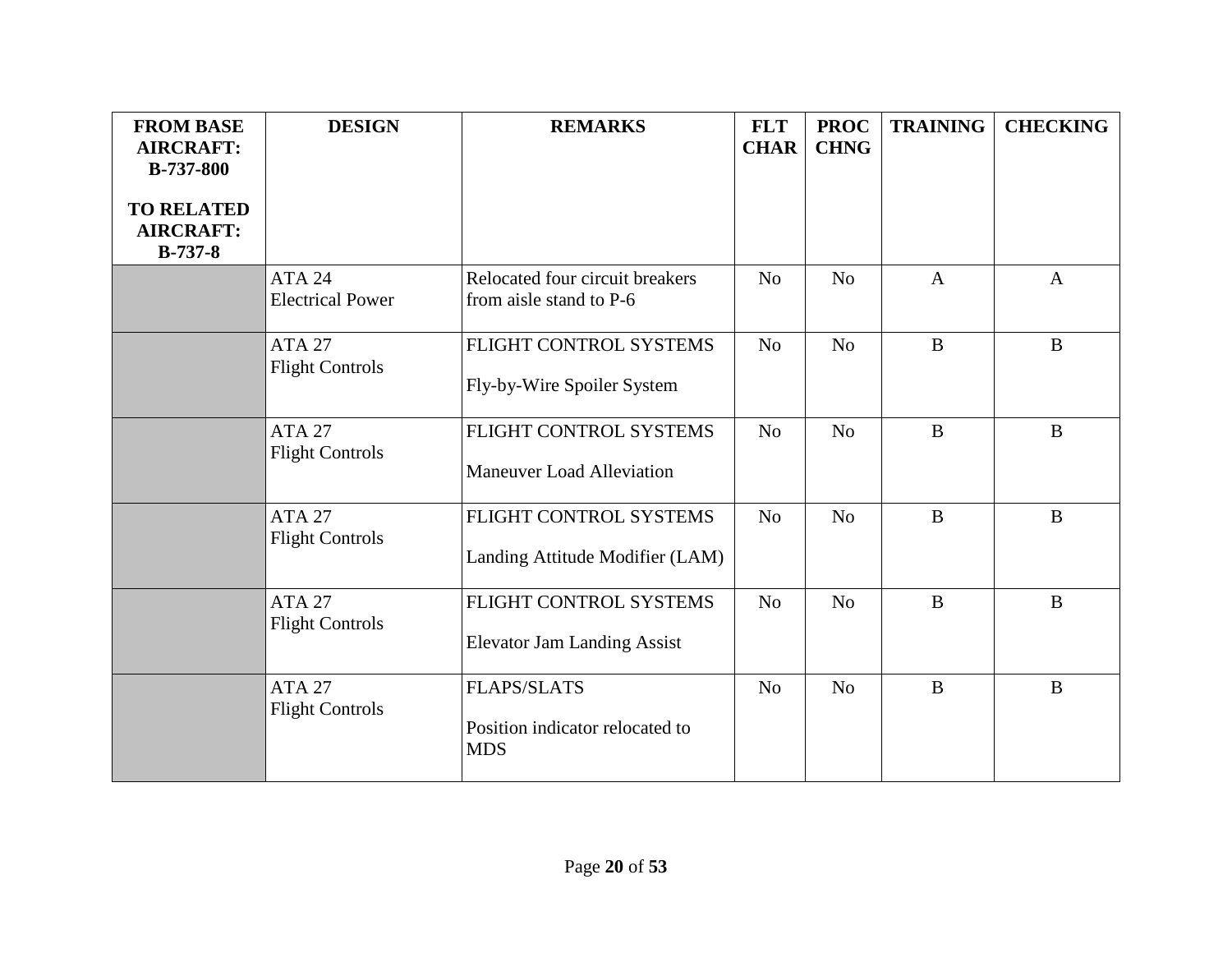| <b>FROM BASE</b><br><b>AIRCRAFT:</b><br><b>B-737-800</b><br><b>TO RELATED</b><br><b>AIRCRAFT:</b><br>$B-737-8$ | <b>DESIGN</b>                           | <b>REMARKS</b>                                                             | <b>FLT</b><br><b>CHAR</b> | <b>PROC</b><br><b>CHNG</b> | <b>TRAINING</b> | <b>CHECKING</b> |
|----------------------------------------------------------------------------------------------------------------|-----------------------------------------|----------------------------------------------------------------------------|---------------------------|----------------------------|-----------------|-----------------|
|                                                                                                                | <b>ATA 27</b><br><b>Flight Controls</b> | SPEEDBRAKES/SPOILERS<br><b>Emergency Descent Speedbrakes</b><br>(EDS)      | N <sub>o</sub>            | N <sub>o</sub>             | $\bf{B}$        | $\mathbf{B}$    |
|                                                                                                                | <b>ATA 27</b><br><b>Flight Controls</b> | SPEEDBRAKES/SPOILERS<br>SPEEDBRAKE EXTENDED light<br>logic                 | N <sub>o</sub>            | N <sub>o</sub>             | $\bf{B}$        | $\mathbf{B}$    |
|                                                                                                                | <b>ATA 27</b><br><b>Flight Controls</b> | SPEEDBRAKES/SPOILERS<br>SPOILERS light added                               | N <sub>o</sub>            | Yes                        | $\bf{B}$        | B               |
|                                                                                                                | <b>ATA 27</b><br><b>Flight Controls</b> | SPEEDBRAKES/SPOILERS<br>ASSIST ON light added                              | N <sub>o</sub>            | Yes                        | $\bf{B}$        | B               |
|                                                                                                                | <b>ATA 27</b><br><b>Flight Controls</b> | <b>STABILIZER TRIM:</b><br>Stab Trim cutout switches panel<br>nomenclature | N <sub>o</sub>            | N <sub>o</sub>             | $\bf{B}$        | $\mathbf{B}$    |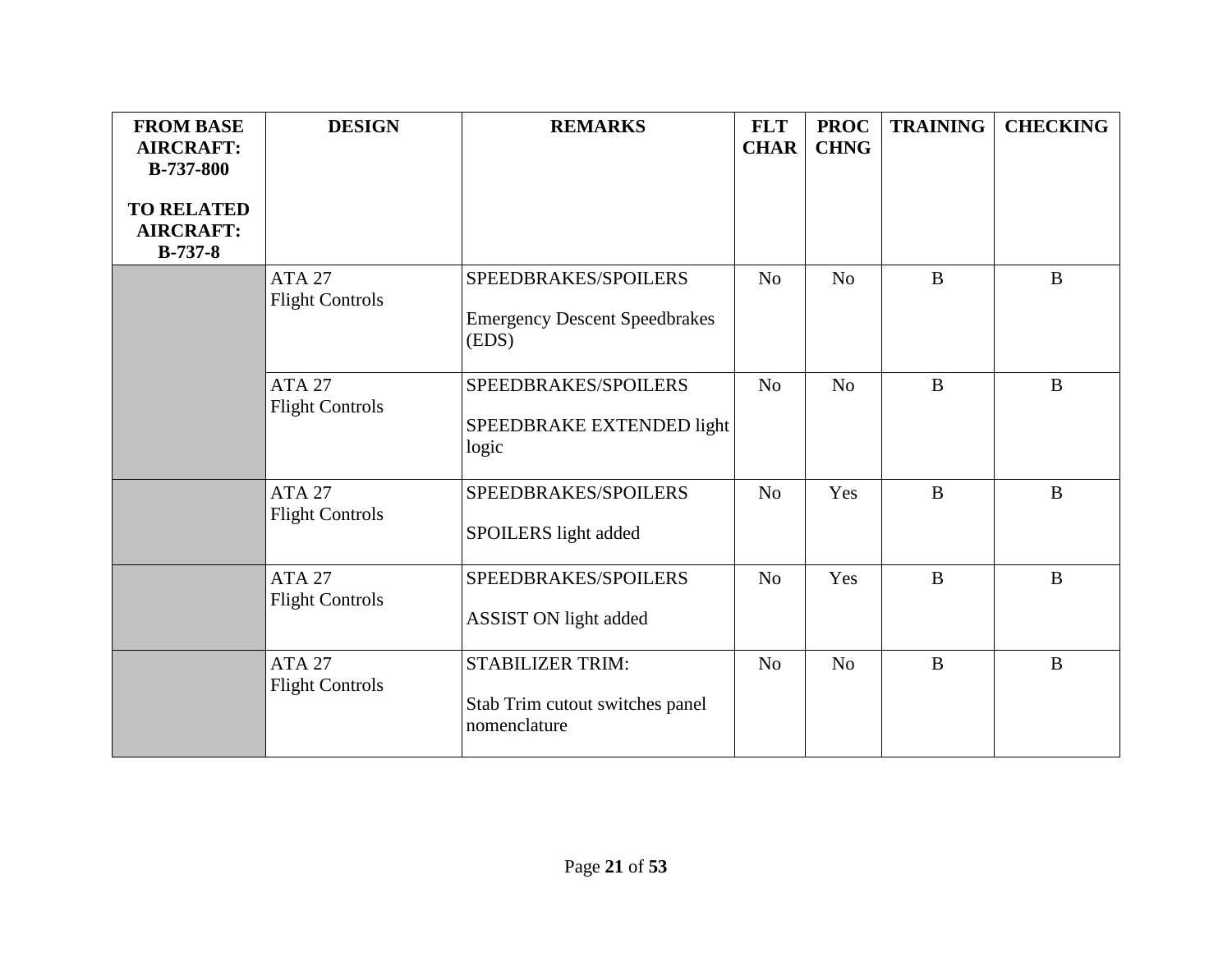| <b>FROM BASE</b><br><b>AIRCRAFT:</b><br><b>B-737-800</b><br><b>TO RELATED</b><br><b>AIRCRAFT:</b><br>$B-737-8$ | <b>DESIGN</b>                            | <b>REMARKS</b>                                                                                           | <b>FLT</b><br><b>CHAR</b> | <b>PROC</b><br><b>CHNG</b> | <b>TRAINING</b> | <b>CHECKING</b> |
|----------------------------------------------------------------------------------------------------------------|------------------------------------------|----------------------------------------------------------------------------------------------------------|---------------------------|----------------------------|-----------------|-----------------|
|                                                                                                                | ATA <sub>28</sub><br>Fuel                | <b>CONTROLS AND</b><br><b>INDICATORS:</b><br><b>Additional System Alerts</b><br>(see section Navigation) | N <sub>o</sub>            | Yes                        | $\mathbf{B}$    | B               |
|                                                                                                                | ATA <sub>28</sub><br>Fuel                | <b>CONTROLS AND</b><br><b>INDICATORS:</b><br><b>Revised fuel FILTER BYPASS</b><br>light logic            | N <sub>o</sub>            | Yes                        | $\mathbf{B}$    | $\bf{B}$        |
|                                                                                                                | <b>ATA 29</b><br><b>Hydraulic Power</b>  | <b>CONTROLS AND</b><br><b>INDICATORS:</b><br>System indications relocated to<br><b>MDS</b> Systems Page  | N <sub>o</sub>            | N <sub>o</sub>             | $\mathbf{A}$    | $\mathbf{A}$    |
|                                                                                                                | <b>ATA 30</b><br>Ice and Rain Protection | <b>ENGINE ANTI-ICE</b><br>ADDITIONAL ENG ANTI-ICE<br>alert                                               | N <sub>o</sub>            | Yes                        | $\mathbf{B}$    | B               |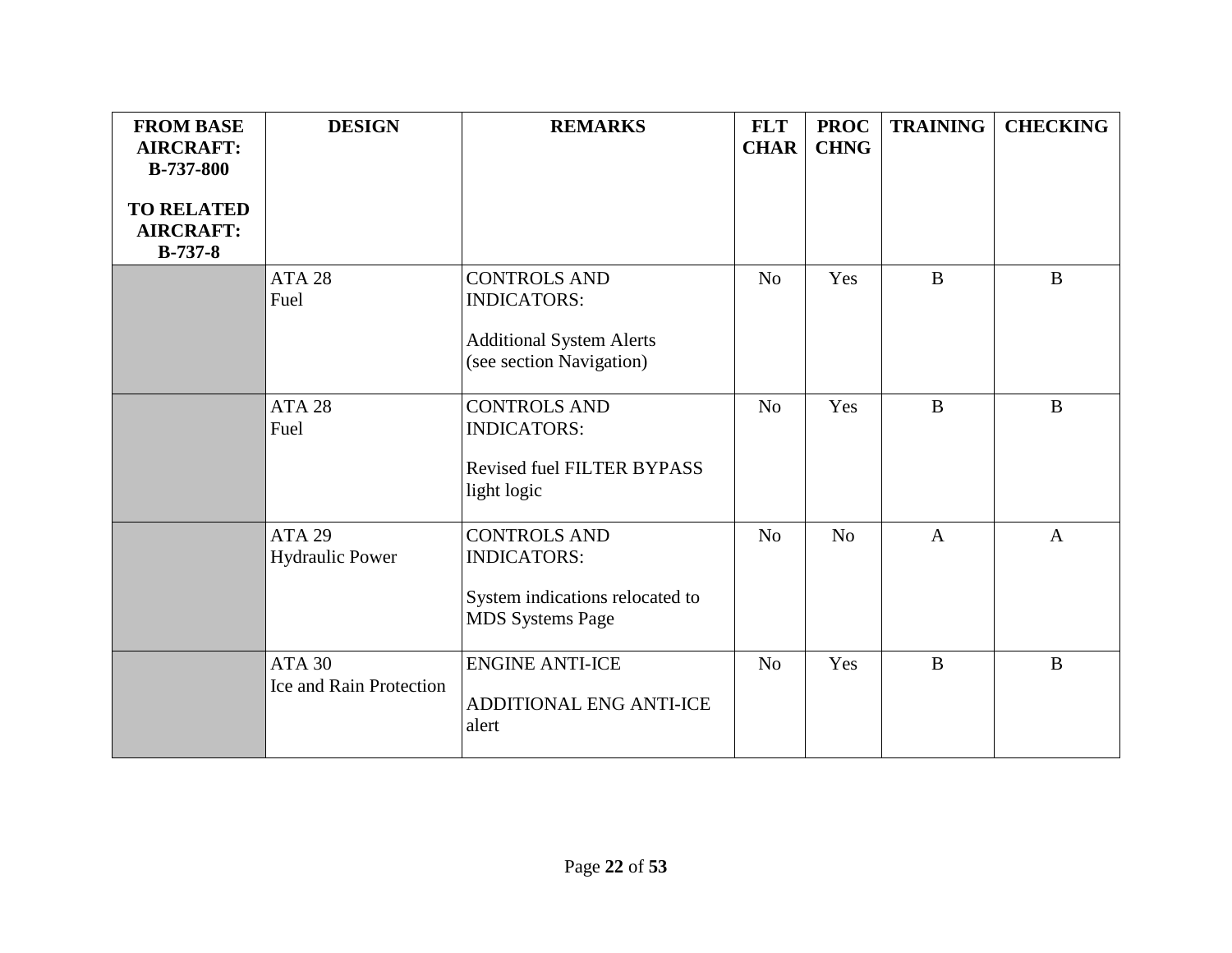| <b>FROM BASE</b><br><b>AIRCRAFT:</b><br><b>B-737-800</b><br><b>TO RELATED</b><br><b>AIRCRAFT:</b><br>$B-737-8$ | <b>DESIGN</b>                                           | <b>REMARKS</b>                                                                           | <b>FLT</b><br><b>CHAR</b> | <b>PROC</b><br><b>CHNG</b> | <b>TRAINING</b> | <b>CHECKING</b> |
|----------------------------------------------------------------------------------------------------------------|---------------------------------------------------------|------------------------------------------------------------------------------------------|---------------------------|----------------------------|-----------------|-----------------|
|                                                                                                                | ATA 30<br>Ice and Rain Protection                       | <b>ENGINE ANTI-ICE</b><br>REVISED COWL VALVE<br>NOMENCLATURE AND<br><b>COLOR (AMBER)</b> | N <sub>o</sub>            | Yes                        | $\bf{B}$        | $\bf{B}$        |
|                                                                                                                | ATA <sub>30</sub><br><b>Ice and Rain Protection</b>     | <b>WING ANTI-ICE</b><br><b>L/R VALVE ALERTS COLOR</b><br>(AMBER)                         | N <sub>o</sub>            | Yes                        | $\bf{B}$        | $\bf{B}$        |
|                                                                                                                | <b>ATA 31</b><br>Indicating/Recording<br><b>Systems</b> | Incorporation of MAX DISPLAY<br>SYSTEM (MDS)<br>Four Large Display LCD Units             | N <sub>o</sub>            | N <sub>o</sub>             | $\bf{B}$        | $\mathbf{B}$    |
|                                                                                                                | <b>ATA 31</b><br>Indicating/Recording<br><b>Systems</b> | <b>LIGHTING CONTROLS</b><br><b>Updated And Relocated Engine</b><br>Display Control Panel | N <sub>o</sub>            | Yes                        | $\bf{B}$        | B               |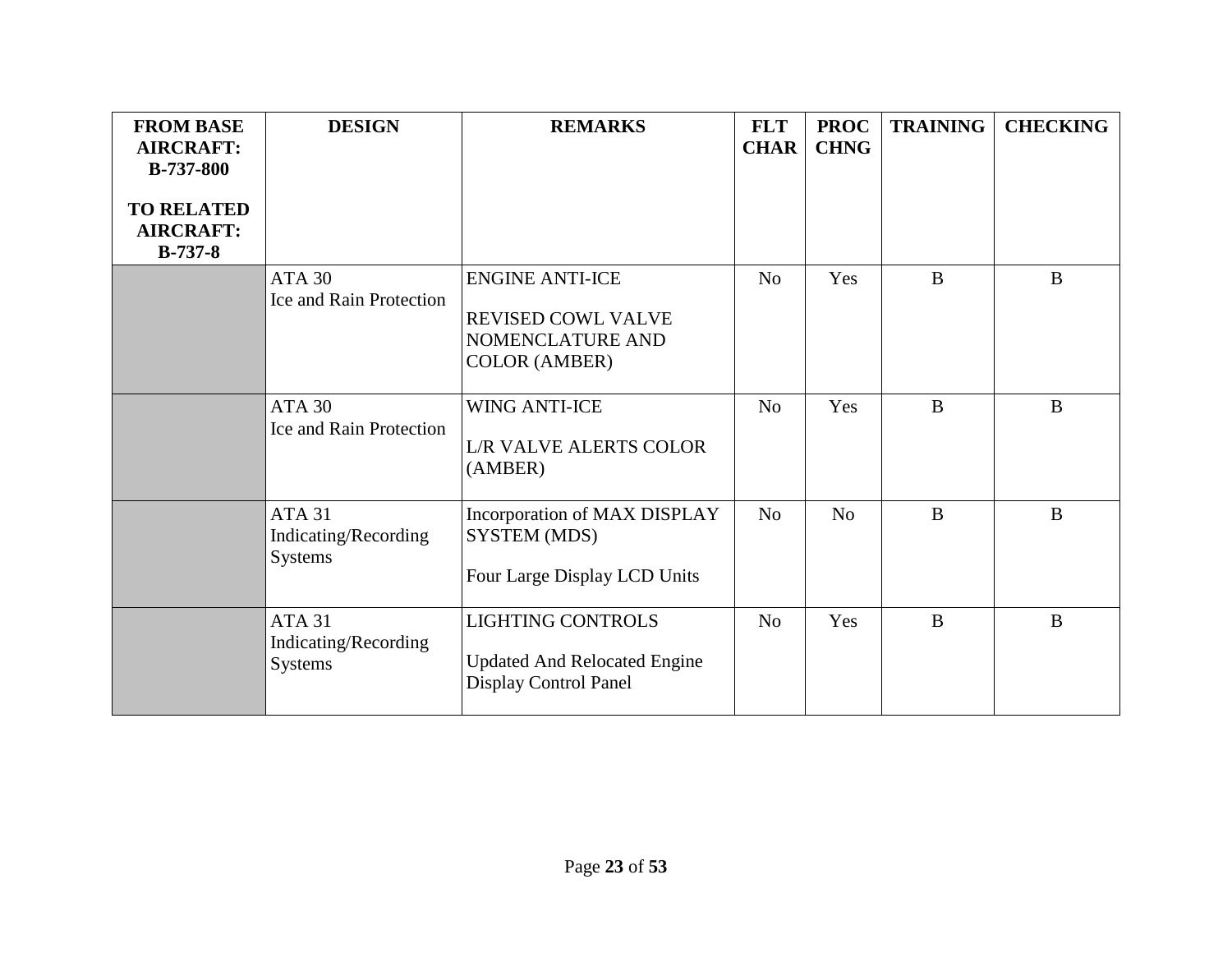| <b>FROM BASE</b><br><b>AIRCRAFT:</b><br><b>B-737-800</b><br><b>TO RELATED</b><br><b>AIRCRAFT:</b><br>$B-737-8$ | <b>DESIGN</b>                                           | <b>REMARKS</b>                                                                                                         | <b>FLT</b><br><b>CHAR</b> | <b>PROC</b><br><b>CHNG</b> | <b>TRAINING</b> | <b>CHECKING</b> |
|----------------------------------------------------------------------------------------------------------------|---------------------------------------------------------|------------------------------------------------------------------------------------------------------------------------|---------------------------|----------------------------|-----------------|-----------------|
|                                                                                                                | <b>ATA 31</b><br>Indicating/Recording<br><b>Systems</b> | <b>LIGHTING CONTROLS</b><br>Revised Display Brightness,<br>Display Select Switch Panels,<br><b>Master Dim and Test</b> | N <sub>o</sub>            | N <sub>o</sub>             | $\bf{B}$        | $\bf{B}$        |
|                                                                                                                | ATA <sub>31</sub><br>Indicating/Recording<br>Systems    | <b>ENGINE DISPLAY CONTROL</b><br><b>PANEL</b><br><b>Added Engine Transfer Switch</b>                                   | N <sub>o</sub>            | N <sub>o</sub>             | $\bf{B}$        | B               |
|                                                                                                                | ATA 31<br>Indicating/Recording<br><b>Systems</b>        | <b>ENGINE DISPLAY CONTROL</b><br><b>PANEL</b><br><b>Added MFD Info Switch</b>                                          | N <sub>o</sub>            | Yes                        | B               | B               |
|                                                                                                                | <b>ATA 31</b><br>Indicating/Recording<br><b>Systems</b> | <b>ENGINE DISPLAY CONTROL</b><br><b>PANEL</b><br>Revised N <sub>1</sub> and Speed Set<br>Selectors                     | N <sub>o</sub>            | N <sub>o</sub>             | $\bf{B}$        | $\bf{B}$        |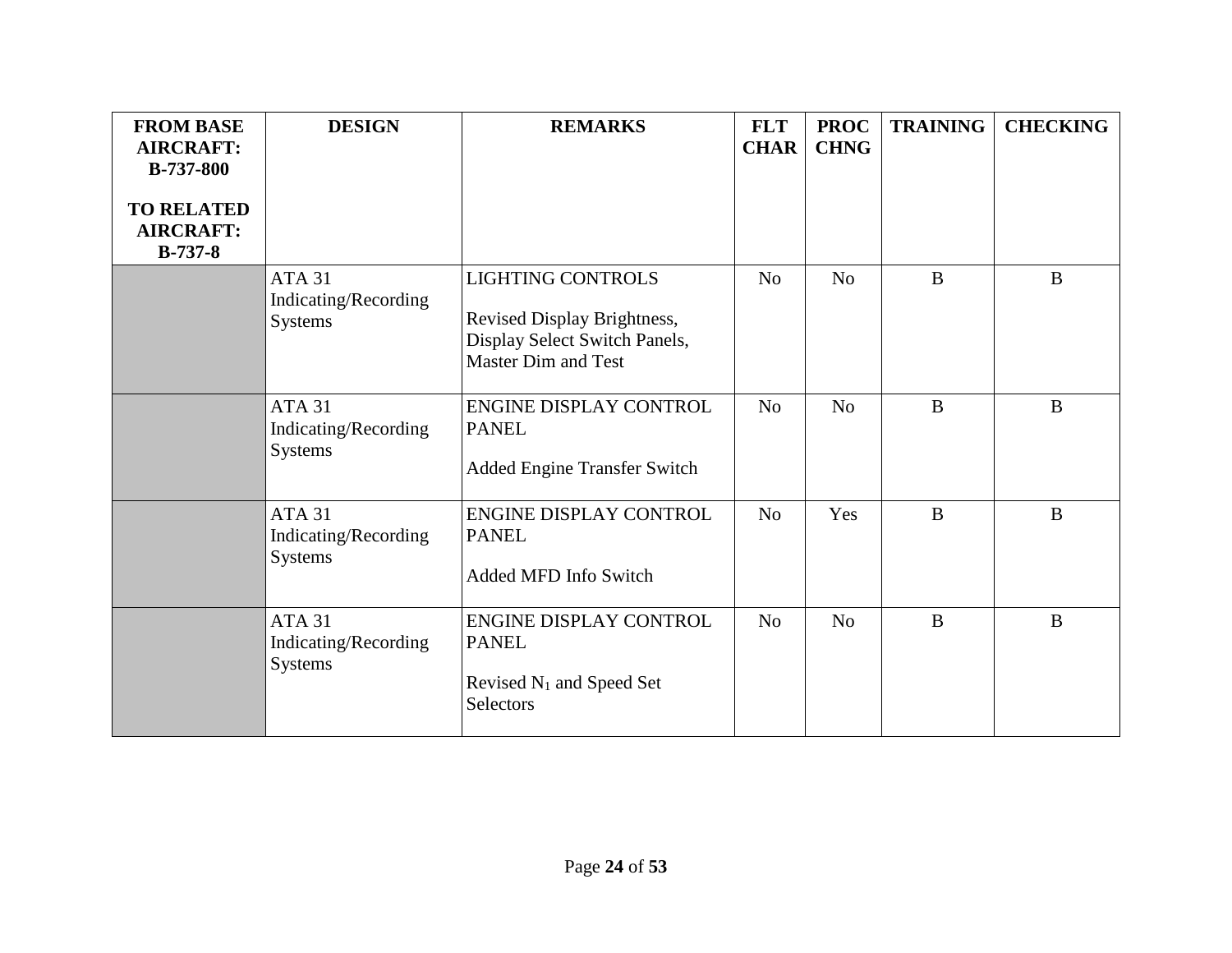| <b>FROM BASE</b><br><b>AIRCRAFT:</b><br><b>B-737-800</b><br><b>TO RELATED</b> | <b>DESIGN</b>                                               | <b>REMARKS</b>                                                                                                | <b>FLT</b><br><b>CHAR</b> | <b>PROC</b><br><b>CHNG</b> | <b>TRAINING</b> | <b>CHECKING</b> |
|-------------------------------------------------------------------------------|-------------------------------------------------------------|---------------------------------------------------------------------------------------------------------------|---------------------------|----------------------------|-----------------|-----------------|
| <b>AIRCRAFT:</b><br>$B-737-8$                                                 |                                                             |                                                                                                               |                           |                            |                 |                 |
|                                                                               | ATA <sub>31</sub><br>Indicating/Recording<br><b>Systems</b> | <b>PFD</b><br><b>Expanded Sky Ground and</b><br><b>Compass Display</b>                                        | N <sub>o</sub>            | N <sub>o</sub>             | $\mathbf{B}$    | $\mathbf{B}$    |
|                                                                               | ATA <sub>31</sub><br>Indicating/Recording<br><b>Systems</b> | EFIS CONTROL PANEL<br>Dedicated VSD switch                                                                    | N <sub>o</sub>            | N <sub>o</sub>             | $\mathbf{B}$    | $\mathbf{B}$    |
|                                                                               | ATA 31<br>Indicating/Recording<br><b>Systems</b>            | EFIS CONTROL PANEL<br>ND/WXR Range Selector - revised<br>functionality                                        | N <sub>o</sub>            | N <sub>o</sub>             | $\mathbf{B}$    | B               |
|                                                                               | <b>ATA 31</b><br>Indicating/Recording<br><b>Systems</b>     | <b>STANDBY FLIGHT</b><br><b>INSTRUMENTS</b><br><b>INTEGRATED STANDBY</b><br>FLIGHT INSTRUMENT (ISFD)<br>basic | N <sub>o</sub>            | N <sub>o</sub>             | $\bf{B}$        | $\mathbf{B}$    |
|                                                                               | <b>ATA 31</b><br>Indicating/Recording<br><b>Systems</b>     | <b>AUX DISPLAY</b><br><b>Added Information Displayed</b>                                                      | N <sub>o</sub>            | N <sub>o</sub>             | $\bf{B}$        | $\mathbf{B}$    |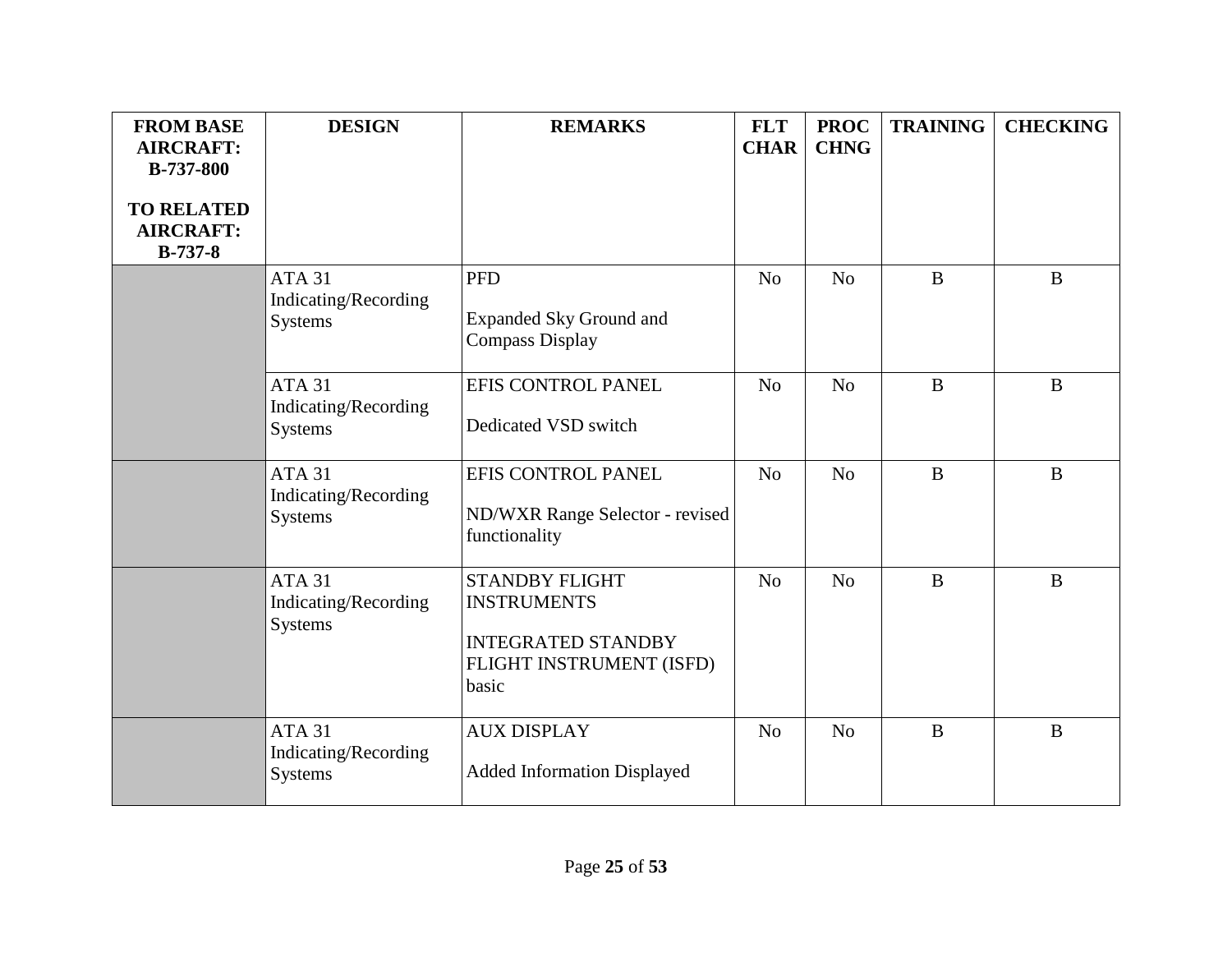| <b>FROM BASE</b><br><b>AIRCRAFT:</b><br><b>B-737-800</b><br><b>TO RELATED</b><br><b>AIRCRAFT:</b> | <b>DESIGN</b>                                               | <b>REMARKS</b>                                                                                    | <b>FLT</b><br><b>CHAR</b> | <b>PROC</b><br><b>CHNG</b> | <b>TRAINING</b> | <b>CHECKING</b> |
|---------------------------------------------------------------------------------------------------|-------------------------------------------------------------|---------------------------------------------------------------------------------------------------|---------------------------|----------------------------|-----------------|-----------------|
| <b>B-737-8</b>                                                                                    | ATA <sub>31</sub><br>Indicating/Recording<br><b>Systems</b> | <b>AUX DISPLAY</b><br>Added Flight number,<br>Transponder, Selcal, UTC, Date,<br>and Elapsed time | N <sub>o</sub>            | N <sub>o</sub>             | $\bf{B}$        | B               |
|                                                                                                   | <b>ATA 31</b><br>Indicating/Recording<br>Systems            | <b>AUX DISPLAY</b><br>Added Clock start/stop switches<br>relocated to glareshield                 | N <sub>o</sub>            | N <sub>o</sub>             | $\bf{B}$        | $\mathbf{B}$    |
|                                                                                                   | <b>ATA 31</b><br>Indicating/Recording<br><b>Systems</b>     | <b>MAINT LIGHT (replaces PSEU</b><br>light)                                                       | N <sub>o</sub>            | Yes                        | $\bf{B}$        | $\bf{B}$        |
|                                                                                                   | <b>ATA 32</b><br><b>Landing Gear</b>                        | <b>NOSE WHEEL STEERING</b><br>switch relocated                                                    | N <sub>o</sub>            | No                         | $\bf{B}$        | $\bf{B}$        |
|                                                                                                   | <b>ATA 32</b><br><b>Landing Gear</b>                        | Brake accumulator pressure<br>indicator relocated                                                 | N <sub>o</sub>            | N <sub>o</sub>             | $\bf{B}$        | $\bf{B}$        |
|                                                                                                   | <b>ATA 32</b><br><b>Landing Gear</b>                        | Autobrake switch relocated                                                                        | N <sub>o</sub>            | N <sub>o</sub>             | $\, {\bf B}$    | $\bf{B}$        |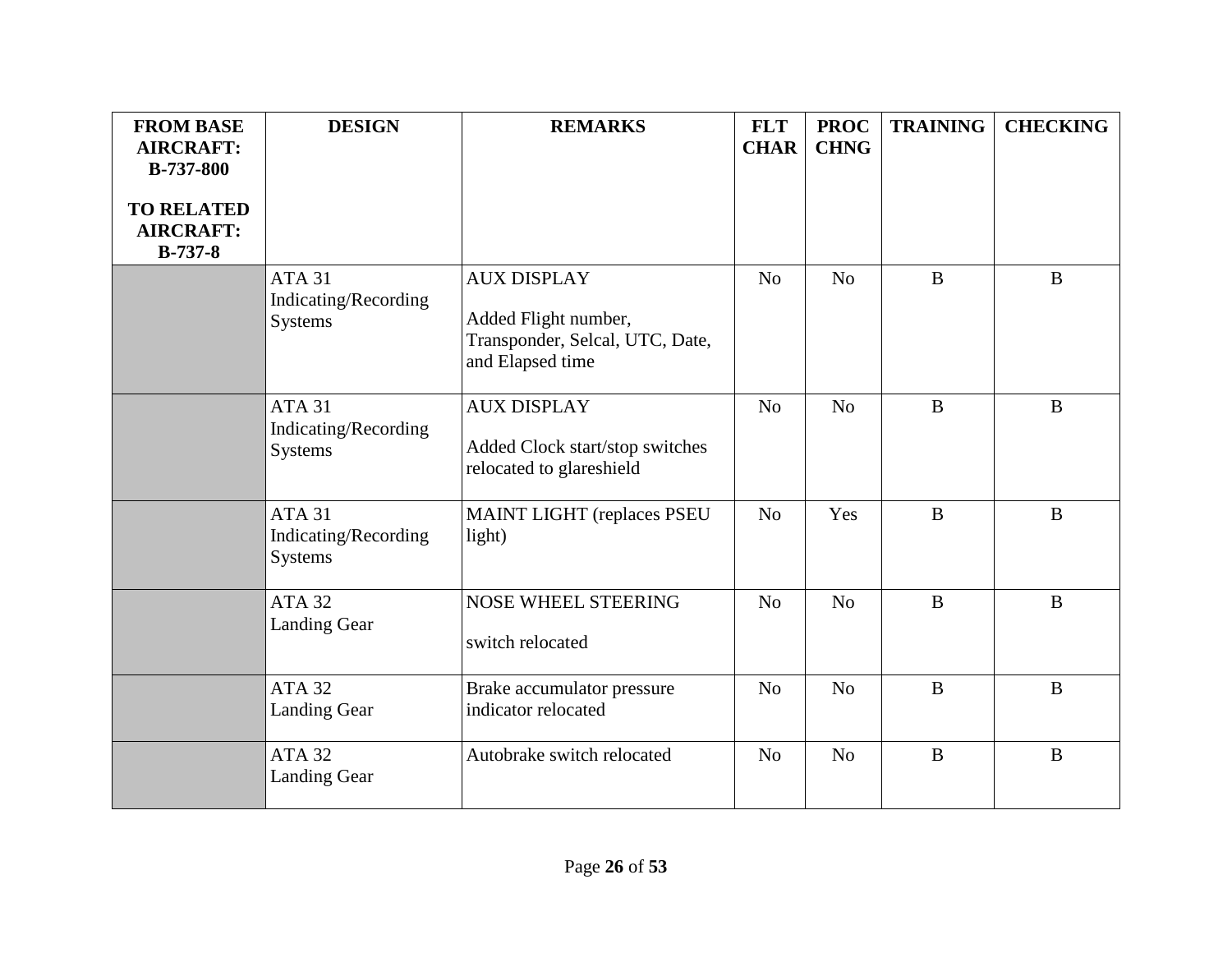| <b>FROM BASE</b><br><b>AIRCRAFT:</b><br><b>B-737-800</b> | <b>DESIGN</b>                        | <b>REMARKS</b>                                                             | <b>FLT</b><br><b>CHAR</b> | <b>PROC</b><br><b>CHNG</b> | <b>TRAINING</b> | <b>CHECKING</b> |
|----------------------------------------------------------|--------------------------------------|----------------------------------------------------------------------------|---------------------------|----------------------------|-----------------|-----------------|
| <b>TO RELATED</b><br><b>AIRCRAFT:</b><br><b>B-737-8</b>  |                                      |                                                                            |                           |                            |                 |                 |
|                                                          | <b>ATA 32</b><br><b>Landing Gear</b> | Landing Gear Warning Cutout<br>switch relocated                            | N <sub>0</sub>            | N <sub>o</sub>             | $\bf{B}$        | B               |
|                                                          | <b>ATA 32</b><br>Landing Gear        | Revised landing gear lock override<br>switch                               | N <sub>o</sub>            | N <sub>o</sub>             | $\overline{B}$  | $\mathbf{B}$    |
|                                                          | ATA 34<br>Navigation                 | FLIGHT MANAGEMENT<br><b>SYSTEM</b><br>FMC SOFTWARE U13 basic               | N <sub>o</sub>            | N <sub>o</sub>             | $\mathbf{B}$    | $\bf{B}$        |
|                                                          | ATA 34<br>Navigation                 | FLIGHT MANAGEMENT<br><b>SYSTEM</b><br>Variable Takeoff Rating function     | N <sub>o</sub>            | N <sub>o</sub>             | $\bf{B}$        | $\bf{B}$        |
|                                                          | ATA 34<br>Navigation                 | FLIGHT MANAGEMENT<br><b>SYSTEM</b><br>Fuel Alerting and Fuel<br>Management | N <sub>o</sub>            | N <sub>o</sub>             | $\bf{B}$        | B               |
|                                                          | ATA 34<br>Navigation                 | CDU Pages New or Revised: Perf<br>Init page 1/2                            | No                        | N <sub>o</sub>             | $\, {\bf B}$    | $\, {\bf B}$    |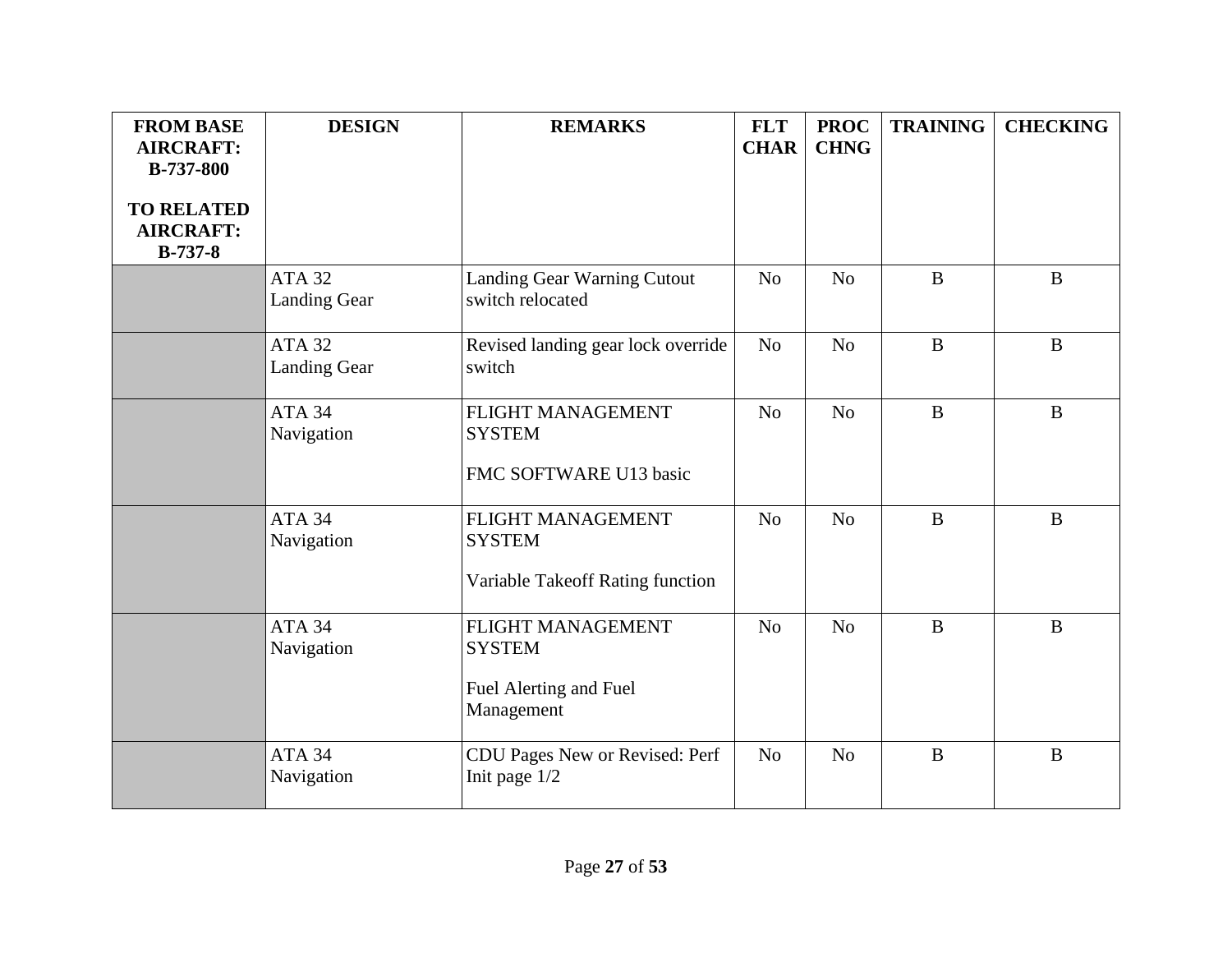| <b>FROM BASE</b><br><b>AIRCRAFT:</b><br><b>B-737-800</b> | <b>DESIGN</b>                   | <b>REMARKS</b>                                                        | <b>FLT</b><br><b>CHAR</b> | <b>PROC</b><br><b>CHNG</b> | <b>TRAINING</b> | <b>CHECKING</b> |
|----------------------------------------------------------|---------------------------------|-----------------------------------------------------------------------|---------------------------|----------------------------|-----------------|-----------------|
| <b>TO RELATED</b><br><b>AIRCRAFT:</b><br>$B-737-8$       |                                 |                                                                       |                           |                            |                 |                 |
|                                                          | ATA 34<br>Navigation            | CDU Pages New or Revised: $N_1$<br>Limit                              | N <sub>o</sub>            | N <sub>o</sub>             | $\bf{B}$        | B               |
|                                                          | ATA 34<br>Navigation            | CDU Pages New or Revised: Fuel<br>Progress page 5/5                   | N <sub>o</sub>            | Yes                        | $\mathbf{B}$    | $\mathbf{B}$    |
|                                                          | ATA <sub>34</sub><br>Navigation | FMC and Engine Display Alert<br>Messages:<br><b>USING RSV FUEL</b>    | N <sub>o</sub>            | Yes                        | $\mathbf{B}$    | $\mathbf{B}$    |
|                                                          | ATA 34<br>Navigation            | FMC and Engine Display Alert<br>Messages:<br><b>FUEL DISAGREE</b>     | N <sub>o</sub>            | Yes                        | $\mathbf{B}$    | $\mathbf{B}$    |
|                                                          | ATA 34<br>Navigation            | FMC and Engine Display Alert<br>Messages:<br><b>INSUFFICIENT FUEL</b> | N <sub>o</sub>            | Yes                        | $\mathbf{B}$    | $\mathbf{B}$    |
|                                                          | ATA 34<br>Navigation            | FUEL FLOW (engine display<br>only)                                    | N <sub>o</sub>            | Yes                        | $\mathbf{B}$    | B               |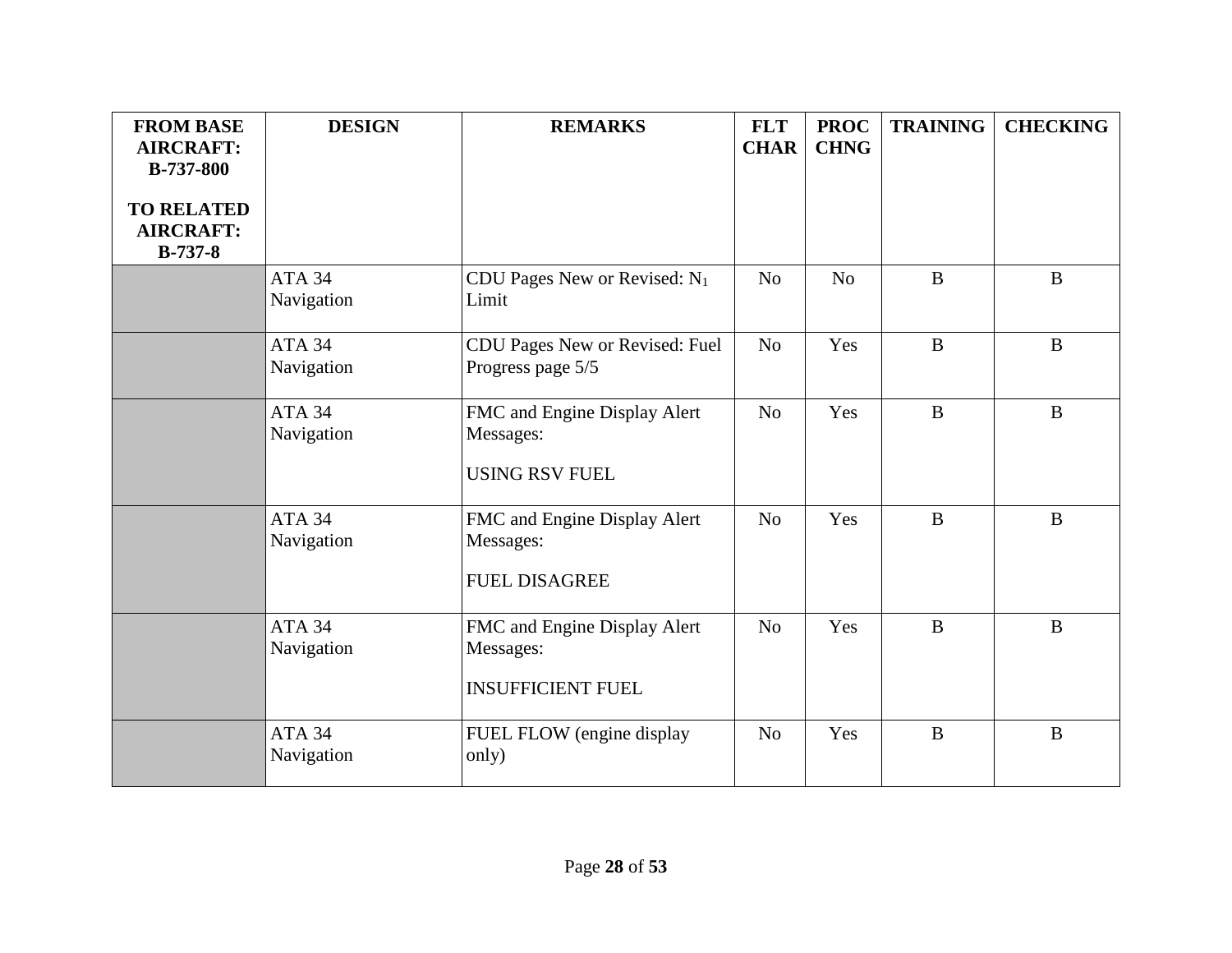| <b>FROM BASE</b><br><b>AIRCRAFT:</b>                    | <b>DESIGN</b>                       | <b>REMARKS</b>                                              | <b>FLT</b><br><b>CHAR</b> | <b>PROC</b><br><b>CHNG</b> | <b>TRAINING</b> | <b>CHECKING</b> |
|---------------------------------------------------------|-------------------------------------|-------------------------------------------------------------|---------------------------|----------------------------|-----------------|-----------------|
| <b>B-737-800</b>                                        |                                     |                                                             |                           |                            |                 |                 |
| <b>TO RELATED</b><br><b>AIRCRAFT:</b><br><b>B-737-8</b> |                                     |                                                             |                           |                            |                 |                 |
|                                                         | <b>ATA 36</b><br>Pneumatic          | <b>BLEED AIR CONTROL PANEL</b>                              | N <sub>o</sub>            | No                         | $\mathbf{A}$    | $\mathbf{A}$    |
|                                                         |                                     | Removed RAM DOOR FULL<br><b>OPEN</b> lights                 |                           |                            |                 |                 |
|                                                         | <b>ATA 36</b><br>Pneumatic          | <b>BLEED AIR CONTROL PANEL</b>                              | N <sub>o</sub>            | Yes                        | $\overline{A}$  | $\mathbf{A}$    |
|                                                         |                                     | <b>Revised BLEED TRIP OFF</b><br>nomenclature to BLEED      |                           |                            |                 |                 |
|                                                         | <b>ATA 36</b><br>Pneumatic          | <b>BLEED AIR CONTROL PANEL</b><br>Revised BLEED light logic | N <sub>o</sub>            | Yes                        | $\bf{B}$        | $\mathbf{B}$    |
|                                                         |                                     |                                                             |                           |                            |                 |                 |
|                                                         | ATA 49<br>Airborne Auxiliary        | <b>SYSTEM OPERATION</b>                                     | N <sub>o</sub>            | N <sub>o</sub>             | $\mathbf{A}$    | $\mathbf{A}$    |
|                                                         | Power                               | Removed APU MAINT light                                     |                           |                            |                 |                 |
|                                                         | ATA 49<br>Airborne Auxiliary        | <b>SYSTEM OPERATION</b>                                     | N <sub>o</sub>            | N <sub>o</sub>             | $\mathbf{A}$    | $\mathbf{A}$    |
|                                                         | Power                               | Removed APU EGT gauge                                       |                           |                            |                 |                 |
|                                                         | ATA 49<br><b>Airborne Auxiliary</b> | <b>SYSTEM OPERATION</b>                                     | N <sub>o</sub>            | N <sub>o</sub>             | $\mathbf{B}$    | $\bf{B}$        |
|                                                         | Power                               | Added retractable door                                      |                           |                            |                 |                 |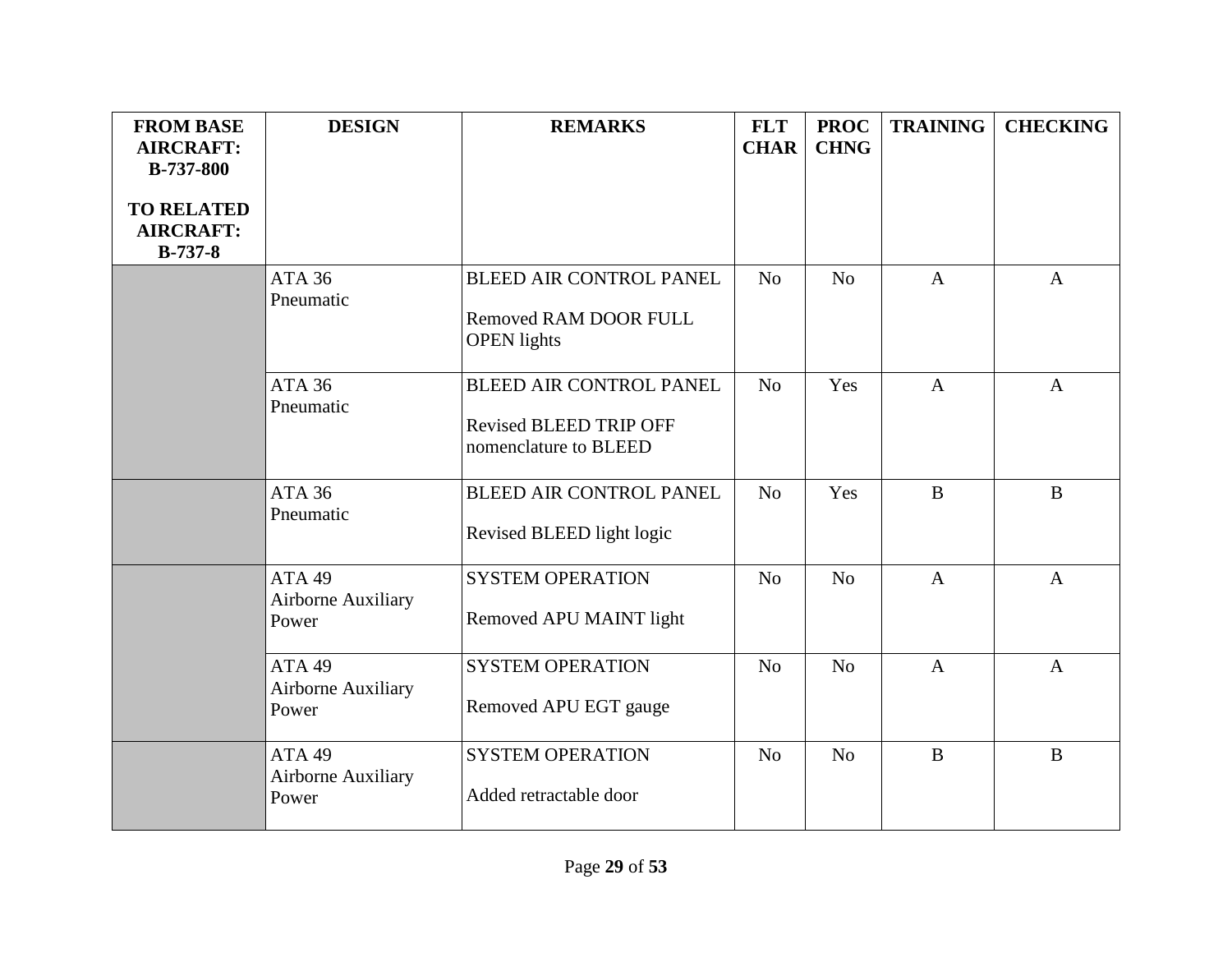| <b>FROM BASE</b><br><b>AIRCRAFT:</b><br><b>B-737-800</b><br><b>TO RELATED</b><br><b>AIRCRAFT:</b> | <b>DESIGN</b>                                | <b>REMARKS</b>                                      | <b>FLT</b><br><b>CHAR</b> | <b>PROC</b><br><b>CHNG</b> | <b>TRAINING</b> | <b>CHECKING</b> |
|---------------------------------------------------------------------------------------------------|----------------------------------------------|-----------------------------------------------------|---------------------------|----------------------------|-----------------|-----------------|
| $B-737-8$                                                                                         | ATA 49<br><b>Airborne Auxiliary</b><br>Power | <b>SYSTEM OPERATION Added</b><br>APU DOOR light     | N <sub>o</sub>            | Yes                        | B               | $\mathbf{B}$    |
|                                                                                                   | ATA 72, 73, 77, 78, 80<br>Powerplant         | <b>ENGINES:</b><br>New LEAP-1B engines              | N <sub>o</sub>            | Yes                        | $\bf{B}$        | $\bf{B}$        |
|                                                                                                   | ATA 72, 73, 77, 78, 80<br>Powerplant         | <b>EEC SYSTEM</b><br>Removal of Overboost rating    | N <sub>o</sub>            | N <sub>o</sub>             | $\bf{B}$        | $\mathbf{B}$    |
|                                                                                                   | ATA 72, 73, 77, 78, 80<br>Powerplant         | <b>EEC SYSTEM</b><br>Addition of Icing Idle speed   | N <sub>o</sub>            | N <sub>o</sub>             | $\mathbf{B}$    | $\mathbf{B}$    |
|                                                                                                   | ATA 72, 73, 77, 78, 80<br>Powerplant         | <b>INDICATORS</b><br><b>Revised Display Format</b>  | N <sub>o</sub>            | N <sub>o</sub>             | $\bf{B}$        | $\mathbf{B}$    |
|                                                                                                   | ATA 72, 73, 77, 78, 80<br>Powerplant         | <b>INDICATORS</b><br>Compact engine display removed | N <sub>o</sub>            | $\rm No$                   | $\overline{A}$  | $\overline{A}$  |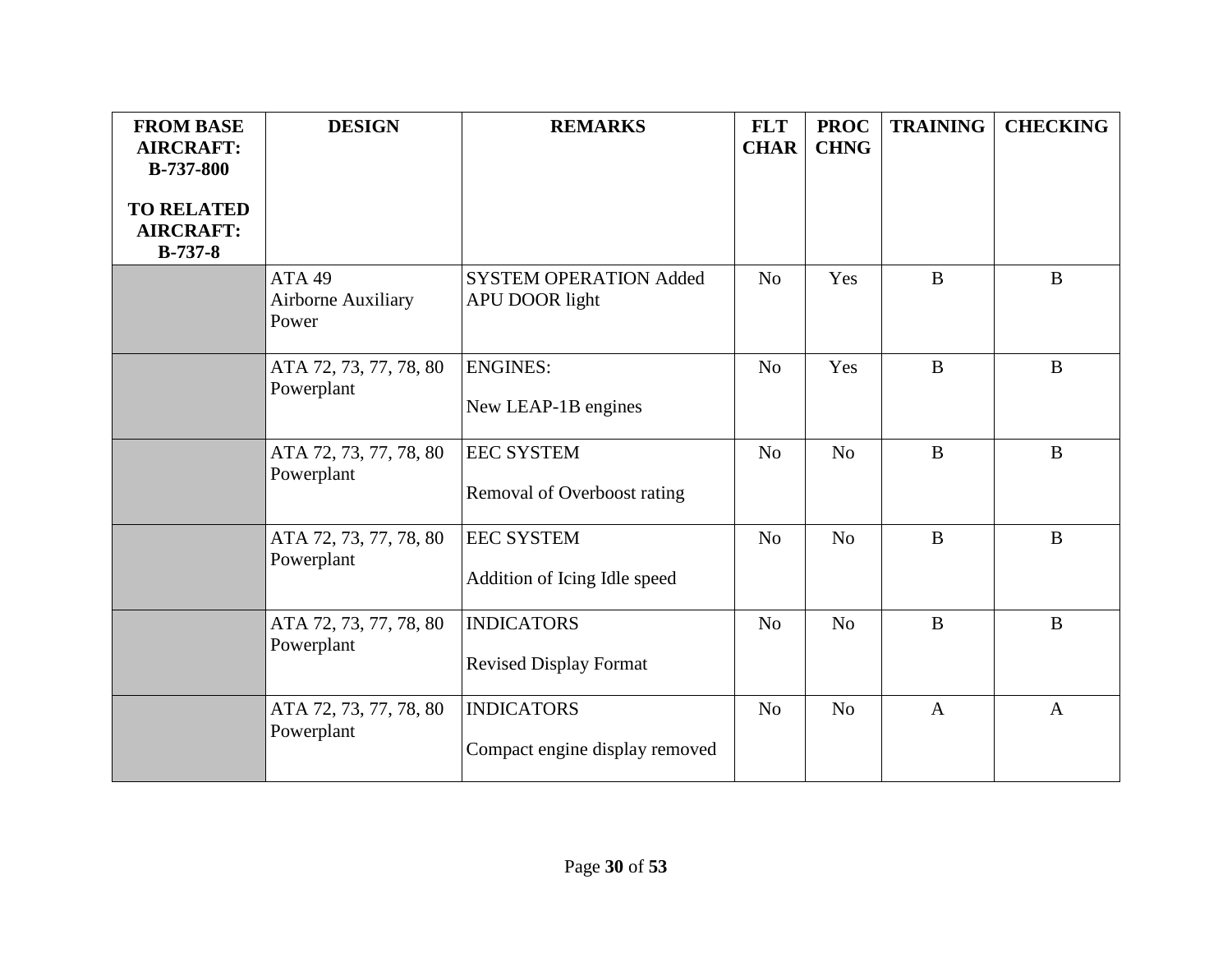| <b>FROM BASE</b><br><b>AIRCRAFT:</b><br><b>B-737-800</b><br><b>TO RELATED</b><br><b>AIRCRAFT:</b><br>$B-737-8$ | <b>DESIGN</b>                        | <b>REMARKS</b>                                                                    | <b>FLT</b><br><b>CHAR</b> | <b>PROC</b><br><b>CHNG</b> | <b>TRAINING</b> | <b>CHECKING</b> |
|----------------------------------------------------------------------------------------------------------------|--------------------------------------|-----------------------------------------------------------------------------------|---------------------------|----------------------------|-----------------|-----------------|
|                                                                                                                | ATA 72, 73, 77, 78, 80<br>Powerplant | <b>INDICATORS</b><br>Added THRUST alert                                           | N <sub>0</sub>            | Yes                        | B               | B               |
|                                                                                                                | ATA 72, 73, 77, 78, 80<br>Powerplant | <b>INDICATORS</b><br>Added MOTORING indication for<br>bowed rotor logic           | N <sub>o</sub>            | N <sub>o</sub>             | $\bf{B}$        | $\mathbf{B}$    |
|                                                                                                                | ATA 72, 73, 77, 78, 80<br>Powerplant | THRUST REVERSER SYSTEM<br>Added REVERSER COMMAND<br>and REVERSER AIR/GND alerts   | N <sub>o</sub>            | Yes                        | B               | $\mathbf{B}$    |
|                                                                                                                | ATA 72, 73, 77, 78, 80<br>Powerplant | THRUST REVERSER SYSTEM<br>Replaced REVERSER alert with<br><b>REVERSER LIMITED</b> | N <sub>o</sub>            | Yes                        | B               | B               |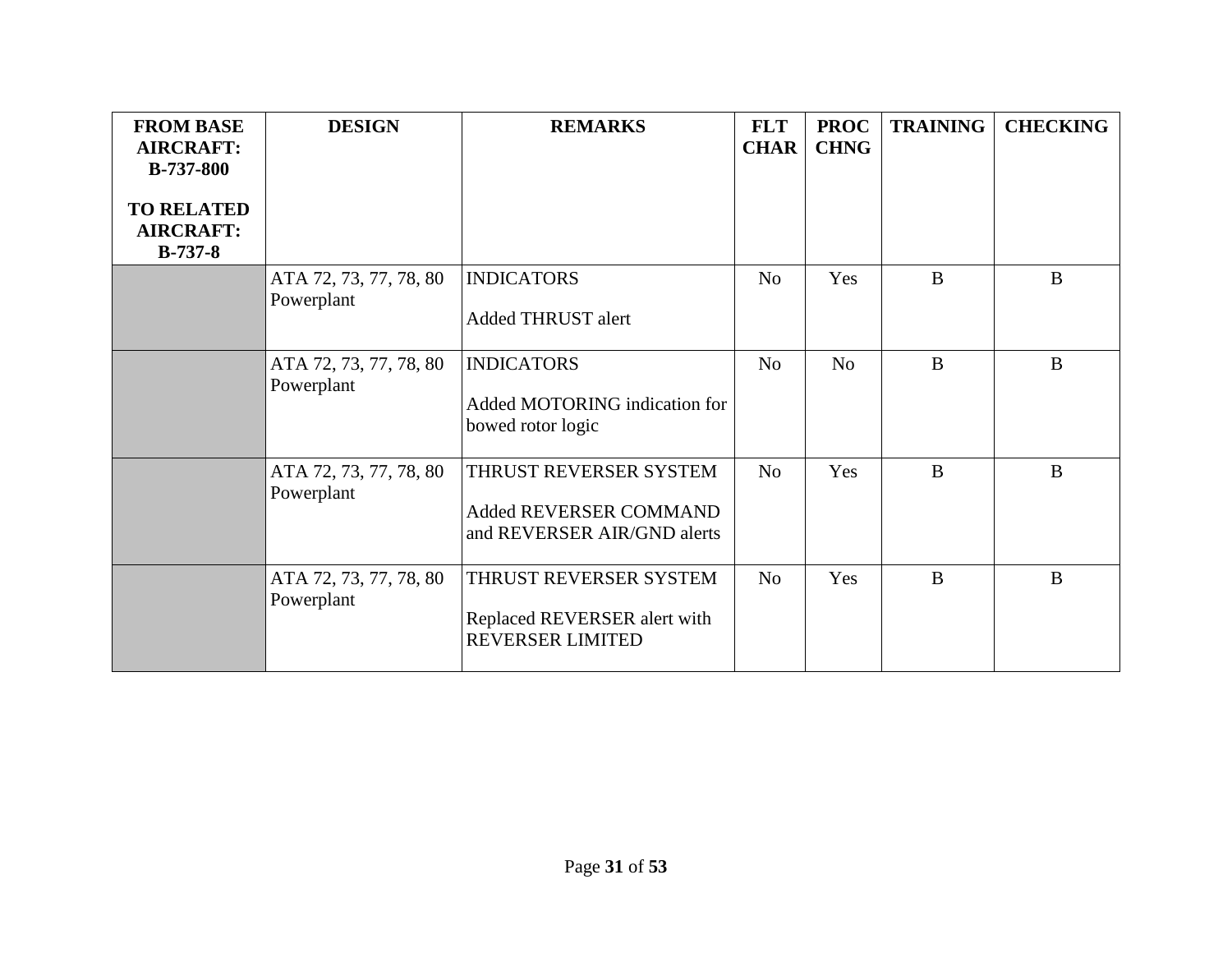This Maneuver Differences table, from the Boeing 737-800 to the Boeing 737-8, was proposed by Boeing and validated by the FSB on 08/16/2016. It lists the minimum differences levels operators must use to conduct differences training and checking of flightcrew members.

| <b>FROM BASE</b><br><b>AIRCRAFT:</b><br><b>B-737-800</b><br><b>TO RELATED</b><br><b>AIRCRAFT:</b><br>$B-737-8$ | <b>MANEUVER</b>      | <b>REMARKS</b>                                                                                                   | <b>FLT</b><br><b>CHAR</b> | <b>PROC</b><br><b>CHNG</b> | <b>TRAINING</b> | <b>CHECKING</b> |
|----------------------------------------------------------------------------------------------------------------|----------------------|------------------------------------------------------------------------------------------------------------------|---------------------------|----------------------------|-----------------|-----------------|
|                                                                                                                | Preflight Inspection | Optional installation of<br>two-position tailskid                                                                | N <sub>o</sub>            | Yes                        | $\overline{A}$  | A               |
|                                                                                                                | Climb                | After takeoff checklist - Landing<br>gear handle                                                                 | N <sub>o</sub>            | Yes                        | B               | $\bf{B}$        |
|                                                                                                                | Non-Normal           | Read and do Checklist changes<br>due to annunciation and system<br>changes listed in DESIGN<br>difference tables | N <sub>o</sub>            | Yes                        | B               | B               |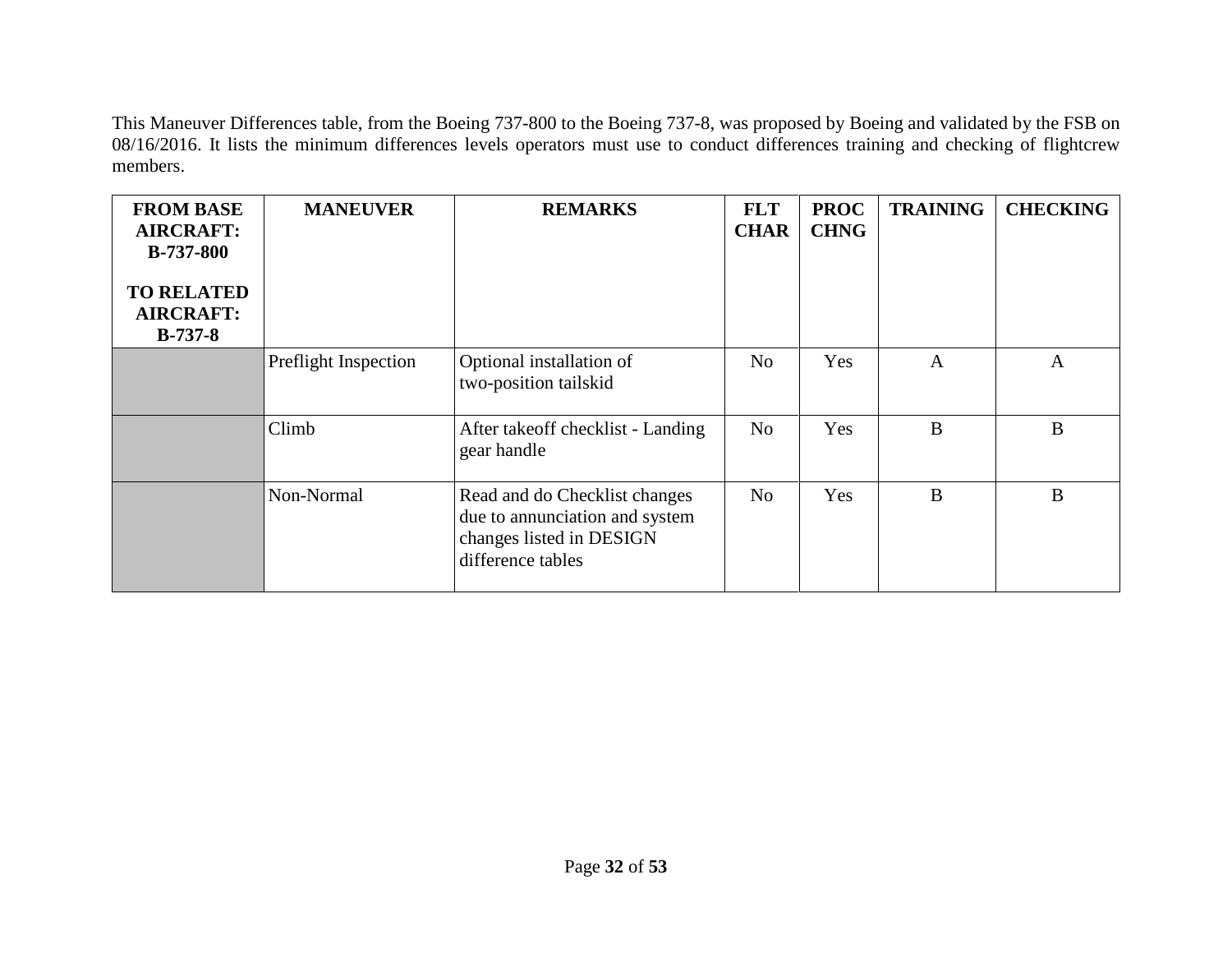This Design Differences table, from the Boeing 737-800 to the Boeing 737-800BCF, was proposed by Boeing and validated by the FSB in January 2018. It lists the minimum differences levels operators must use to conduct differences training and checking of flightcrew members.

| <b>FROM BASE</b><br><b>AIRCRAFT:</b><br><b>B-737-800</b><br><b>TO RELATED</b><br><b>AIRCRAFT:</b><br><b>B-737-800BCF</b> | <b>DESIGN</b>                           | <b>REMARKS</b>                                                                                                | <b>FLT</b><br><b>CHAR</b> | <b>PROC</b><br><b>CHNG</b> | <b>TRAINING</b> | <b>CHECKING</b> |
|--------------------------------------------------------------------------------------------------------------------------|-----------------------------------------|---------------------------------------------------------------------------------------------------------------|---------------------------|----------------------------|-----------------|-----------------|
|                                                                                                                          | General                                 | <b>Added Main Deck Cargo</b><br>capability                                                                    | N <sub>o</sub>            | N <sub>o</sub>             | $\mathbf{A}$    | $\mathbf{A}$    |
|                                                                                                                          | Configuration                           | Added Main Deck Cargo door<br>control panel<br>Added Rigid Cargo Barrier and<br>Supernumerary area            | N <sub>o</sub>            | Yes                        | $\overline{A}$  | $\overline{A}$  |
|                                                                                                                          | <b>ATA 21</b><br>Air Conditioning       | <b>Removed Recirculation Fans</b>                                                                             | N <sub>o</sub>            | Yes                        | $\mathbf{A}$    | $\mathbf{A}$    |
|                                                                                                                          | <b>ATA 26</b><br><b>Fire Protection</b> | Added Main Deck smoke detectors<br>Added Main Deck indications and<br>controls to Cargo Fire Control<br>Panel | N <sub>o</sub>            | Yes                        | $\overline{A}$  | $\mathbf{A}$    |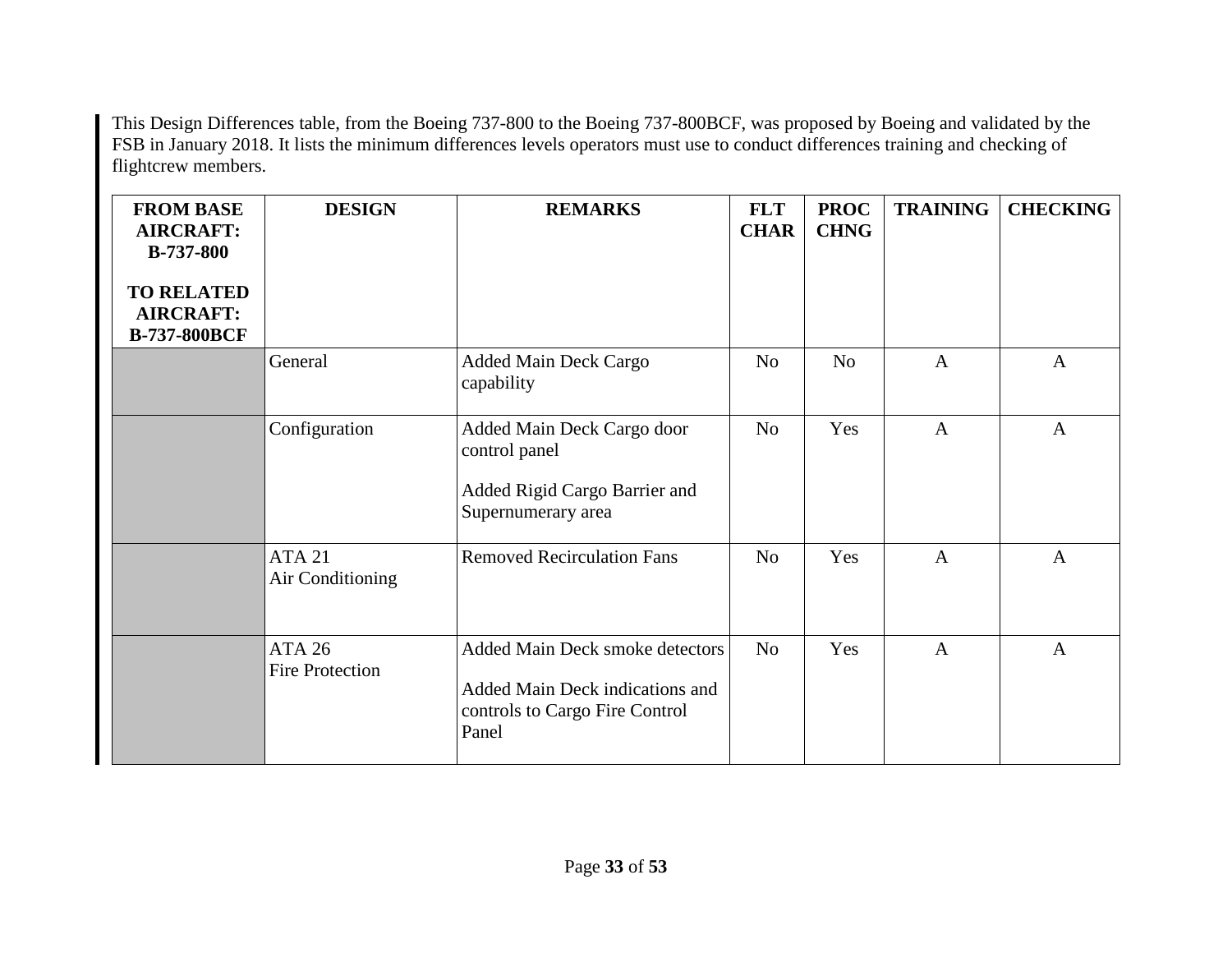| <b>FROM BASE</b><br><b>AIRCRAFT:</b><br><b>B-737-800</b>     | <b>DESIGN</b>                           | <b>REMARKS</b>                                                                                                                                                                                                     | <b>FLT</b><br><b>CHAR</b> | <b>PROC</b><br><b>CHNG</b> | <b>TRAINING</b> | <b>CHECKING</b> |
|--------------------------------------------------------------|-----------------------------------------|--------------------------------------------------------------------------------------------------------------------------------------------------------------------------------------------------------------------|---------------------------|----------------------------|-----------------|-----------------|
| <b>TO RELATED</b><br><b>AIRCRAFT:</b><br><b>B-737-800BCF</b> |                                         |                                                                                                                                                                                                                    |                           |                            |                 |                 |
|                                                              | <b>ATA 29</b><br><b>Hydraulic Power</b> | Added Main Deck Cargo Door to<br>System A                                                                                                                                                                          | No                        | N <sub>o</sub>             | $\overline{A}$  | $\mathbf{A}$    |
|                                                              | ATA <sub>33</sub><br>Lights             | Added Main Deck Cargo Door not<br>secure to takeoff configuration<br>warning                                                                                                                                       | N <sub>o</sub>            | Yes                        | $\mathbf{A}$    | $\mathbf{A}$    |
|                                                              | <b>ATA 35</b><br>Oxygen                 | <b>Added Supernumerary Masks</b>                                                                                                                                                                                   | No                        | No                         | $\mathbf{A}$    | $\mathbf{A}$    |
|                                                              | <b>ATA 52</b><br><b>Doors</b>           | Added Main Deck Cargo Door<br>flight deck indication<br>Flight Deck door removed<br>All overwing Type III emergency<br>exits deactivated<br>Both flight deck #2 windows can<br>be opened from outside the aircraft | N <sub>o</sub>            | N <sub>o</sub>             | $\overline{A}$  | $\mathbf{A}$    |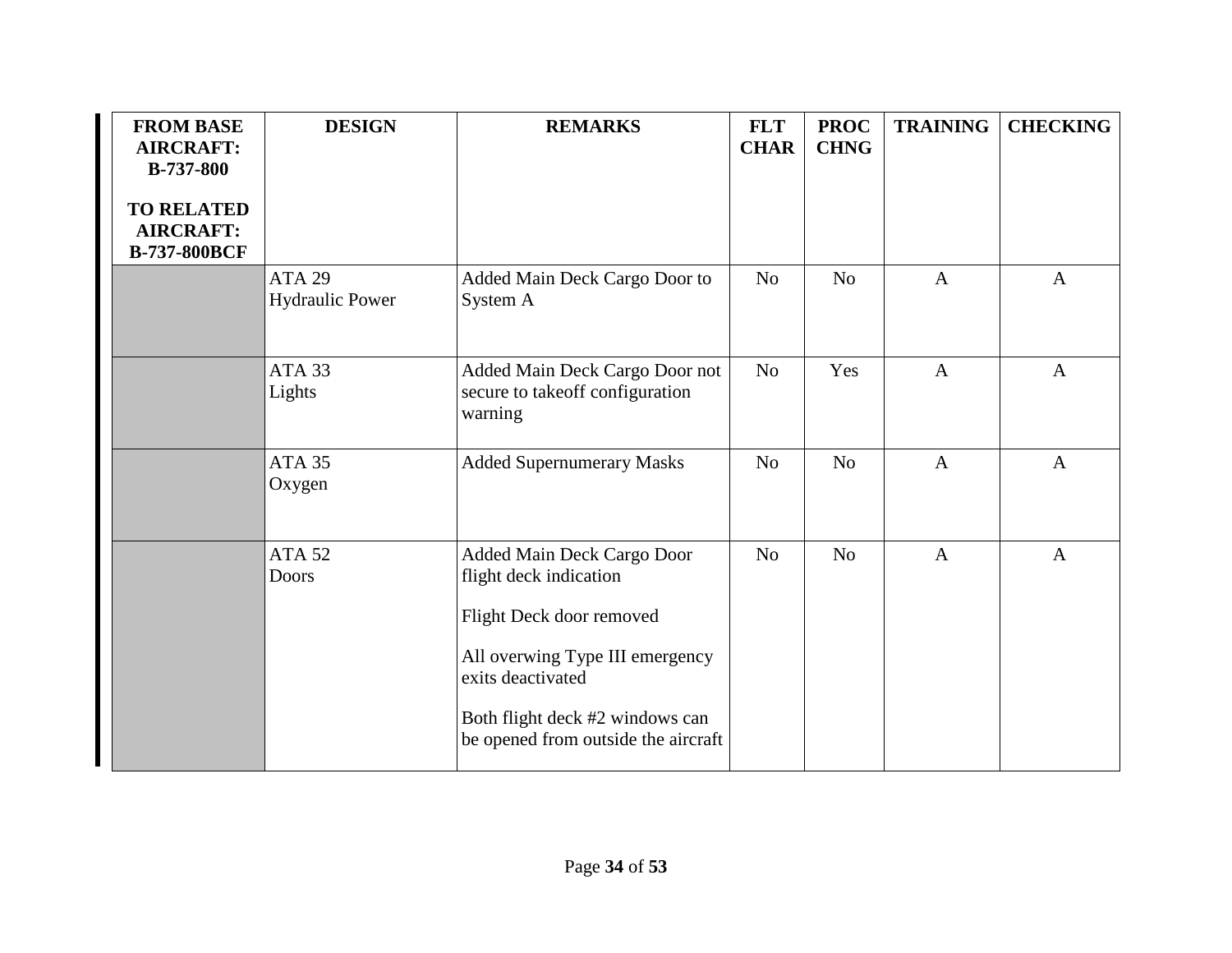This Design Differences table, from the Boeing 737-8 to the Boeing 737-800, was proposed by Boeing and validated by the FSB on 09/13/2017. It lists the minimum differences levels operators must use to conduct differences training and checking of flightcrew members.

| <b>FROM BASE</b><br><b>AIRCRAFT:</b><br>$B-737-8$<br><b>TO RELATED</b><br><b>AIRCRAFT:</b><br><b>B-737-800</b> | <b>DESIGN</b> | <b>REMARKS</b>                                                                        | <b>FLT</b><br><b>CHAR</b> | <b>PROC</b><br><b>CHNG</b> | <b>TRAINING</b> | <b>CHECKING</b> |
|----------------------------------------------------------------------------------------------------------------|---------------|---------------------------------------------------------------------------------------|---------------------------|----------------------------|-----------------|-----------------|
|                                                                                                                | Configuration | Nose Landing Gear 8 inches<br>shorter<br>Single Tail Anti-Collision/Position<br>Light | N <sub>o</sub>            | N <sub>o</sub>             | $\mathbf{A}$    | $\mathbf{A}$    |
|                                                                                                                | Panel Layout  | New MAX DISPLAY SYSTEM<br>(MDS)                                                       | N <sub>o</sub>            | N <sub>o</sub>             | $\bf{B}$        | $\bf{B}$        |
|                                                                                                                | Panel Layout  | New Two Position Landing Gear<br><b>Control Lever</b>                                 | N <sub>o</sub>            | Yes                        | $\, {\bf B}$    | $\bf{B}$        |
|                                                                                                                | Limitations   | Size/type/system limitations                                                          | N <sub>o</sub>            | N <sub>o</sub>             | $\overline{A}$  | $\overline{A}$  |
|                                                                                                                | Limitations   | Ground wind operating envelope<br>removed                                             | N <sub>o</sub>            | N <sub>o</sub>             | $\mathbf{A}$    | $\mathbf{A}$    |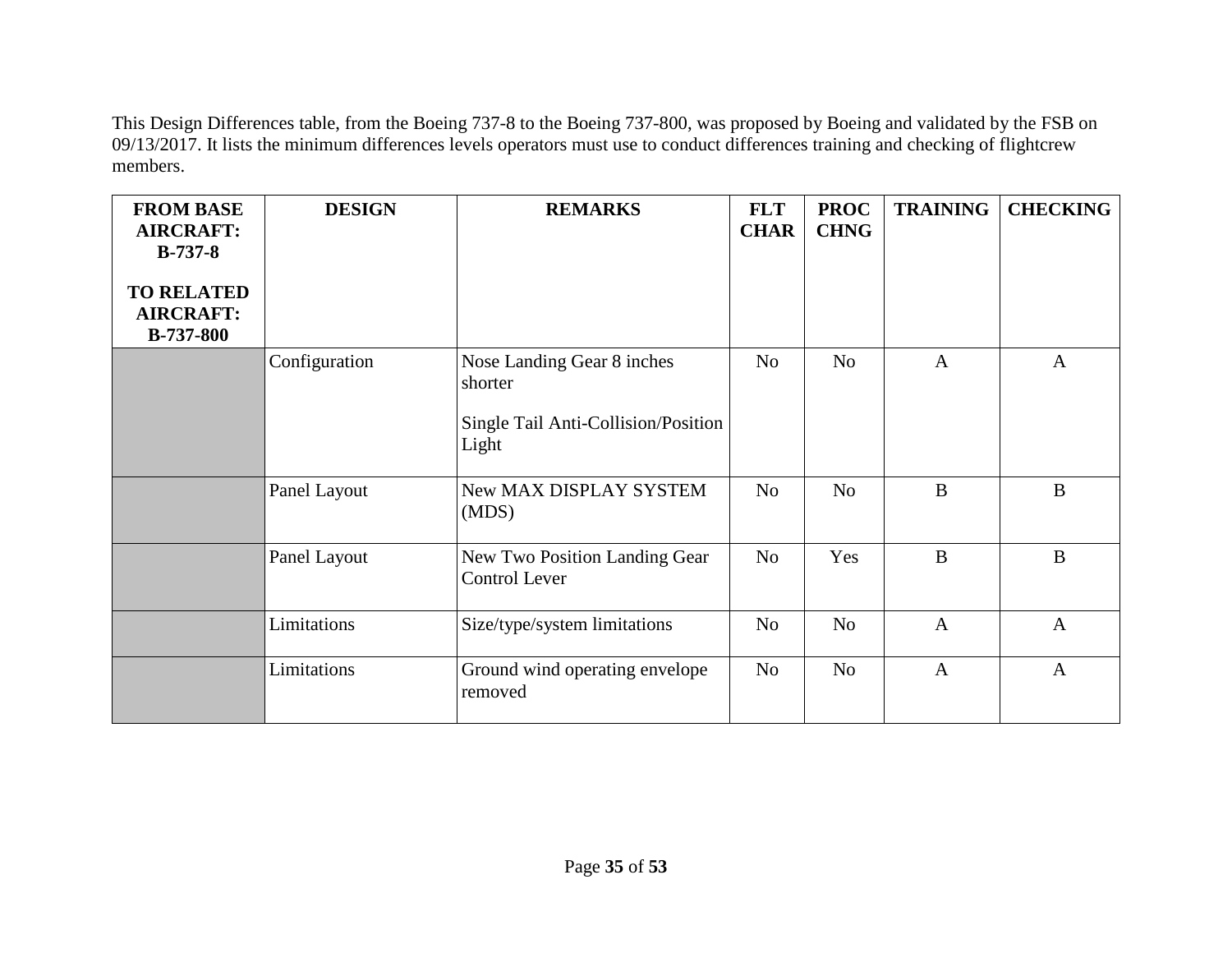| <b>FROM BASE</b><br><b>AIRCRAFT:</b><br>$B-737-8$         | <b>DESIGN</b>                            | <b>REMARKS</b>                                                                                                                                          | <b>FLT</b><br><b>CHAR</b> | <b>PROC</b><br><b>CHNG</b> | <b>TRAINING</b> | <b>CHECKING</b> |
|-----------------------------------------------------------|------------------------------------------|---------------------------------------------------------------------------------------------------------------------------------------------------------|---------------------------|----------------------------|-----------------|-----------------|
| <b>TO RELATED</b><br><b>AIRCRAFT:</b><br><b>B-737-800</b> |                                          |                                                                                                                                                         |                           |                            |                 |                 |
|                                                           | Weights                                  | Decreased to:<br>MTW - 174,700 lbs<br>$\bullet$<br>MTOW - 174,200 lbs<br>$\bullet$<br>MLW - 144,000 lbs<br>$\bullet$<br>MZFW - 136,000 lbs<br>$\bullet$ | N <sub>o</sub>            | N <sub>o</sub>             | $\mathbf{A}$    | $\mathbf{A}$    |
|                                                           | <b>ATA 21</b><br>Air Conditioning        | PACKS:<br>Simplified Electronic Pack Flow<br><b>Control System</b>                                                                                      | N <sub>o</sub>            | N <sub>o</sub>             | $\, {\bf B}$    | $\mathbf B$     |
|                                                           | <b>ATA 21</b><br>Air Conditioning        | PACKS:<br>Revised PACK light logic                                                                                                                      | N <sub>o</sub>            | Yes                        | $\mathbf{A}$    | $\mathbf{A}$    |
|                                                           | <b>ATA 21</b><br>Air Conditioning        | EQUIPMENT COOLING:<br><b>EQUIP SMOKE light and</b><br>Detection System removed                                                                          | N <sub>o</sub>            | Yes                        | $\, {\bf B}$    | $\, {\bf B}$    |
|                                                           | <b>ATA 24</b><br><b>Electrical Power</b> | Relocated four circuit breakers<br>from P-6 to aisle stand                                                                                              | N <sub>o</sub>            | N <sub>o</sub>             | $\overline{A}$  | $\mathbf{A}$    |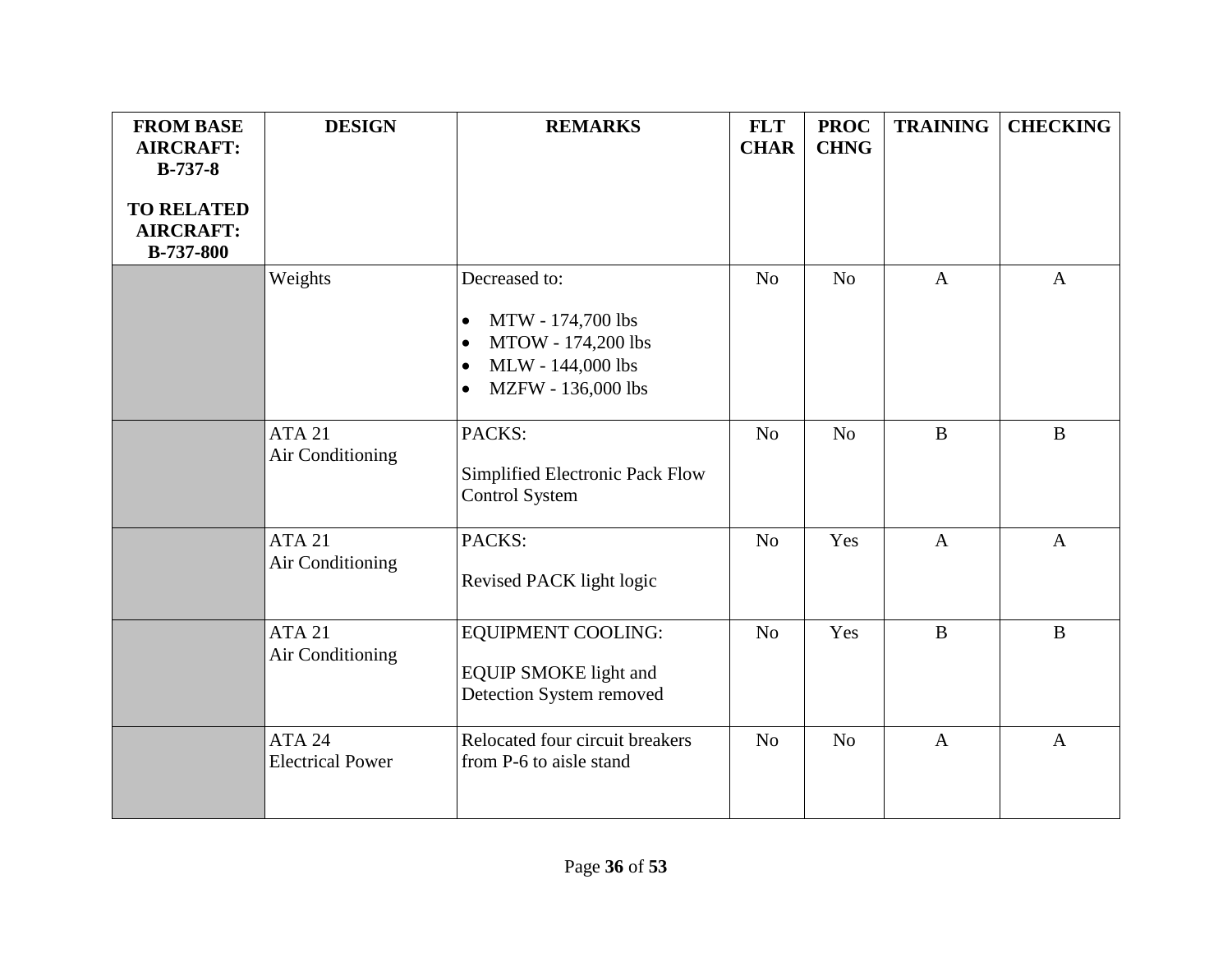| <b>FROM BASE</b><br><b>AIRCRAFT:</b><br>$B-737-8$         | <b>DESIGN</b>                               | <b>REMARKS</b>                                                                 | <b>FLT</b><br><b>CHAR</b> | <b>PROC</b><br><b>CHNG</b> | <b>TRAINING</b> | <b>CHECKING</b> |
|-----------------------------------------------------------|---------------------------------------------|--------------------------------------------------------------------------------|---------------------------|----------------------------|-----------------|-----------------|
| <b>TO RELATED</b><br><b>AIRCRAFT:</b><br><b>B-737-800</b> |                                             |                                                                                |                           |                            |                 |                 |
|                                                           | ATA <sub>27</sub><br><b>Flight Controls</b> | FLIGHT CONTROL SYSTEMS<br><b>Mechanical Spoiler System</b>                     | Yes                       | N <sub>0</sub>             | $\mathbf{B}$    | B               |
|                                                           | ATA 27<br><b>Flight Controls</b>            | FLIGHT CONTROL SYSTEMS<br><b>Maneuver Load Alleviation</b><br>removed          | Yes                       | N <sub>o</sub>             | $\mathbf{B}$    | $\bf{B}$        |
|                                                           | <b>ATA 27</b><br><b>Flight Controls</b>     | FLIGHT CONTROL SYSTEMS<br>Landing Attitude Modifier (LAM)<br>removed           | Yes                       | N <sub>o</sub>             | $\mathbf{B}$    | B               |
|                                                           | <b>ATA 27</b><br><b>Flight Controls</b>     | FLIGHT CONTROL SYSTEMS<br><b>Elevator Jam Landing Assist</b><br>System removed | Yes                       | N <sub>o</sub>             | $\bf{B}$        | B               |
|                                                           | <b>ATA 27</b><br><b>Flight Controls</b>     | <b>FLAPS/SLATS</b><br>Fixed position mechanical<br>indicator                   | N <sub>0</sub>            | N <sub>o</sub>             | $\bf{B}$        | B               |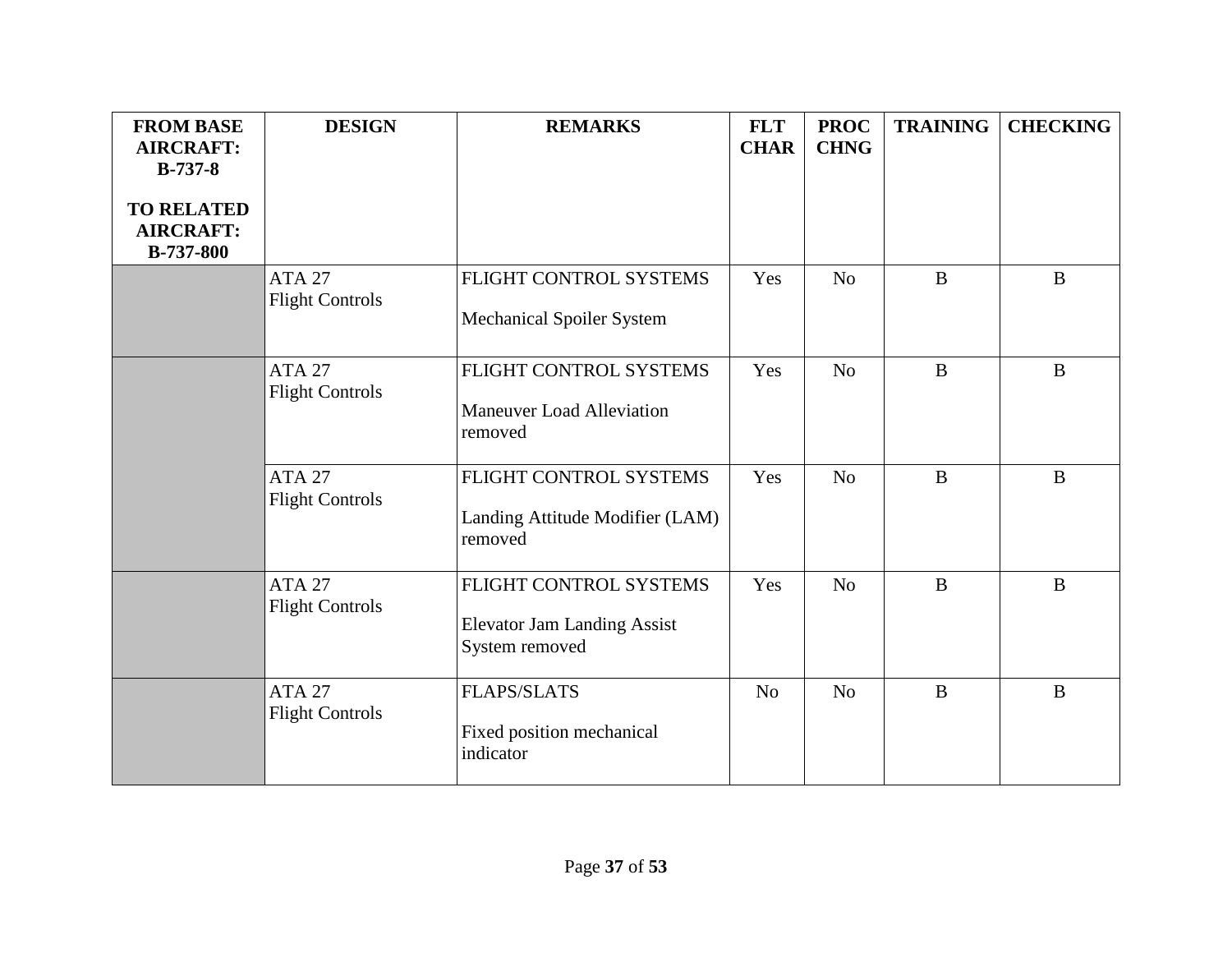| <b>FROM BASE</b><br><b>AIRCRAFT:</b><br>$B-737-8$<br><b>TO RELATED</b><br><b>AIRCRAFT:</b><br><b>B-737-800</b> | <b>DESIGN</b>                           | <b>REMARKS</b>                                                                | <b>FLT</b><br><b>CHAR</b> | <b>PROC</b><br><b>CHNG</b> | <b>TRAINING</b> | <b>CHECKING</b> |
|----------------------------------------------------------------------------------------------------------------|-----------------------------------------|-------------------------------------------------------------------------------|---------------------------|----------------------------|-----------------|-----------------|
|                                                                                                                | <b>ATA 27</b><br><b>Flight Controls</b> | SPEEDBRAKES/SPOILERS<br><b>Emergency Descent Speedbrakes</b><br>(EDS) removed | Yes                       | N <sub>o</sub>             | $\mathbf{B}$    | $\mathbf{B}$    |
|                                                                                                                | <b>ATA 27</b><br><b>Flight Controls</b> | SPEEDBRAKES/SPOILERS<br>SPEEDBRAKE EXTENDED light<br>logic                    | N <sub>o</sub>            | Yes                        | $\mathbf{B}$    | B               |
|                                                                                                                | <b>ATA 27</b><br><b>Flight Controls</b> | SPEEDBRAKES/SPOILERS<br>SPOILERS light removed                                | N <sub>o</sub>            | Yes                        | $\mathbf{B}$    | B               |
|                                                                                                                | <b>ATA 27</b><br><b>Flight Controls</b> | SPEEDBRAKES/SPOILERS<br><b>ASSIST ON light removed</b>                        | N <sub>o</sub>            | Yes                        | $\mathbf{B}$    | B               |
|                                                                                                                | <b>ATA 27</b><br><b>Flight Controls</b> | <b>STABILIZER TRIM:</b><br>Stab Trim cutout switches panel<br>nomenclature    | N <sub>o</sub>            | N <sub>o</sub>             | $\mathbf{B}$    | $\bf{B}$        |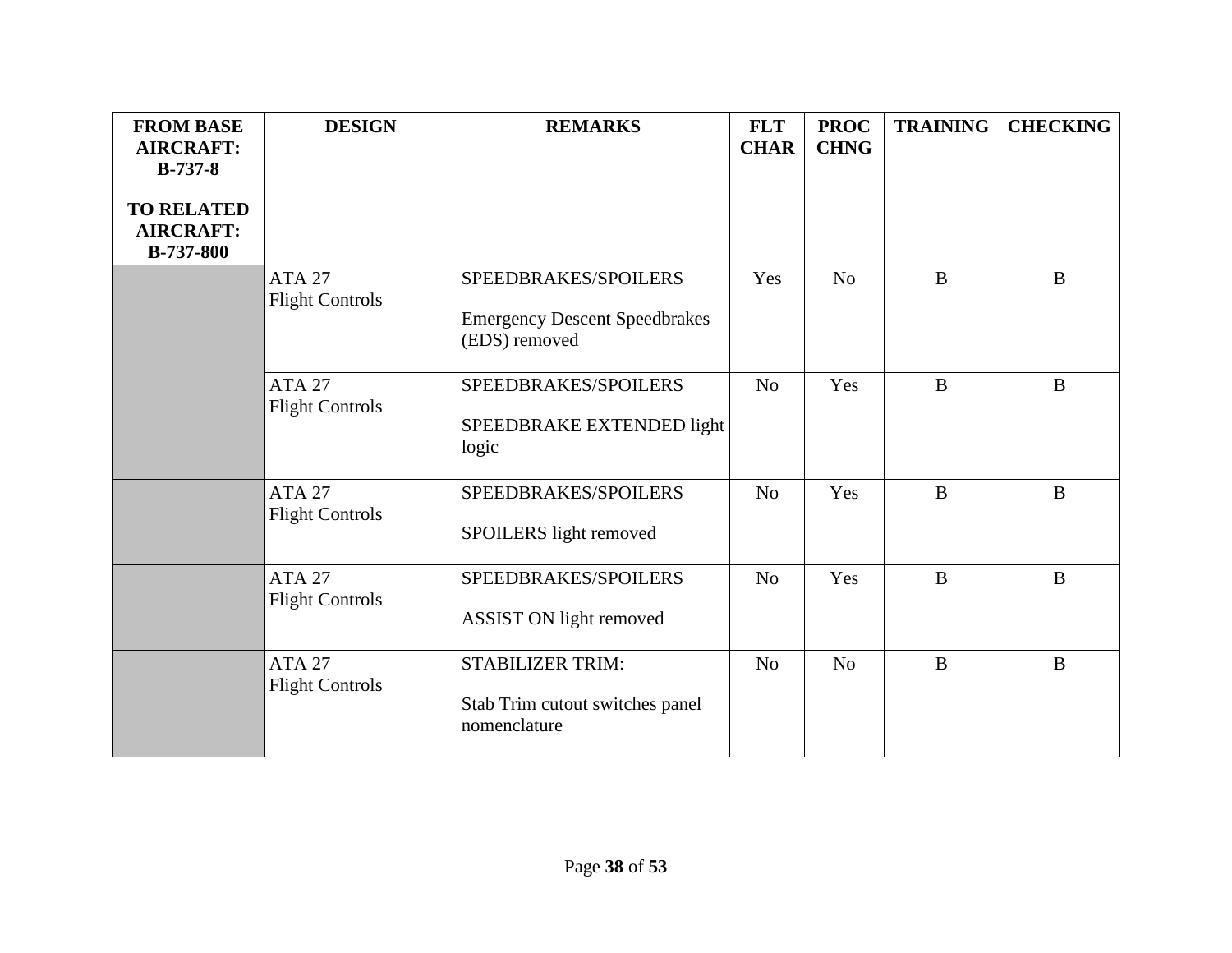| <b>FROM BASE</b><br><b>AIRCRAFT:</b><br>$B-737-8$<br><b>TO RELATED</b><br><b>AIRCRAFT:</b><br><b>B-737-800</b> | <b>DESIGN</b>                                   | <b>REMARKS</b>                                                                                          | <b>FLT</b><br><b>CHAR</b> | <b>PROC</b><br><b>CHNG</b> | <b>TRAINING</b> | <b>CHECKING</b> |
|----------------------------------------------------------------------------------------------------------------|-------------------------------------------------|---------------------------------------------------------------------------------------------------------|---------------------------|----------------------------|-----------------|-----------------|
|                                                                                                                | ATA <sub>28</sub><br>Fuel                       | <b>CONTROLS AND</b><br><b>INDICATORS:</b><br>Fewer System Alerts (see section<br>Navigation)            | N <sub>o</sub>            | Yes                        | $\mathbf{B}$    | $\mathbf{B}$    |
|                                                                                                                | ATA <sub>28</sub><br>Fuel                       | <b>CONTROLS AND</b><br><b>INDICATORS:</b><br><b>Revised fuel FILTER BYPASS</b><br>light logic           | N <sub>o</sub>            | Yes                        | $\mathbf{B}$    | $\mathbf{B}$    |
|                                                                                                                | <b>ATA 29</b><br><b>Hydraulic Power</b>         | <b>CONTROLS AND</b><br><b>INDICATORS:</b><br>System indications relocated to<br>Lower Display Unit (DU) | No                        | N <sub>o</sub>             | $\mathbf{A}$    | $\mathbf{A}$    |
|                                                                                                                | <b>ATA 30</b><br><b>Ice and Rain Protection</b> | <b>ENGINE ANTI-ICE</b><br><b>ENG ANTI-ICE alert removed</b>                                             | N <sub>o</sub>            | Yes                        | $\bf{B}$        | $\mathbf B$     |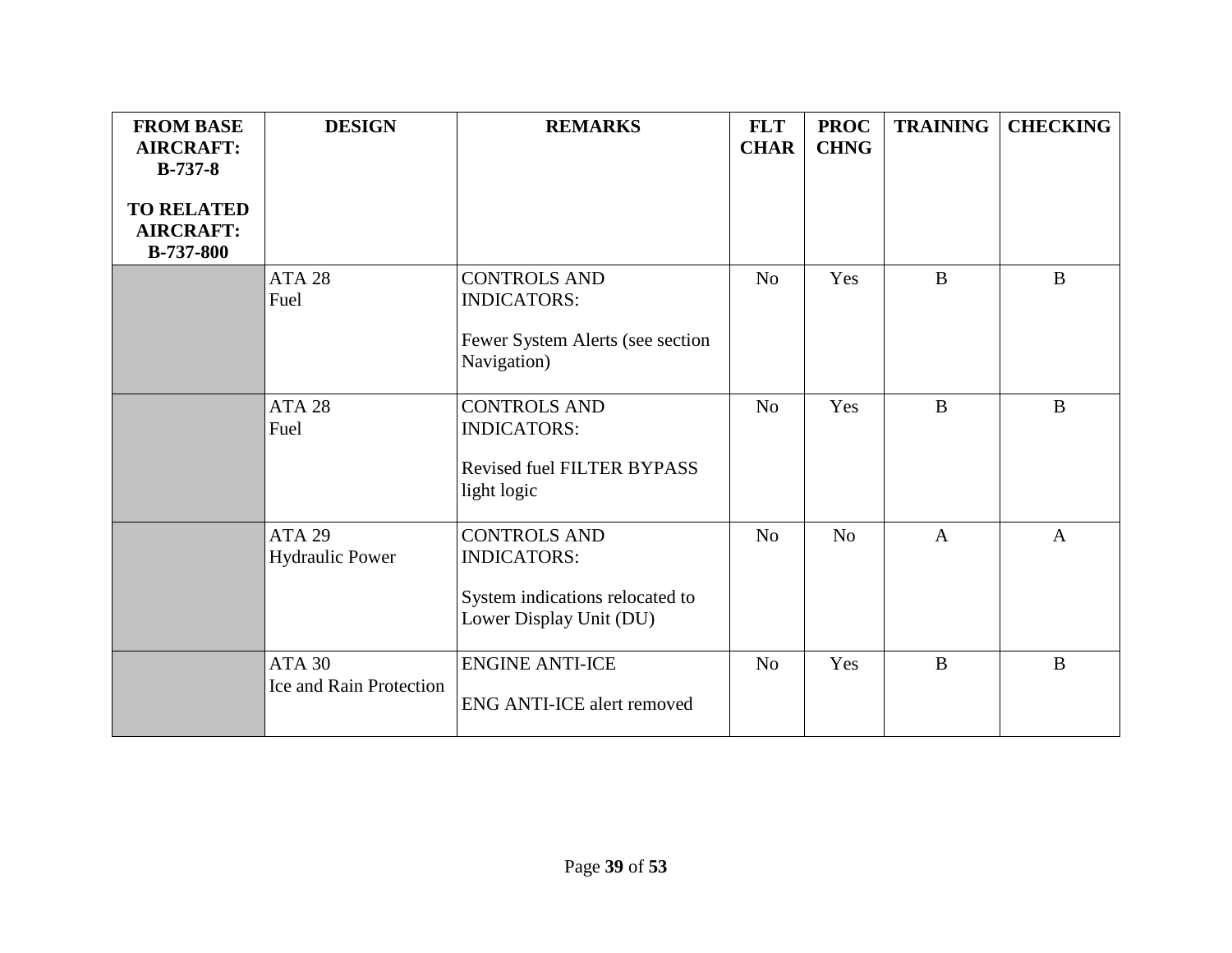| <b>FROM BASE</b><br><b>AIRCRAFT:</b><br>$B-737-8$         | <b>DESIGN</b>                                    | <b>REMARKS</b>                                                                                                   | <b>FLT</b><br><b>CHAR</b> | <b>PROC</b><br><b>CHNG</b> | <b>TRAINING</b> | <b>CHECKING</b> |
|-----------------------------------------------------------|--------------------------------------------------|------------------------------------------------------------------------------------------------------------------|---------------------------|----------------------------|-----------------|-----------------|
| <b>TO RELATED</b><br><b>AIRCRAFT:</b><br><b>B-737-800</b> |                                                  |                                                                                                                  |                           |                            |                 |                 |
|                                                           | <b>ATA 30</b><br>Ice and Rain Protection         | <b>ENGINE ANTI-ICE</b><br>REVISED COWL VALVE<br>NOMENCLATURE AND<br><b>COLOR (BLUE)</b>                          | N <sub>o</sub>            | Yes                        | $\mathbf{B}$    | $\mathbf{B}$    |
|                                                           | <b>ATA 30</b><br>Ice and Rain Protection         | <b>WING ANTI-ICE</b><br><b>L/R VALVE ALERTS COLOR</b><br>(BLUE)                                                  | N <sub>o</sub>            | Yes                        | $\bf{B}$        | $\mathbf{B}$    |
|                                                           | ATA31<br>Indicating/Recording<br>Systems         | <b>COMMON DISPLAY SYSTEM</b><br><b>Six Display Units</b>                                                         | N <sub>o</sub>            | N <sub>0</sub>             | $\bf{B}$        | B               |
|                                                           | <b>ATA 31</b><br>Indicating/Recording<br>Systems | <b>LIGHTING CONTROLS</b><br><b>Updated and Relocated Engine</b><br><b>Display Control Panel</b>                  | N <sub>o</sub>            | Yes                        | $\mathbf{B}$    | $\mathbf{B}$    |
|                                                           | <b>ATA 31</b><br>Indicating/Recording<br>Systems | <b>LIGHTING CONTROLS</b><br>Revised Display Brightness,<br>Display Select Switch Panels,<br>Master Dim, and Test | N <sub>o</sub>            | N <sub>o</sub>             | B               | B               |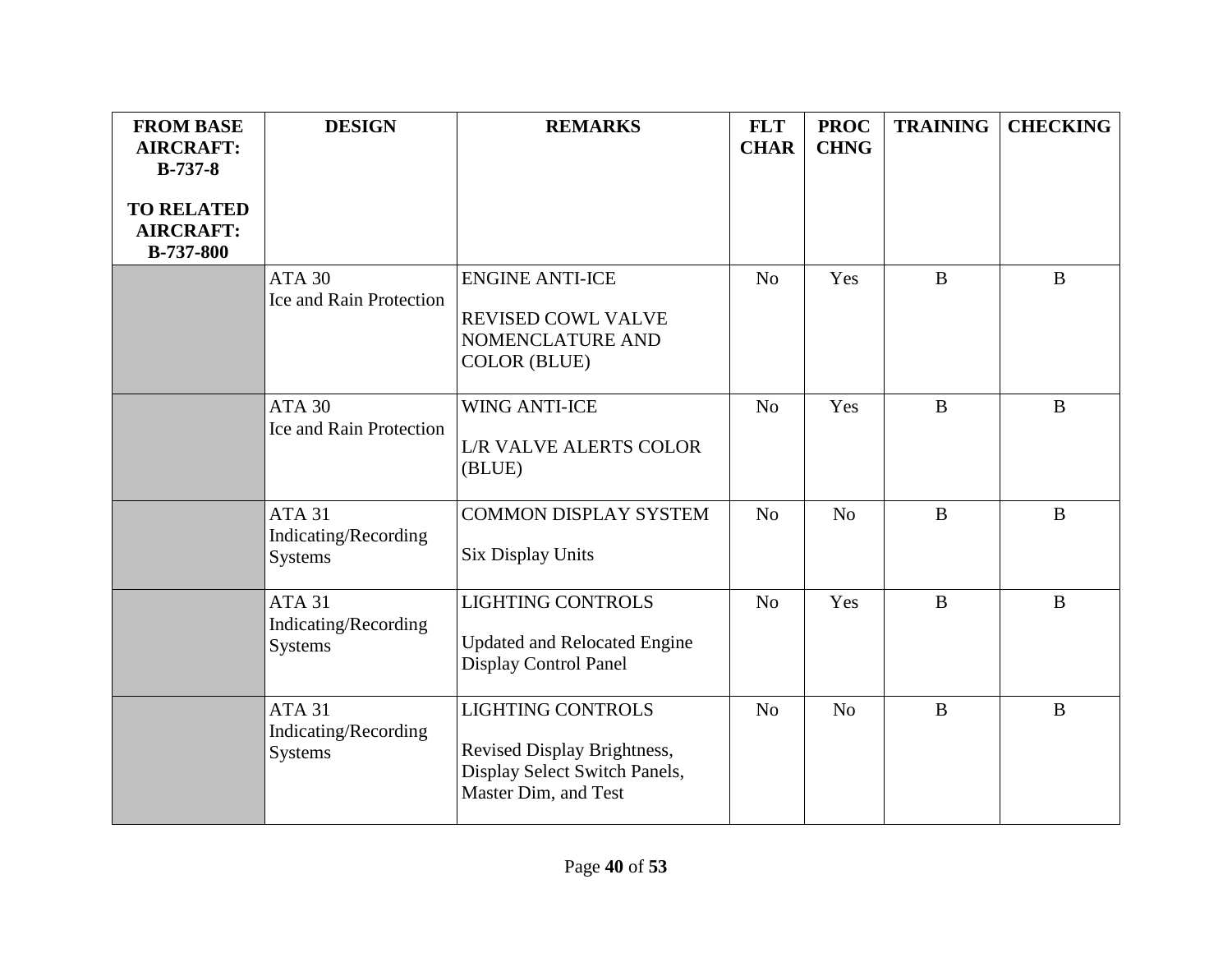| <b>FROM BASE</b><br><b>AIRCRAFT:</b>                                   | <b>DESIGN</b>                                           | <b>REMARKS</b>                                                                              | <b>FLT</b><br><b>CHAR</b> | <b>PROC</b><br><b>CHNG</b> | <b>TRAINING</b> | <b>CHECKING</b> |
|------------------------------------------------------------------------|---------------------------------------------------------|---------------------------------------------------------------------------------------------|---------------------------|----------------------------|-----------------|-----------------|
| $B-737-8$<br><b>TO RELATED</b><br><b>AIRCRAFT:</b><br><b>B-737-800</b> |                                                         |                                                                                             |                           |                            |                 |                 |
|                                                                        | ATA 31<br>Indicating/Recording<br><b>Systems</b>        | ENGINE DISPLAY CONTROL<br><b>PANEL</b><br><b>Engine Transfer Switch removed</b>             | N <sub>o</sub>            | N <sub>o</sub>             | $\mathbf{A}$    | $\mathbf{A}$    |
|                                                                        | <b>ATA 31</b><br>Indicating/Recording<br><b>Systems</b> | ENGINE DISPLAY CONTROL<br><b>PANEL</b><br>MFD Info Switch removed                           | N <sub>o</sub>            | Yes                        | $\bf{B}$        | $\bf{B}$        |
|                                                                        | <b>ATA 31</b><br>Indicating/Recording<br>Systems        | ENGINE DISPLAY CONTROL<br><b>PANEL</b><br>Revised N <sub>1</sub> and Speed Set<br>Selectors | N <sub>o</sub>            | N <sub>o</sub>             | $\bf{B}$        | $\bf{B}$        |
|                                                                        | <b>ATA 31</b><br>Indicating/Recording<br><b>Systems</b> | ENGINE DISPLAY CONTROL<br><b>PANEL</b><br>Dedicated VSD switch removed                      | N <sub>o</sub>            | N <sub>o</sub>             | $\bf{B}$        | $\bf{B}$        |
|                                                                        | <b>ATA 31</b><br>Indicating/Recording<br>Systems        | <b>PFD</b><br>Sky Ground and Compass Display<br>changes                                     | N <sub>o</sub>            | N <sub>o</sub>             | $\bf{B}$        | B               |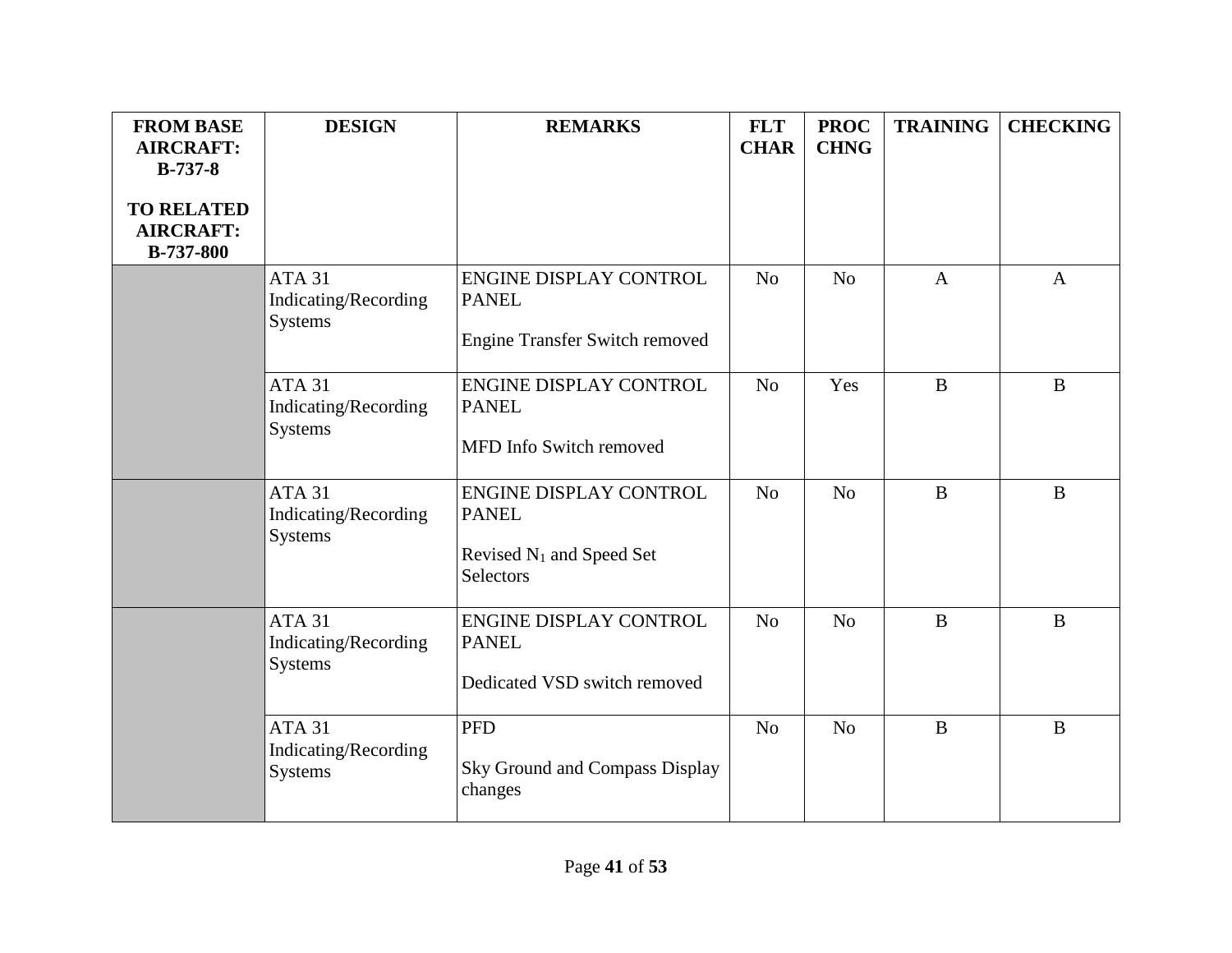This Maneuver Differences table, from the Boeing 737-8 to the Boeing 737-800, was proposed by The Boeing Company and validated by the FSB on 09/13/2017. It lists the minimum differences levels operators must use to conduct differences training and checking of flightcrew members.

| <b>FROM BASE</b><br><b>AIRCRAFT:</b><br>$B-737-8$<br><b>TO RELATED</b><br><b>AIRCRAFT:</b><br><b>B-737-800</b> | <b>MANEUVER</b>      | <b>REMARKS</b>                                                                                                   | <b>FLT</b><br><b>CHAR</b> | <b>PROC</b><br><b>CHNG</b> | <b>TRAINING</b> | <b>CHECKING</b> |
|----------------------------------------------------------------------------------------------------------------|----------------------|------------------------------------------------------------------------------------------------------------------|---------------------------|----------------------------|-----------------|-----------------|
|                                                                                                                | Preflight Inspection | Optional installation of<br>two-position tailskid                                                                | N <sub>o</sub>            | Yes                        | $\mathbf{A}$    | $\mathbf{A}$    |
|                                                                                                                | Climb                | After takeoff checklist - Landing<br>gear handle                                                                 | N <sub>o</sub>            | Yes                        | B               | B               |
|                                                                                                                | Non-Normal           | Read and do Checklist changes<br>due to annunciation and system<br>changes listed in DESIGN<br>difference tables | N <sub>o</sub>            | Yes                        | B               | $\bf{B}$        |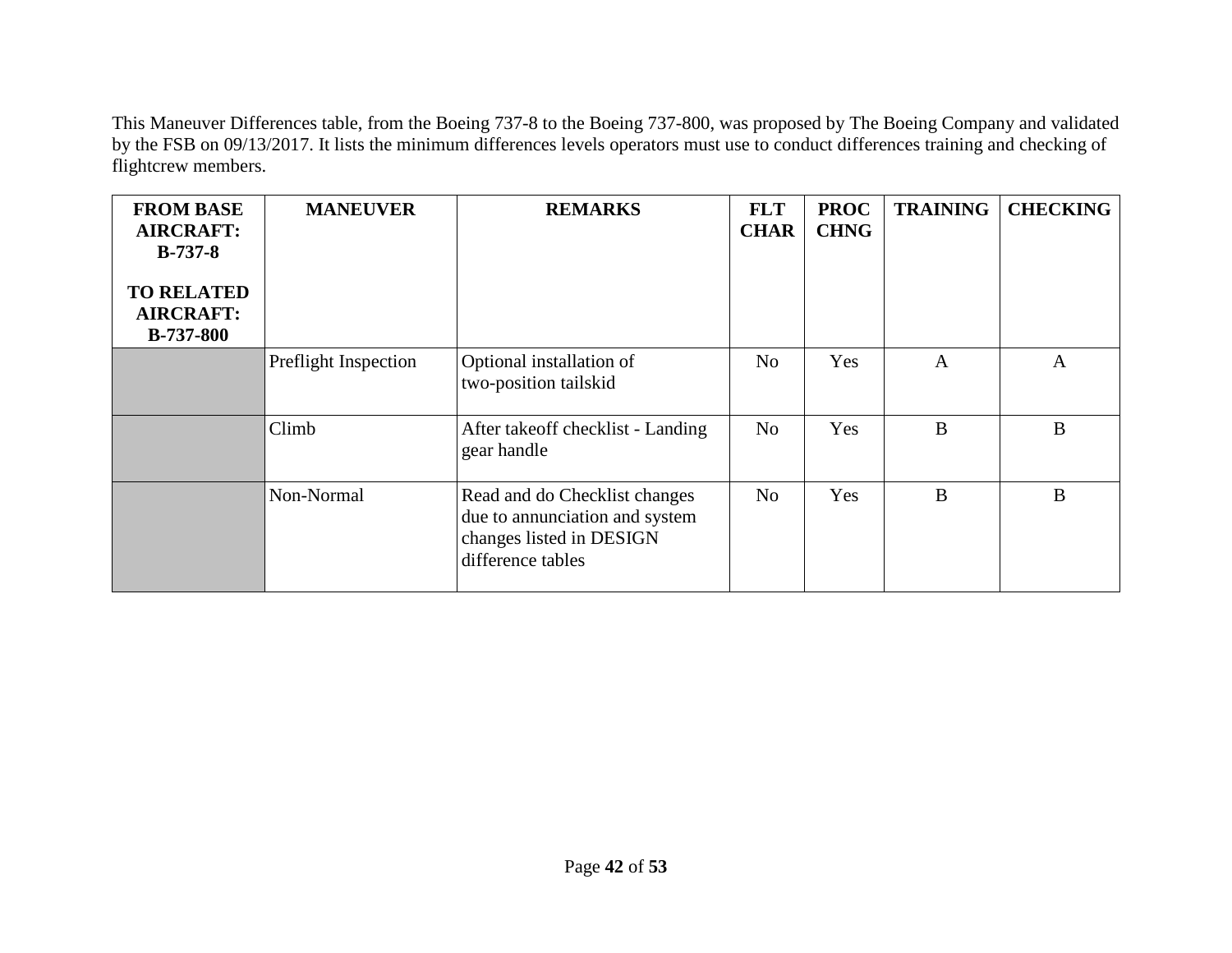This Design Differences table, from the BBJ 2 to the BBJ MAX 8, was proposed by Boeing and validated by the FSB in February 2018. It lists the minimum differences levels operators must use to conduct differences training and checking of flightcrew members.

| <b>FROM BASE</b><br><b>AIRCRAFT:</b><br><b>BBJ2</b><br><b>TO RELATED</b><br><b>AIRCRAFT:</b><br><b>BBJ MAX 8</b> | <b>DESIGN</b>                     | <b>REMARKS</b>                                                                                                         | <b>FLT</b><br><b>CHAR</b>        | <b>PROC</b><br><b>CHNG</b> | <b>TRAINING</b> | <b>CHECKING</b> |
|------------------------------------------------------------------------------------------------------------------|-----------------------------------|------------------------------------------------------------------------------------------------------------------------|----------------------------------|----------------------------|-----------------|-----------------|
|                                                                                                                  | General                           | Height: 41 feet, 2 inches<br>$(12.55$ meters)                                                                          | N <sub>o</sub>                   | N <sub>o</sub>             | $\mathbf{A}$    | $\mathbf{A}$    |
|                                                                                                                  | ATA 28<br>Fuel                    | Auxiliary fuel controls and<br>indications                                                                             | No                               | N <sub>o</sub>             | $\mathbf{A}$    | $\mathbf{A}$    |
|                                                                                                                  | ATA <sub>32</sub><br>Landing Gear | <b>Combined Tire Pressure</b><br>N <sub>o</sub><br><b>Indication and Brake</b><br><b>Temperature Monitoring System</b> |                                  | No                         | $\mathbf{A}$    | $\mathbf{A}$    |
|                                                                                                                  | ATA 33<br>Lights                  | Flashing landing lights                                                                                                | N <sub>o</sub><br>N <sub>o</sub> |                            | $\mathbf{A}$    | $\mathbf{A}$    |
|                                                                                                                  | ATA 34<br>Navigation              | <b>Alternate Navigation System</b><br>(ANS)<br>Overrun Warnings (ORW)<br>Perspective Runway Indications<br>(HUD)       | N <sub>o</sub>                   | No                         | $\mathbf{A}$    | $\mathbf{A}$    |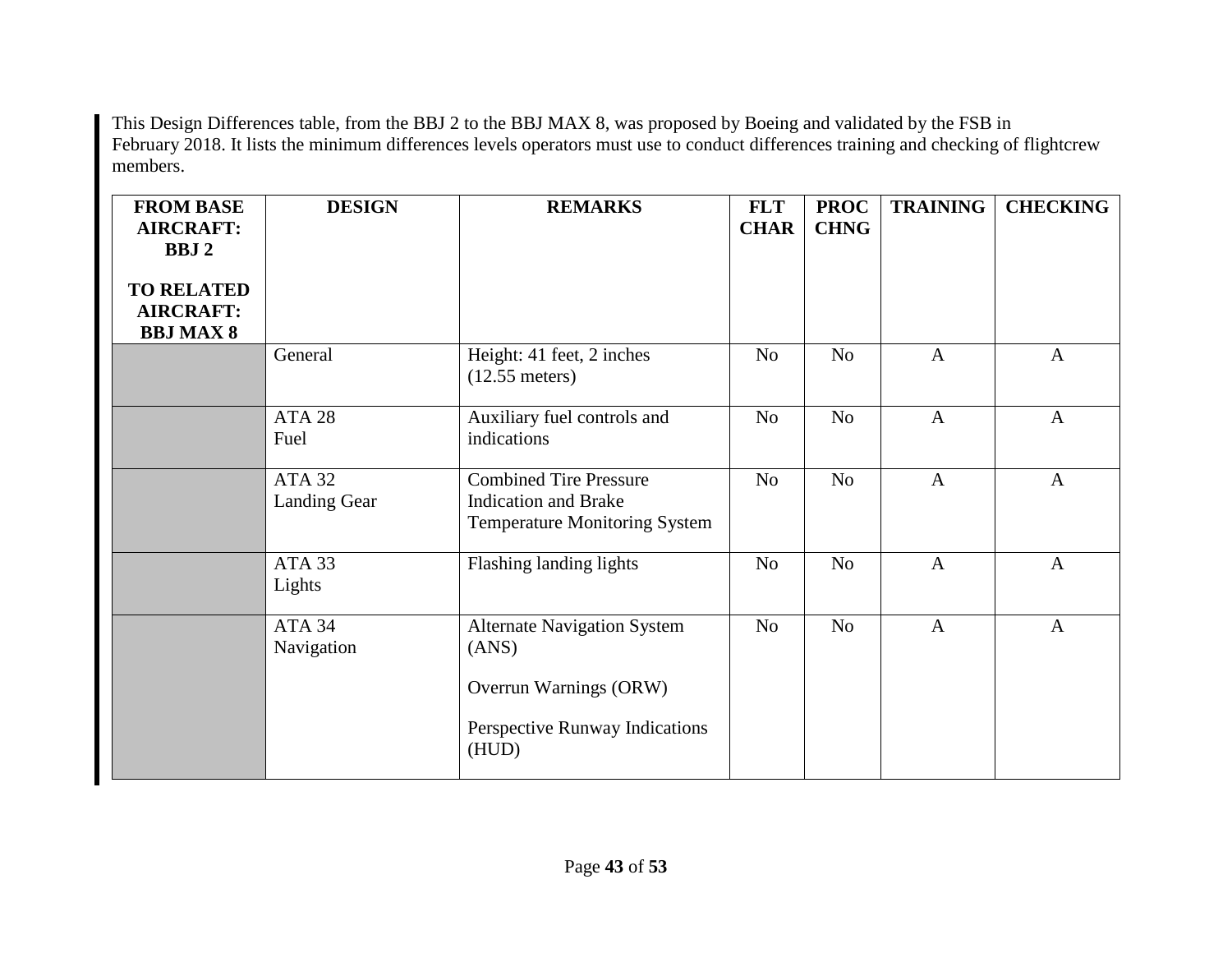This Design Differences table, from the Boeing 737-8 to the Boeing 737-9, was proposed by Boeing and validated by the FSB on 09/9/2017. It lists the minimum differences levels operators must use to conduct differences training and checking of flightcrew members.

| <b>FROM BASE</b><br><b>AIRCRAFT:</b><br>$B-737-8$  | <b>DESIGN</b> | <b>REMARKS</b><br><b>FLT</b><br><b>CHAR</b>                                                                                                                                                                               |                | <b>PROC</b><br><b>CHNG</b> | <b>TRAINING</b> | <b>CHECKING</b> |
|----------------------------------------------------|---------------|---------------------------------------------------------------------------------------------------------------------------------------------------------------------------------------------------------------------------|----------------|----------------------------|-----------------|-----------------|
| <b>TO RELATED</b><br><b>AIRCRAFT:</b><br>$B-737-9$ |               |                                                                                                                                                                                                                           |                |                            |                 |                 |
|                                                    | General       | Turning radius and passenger<br>capacity                                                                                                                                                                                  | N <sub>o</sub> | No                         | $\mathbf{A}$    | $\mathbf{A}$    |
|                                                    | Configuration | Two-position tailskid standard                                                                                                                                                                                            | N <sub>o</sub> | N <sub>o</sub>             | $\mathbf{A}$    | $\mathbf{A}$    |
|                                                    | Dimensions    | Length: 138 feet, 2 inches<br>$(42.11$ meters)                                                                                                                                                                            | N <sub>o</sub> | No                         | $\mathbf{A}$    | $\mathbf{A}$    |
|                                                    | Limitations   | Revised flap placard speeds                                                                                                                                                                                               | N <sub>o</sub> | N <sub>o</sub>             | $\mathbf{A}$    | $\mathbf{A}$    |
|                                                    | Weights       | Increased to:<br>Max Taxi Weight - 195,200 lbs<br>$\bullet$<br>Max Takeoff Weight -<br>$\bullet$<br>194,700 lbs<br>Max Landing Weight -<br>$\bullet$<br>163,900 lbs<br>Max Zero Fuel Weight -<br>$\bullet$<br>156,500 lbs | N <sub>o</sub> | No                         | $\mathbf{A}$    | $\mathbf{A}$    |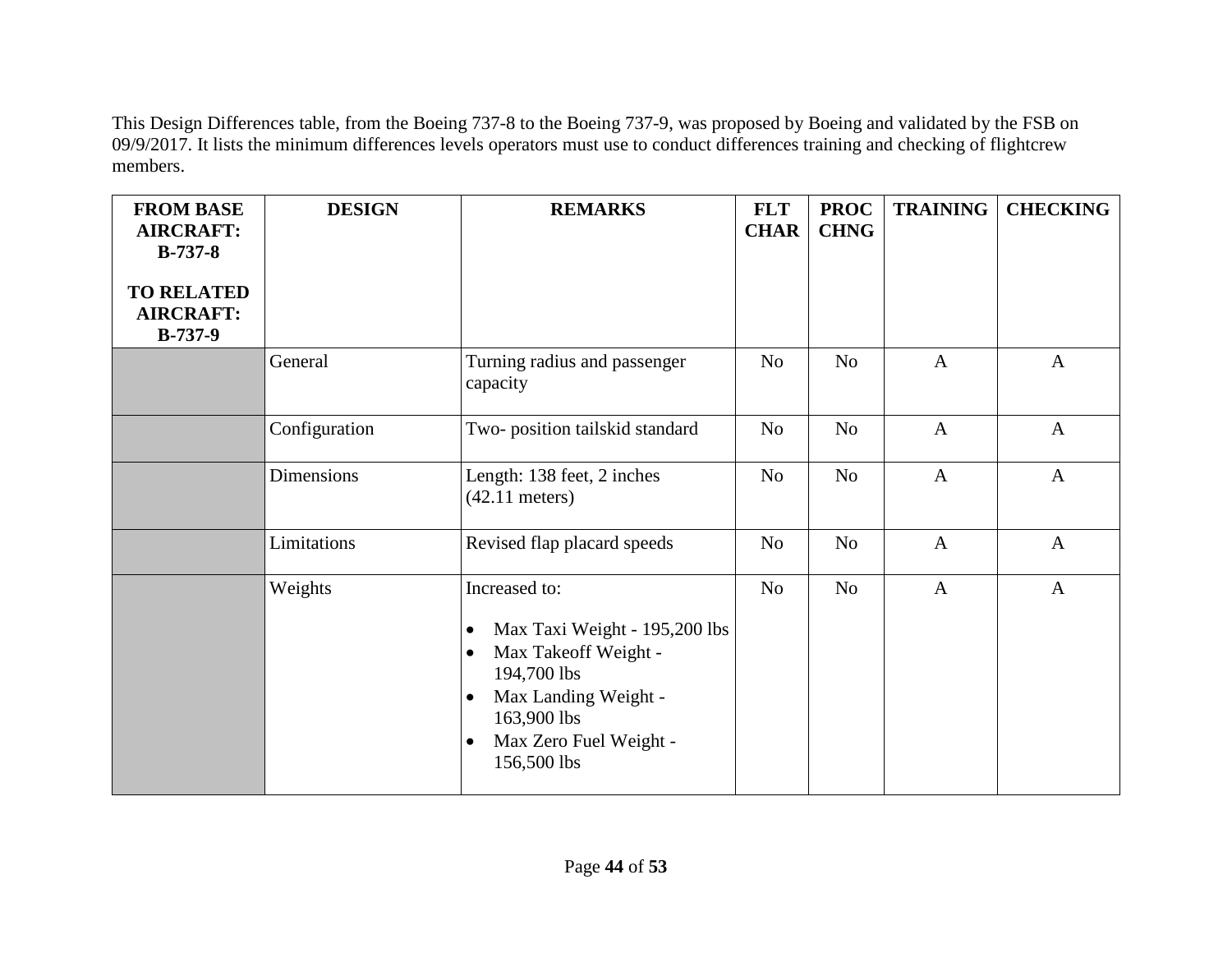| <b>FROM BASE</b><br><b>AIRCRAFT:</b><br>$B-737-8$<br><b>TO RELATED</b><br><b>AIRCRAFT:</b><br>$B-737-9$ | <b>DESIGN</b>          | <b>REMARKS</b>                                                                             | <b>FLT</b><br><b>CHAR</b> | <b>PROC</b><br><b>CHNG</b> | <b>TRAINING</b> | <b>CHECKING</b> |
|---------------------------------------------------------------------------------------------------------|------------------------|--------------------------------------------------------------------------------------------|---------------------------|----------------------------|-----------------|-----------------|
|                                                                                                         | ATA 52<br><b>Doors</b> | Added Mid Exit Doors and flight<br>deck indications and associated<br>Non-Normal Checklist | N <sub>0</sub>            | N <sub>o</sub>             | A               | A               |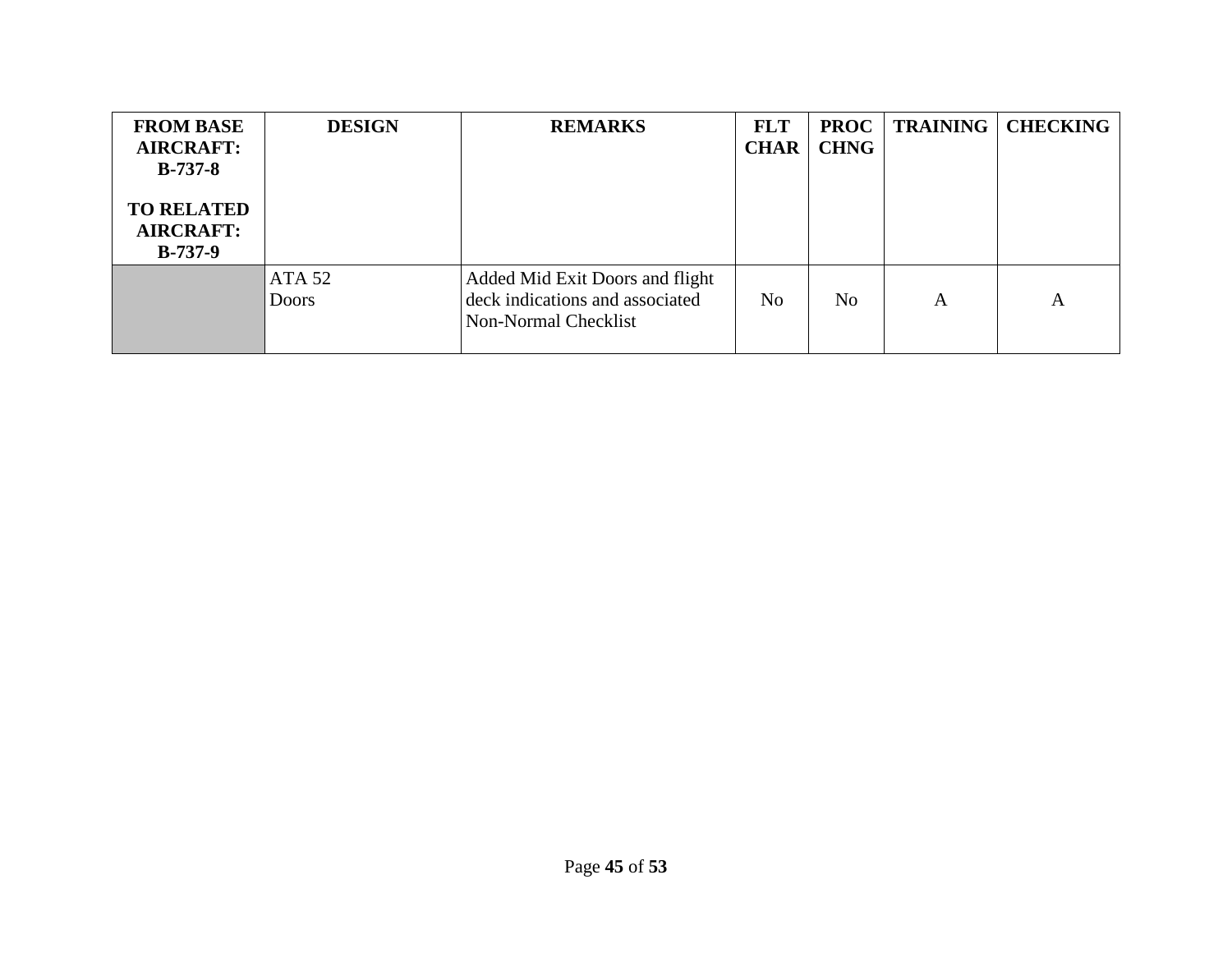This Maneuver Differences table, from the Boeing 737-8 to the Boeing 737-9, was proposed by Boeing and validated by the FSB on 09/09/2017. It lists the minimum differences levels operators must use to conduct differences training and checking of flightcrew members.

| <b>FROM BASE</b><br><b>AIRCRAFT:</b><br>$B-737-8$  | <b>MANEUVER</b>             | <b>REMARKS</b>                           | <b>FLT</b><br><b>CHAR</b> | <b>PROC</b><br><b>CHNG</b> | <b>TRAINING</b> | <b>CHECKING</b> |
|----------------------------------------------------|-----------------------------|------------------------------------------|---------------------------|----------------------------|-----------------|-----------------|
| <b>TO RELATED</b><br><b>AIRCRAFT:</b><br>$B-737-9$ |                             |                                          |                           |                            |                 |                 |
|                                                    | <b>Preflight Inspection</b> | Installation of two-position<br>tailskid | N <sub>o</sub>            | Yes                        | А               | A               |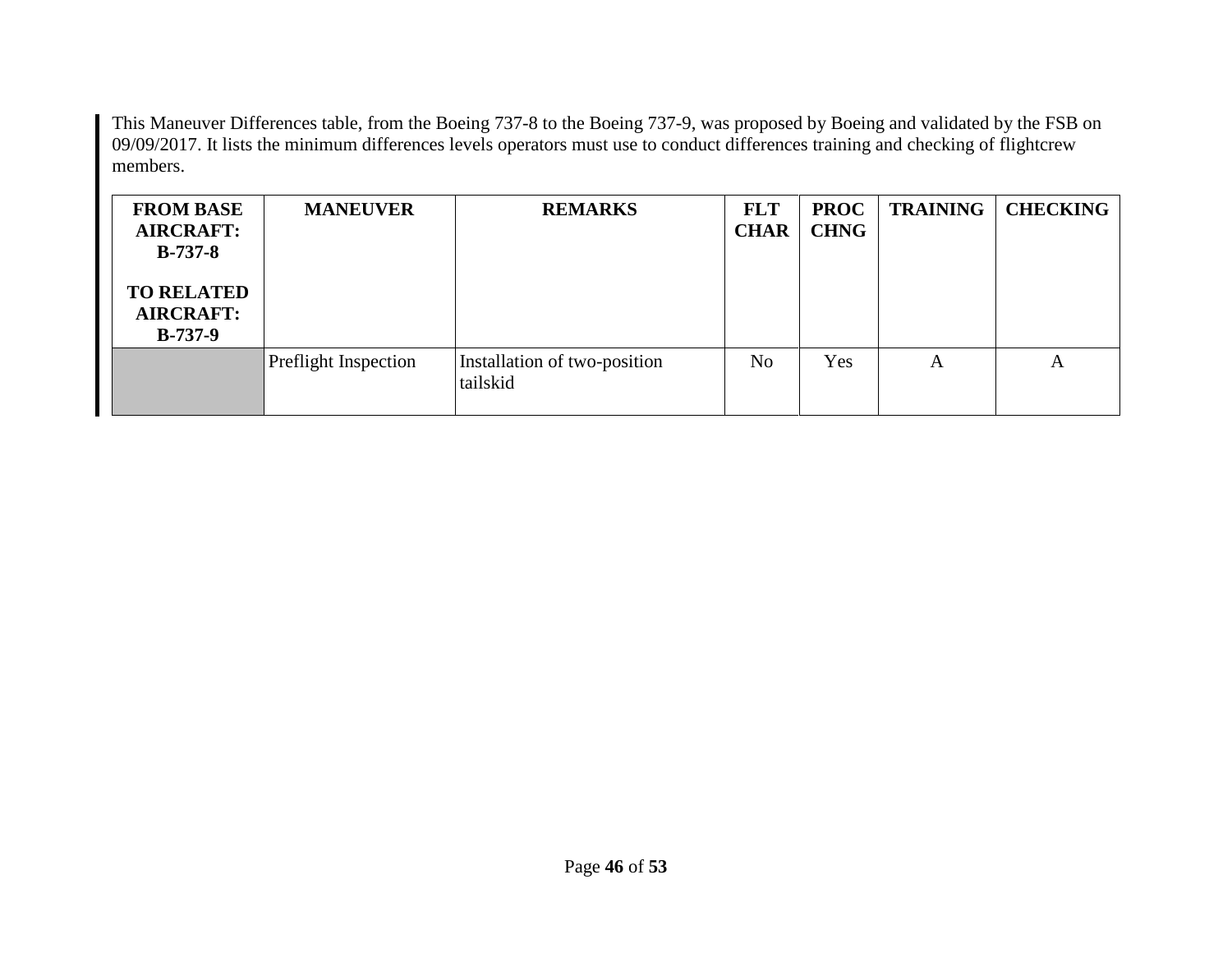## **APPENDIX 4. SUPERVISED LINE FLYING (SLF) TABLE**

<span id="page-46-0"></span>Operating Experience (OE) for flying multiple series may be accomplished in any B737. Additional SLF must be accomplished in accordance with the table below for those flightcrews flying the series listed. When differences training relates to qualification for flight management system (FMS), SLF must also include use of FMS. Such FMS required SLF pertinent to each flightcrew member must be obtained while serving in a flightcrew position and include FMS operation. However, Line-Oriented Flight Training (LOFT) involving FMS operation in an appropriately configured Level C or Level D full flight simulator (FFS) may be substituted.

When differences training relates to qualification for primary flight display (PFD)/navigation display (ND), SLF must also include use of PFD/ND. Such PFD/ND required SLF pertinent to each flightcrew member must be obtained while serving in a flightcrew position and includes PFD/ND operation. For flightcrew members with previous Electronic Flight Information Systems (EFIS) experience, a 4-hour LOFT session involving PFD/ND operation in an appropriately configured flight simulation training device (FSTD) (minimum of a Level 5 flight training device (FTD)), may be substituted for two SLF legs as specified below.

| <b>Related</b>                | <b>Base</b>            | $B-737$                 | <b>B-737-CL</b>        | <b>B-737-CL</b>        | $B-737-NG$             | $B-737-MAX$             |
|-------------------------------|------------------------|-------------------------|------------------------|------------------------|------------------------|-------------------------|
| Aircraft $\downarrow$         | Aircraft $\rightarrow$ |                         | (NON-EFIS)             | (EFIS)                 |                        |                         |
| <b>B-737</b>                  |                        | Not<br>Required         | 2/5                    | 2/5                    | 2/5                    | <b>Not</b><br>Evaluated |
| <b>B-737-CL</b><br>(NON-EFIS) |                        | 2/5                     | <b>Not</b><br>Required | 2/5                    | 2/5                    | <b>Not</b><br>Evaluated |
| <b>B-737-CL</b><br>(EFIS)     |                        | 2/5                     | 2/5                    | <b>Not</b><br>Required | $2*$                   | <b>Not</b><br>Evaluated |
| $B-737-NG$                    |                        | 2/5                     | 2/5                    | $2*$                   | <b>Not</b><br>Required | <b>Not</b><br>Required  |
| <b>B-737-MAX</b>              |                        | <b>Not</b><br>Evaluated | Not Evaluated Not      | Evaluated              | <b>Not</b><br>Required | <b>Not</b><br>Required  |

**SUPERVISED LINE FLYING**

1) \* Legs of LOFT in a Level 5 FTD or higher may be substituted.

2) SLF must be accomplished by a flight instructor or check pilot.

3) 2/5 = minimum of 5 hours of SLF, which includes two flight segments.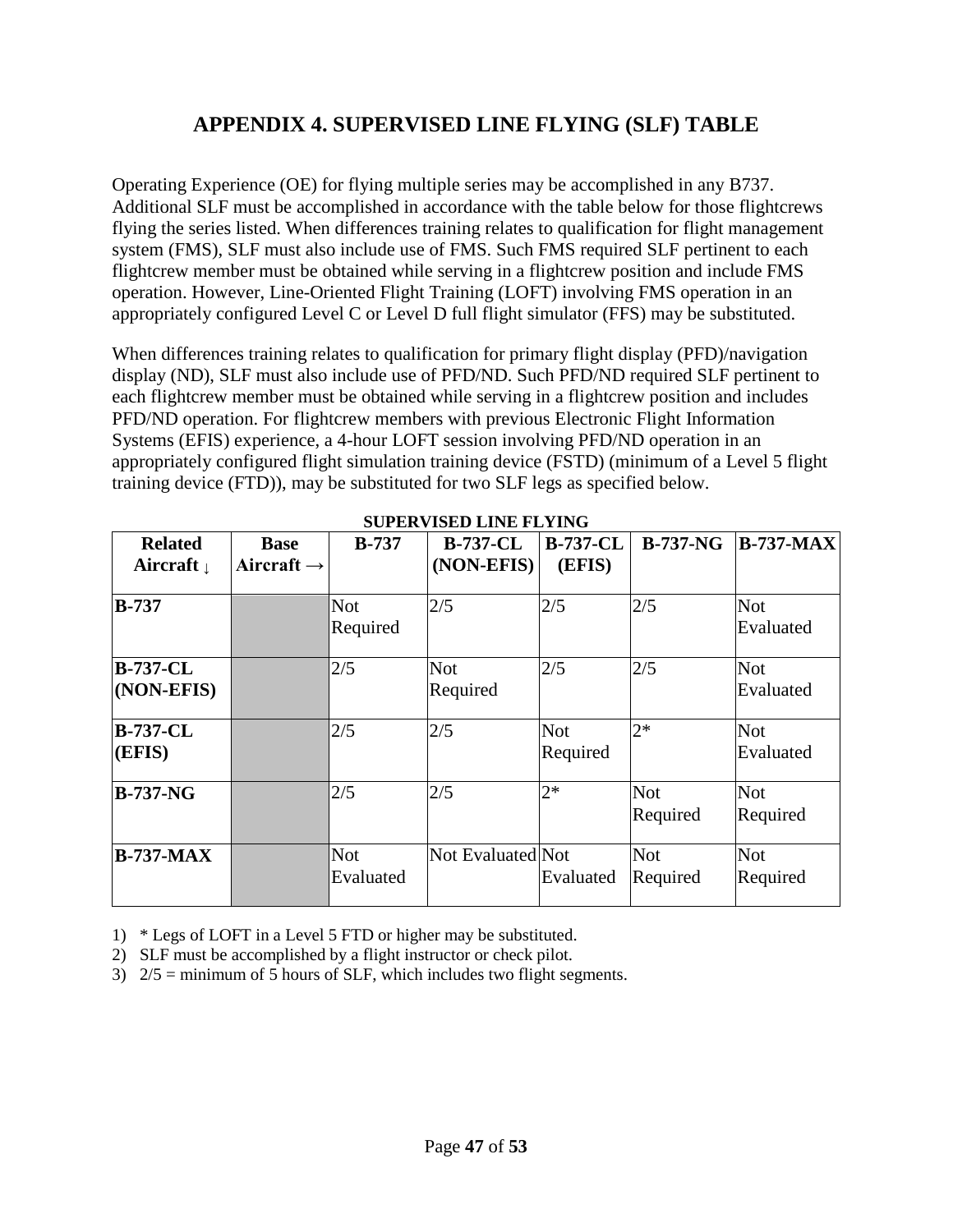## **APPENDIX 5. HEAD-UP GUIDANCE TRAINING**

<span id="page-47-0"></span>The Head-Up Display (HUD) pilot training requirements consist of those related to initial and recurrent ground and flight training. Unless covered concurrently during an initial or transition type rating course, a prerequisite to beginning this course of training is prior training, qualification, and currency in the B-737 airplane.

- 1 HUD General.
	- 1.1. INITIAL GROUND TRAINING. For all operators, the initial ground training program should include the following elements:
		- 1.1.1. Classroom instruction covering HUD operational concepts, crew duties and responsibilities, and operational procedures including preflight, normal, and non-normal pilot procedures. For operators wishing credit for low visibility operations predicated on use of the HUD, information should be provided on the operational characteristics, capabilities, and limitations of the ground facilities (surface movement guidance control system) and airborne Category (CAT) III system. Air carrier policies and procedures concerning low visibility operations should include a reporting process, minimum equipment list (MEL) issues, operation following a missed approach, Operating Experience (OE), and currency requirements.
		- 1.1.2. Classroom instruction (or computer-based training (CBT)) on the HUD symbology set and its interrelationship with airplane aerodynamics, inertial factors, and environmental conditions.
		- 1.1.3. A HUD pilot training manual or equivalent material in the operations manual which explains all modes of operation, the use of various HUD controls, clear descriptions of HUD symbology, including limit conditions and failures, and incorporating a crew procedures guide clearly delineating pilot flying (PF) and pilot monitoring (PM) duties, responsibilities, and procedural callouts and responses during all phases of flight during which HUD operations are anticipated. Emphasis on the availability and limitations of visual cues encountered on approach both before and after decision height (DH). This would include:
			- 1.1.3.1. Procedures for unexpected deterioration of conditions to less than minimum Runway Visual Range (RVR) encountered during approach, flare, and rollout.
			- 1.1.3.2. Demonstration of expected visual references with weather at minimum conditions.
			- 1.1.3.3. Expected sequence of visual cues during an approach in which visibility is at or above landing minima.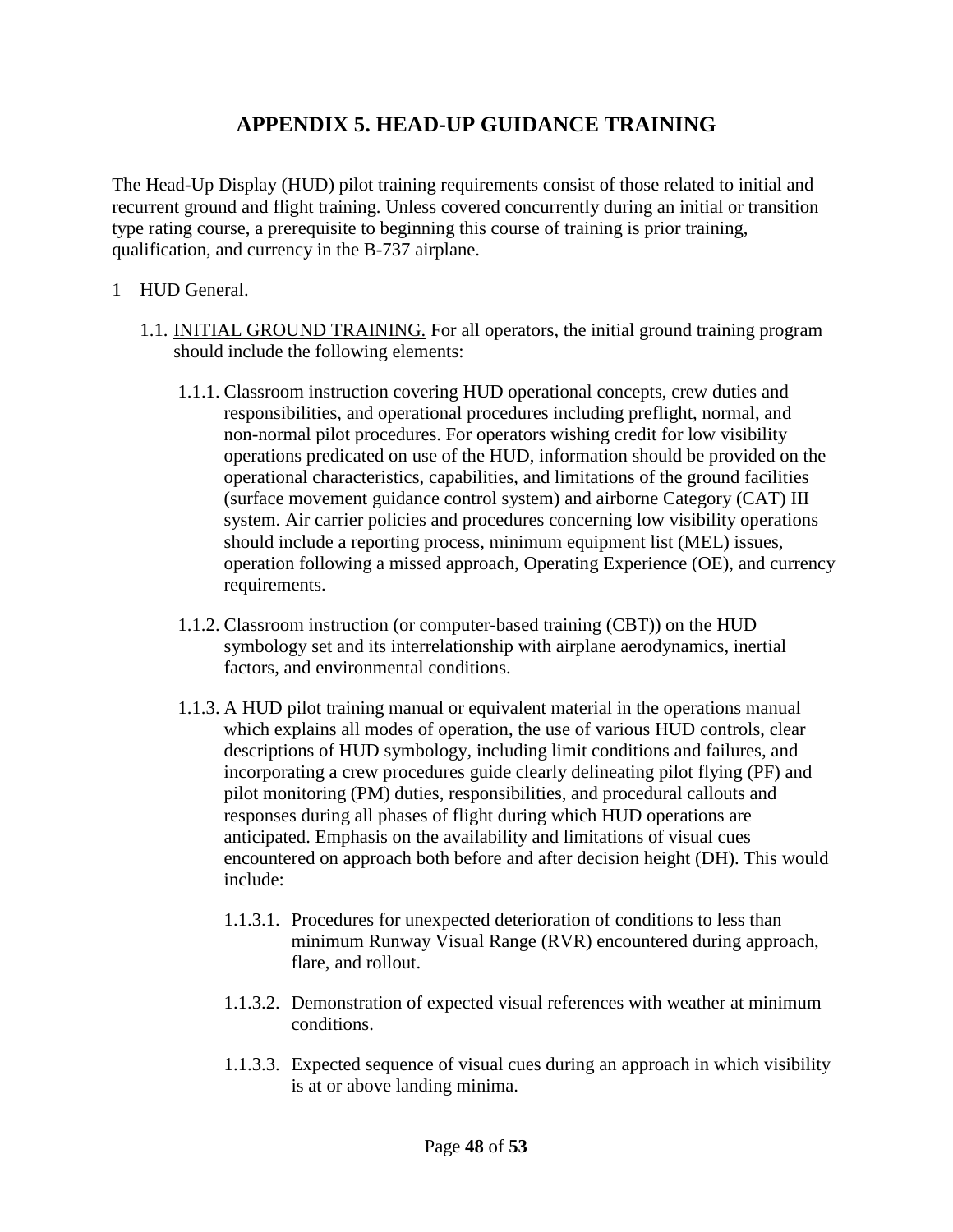- 1.1.4. A video demonstrating all modes of operation complete with sound. For operators wishing credit for low visibility operations predicated on use of the HUD, this should include narrative descriptions and several low weather approach demonstrations with procedural callouts and responses. All critical procedural callout possibilities should be covered.
- 1.1.5. If the HUD is used to conduct CAT II/III landings, emphasis on the need for rigorous crew discipline, coordination, and adherence to procedural guidelines is required.
- 1.2. INITIAL FLIGHT TRAINING. Unless integrated with initial or transition type rating training, flight training dedicated to HUD familiarization and proficiency is in addition to other required elements. When a full flight simulator (FFS) is used, only an FAA-approved B-737 FFS with both a visual and the Head-Up Guidance System (HGS) installed may be used. For FFS training, all required approaches should be flown from no closer than the final approach fix (FAF) for instrument approaches and from no closer than approximately 1,000 feet above ground level (AGL) (3–4 nautical miles (NM)) to the runway threshold for visual approaches.
	- 1.2.1. Flight training should include at least the following:
		- 1.2.1.1. Air work. Air work should include:
			- Straight and level flight, accelerations, and decelerations.
			- Normal and steep turns, climbs, and descents.
			- Stall prevention and recovery and unusual attitudes.
			- Vectors to intercept and track selected very high frequency omnidirectional range (VOR) courses.
		- **NOTE:** Emphasis should be placed on HUD unique symbology (i.e., flight path, flight path acceleration, airspeed error tape, angle of attack (AOA) limit bracket, and excessive pitch chevrons). When this training is complete, the trainee should have a thorough understanding of the relationship between aircraft flight path parameters and the HUD symbology.
			- 1.2.1.2. Visual approaches (Visual Meteorological Conditions (VMC) mode):
				- Perform one approach showing deviations above and below glideslope (GS) for symbology/runway relationship.
				- Straight-in landings, no wind, repeat with 10-knot crosswind, and at night.
				- Circling approaches and landing with 10-knot crosswind, if applicable.
		- **NOTE:** It is desirable to fly half of these approaches at different airports that have dissimilar approach and runway lighting systems. Special emphasis should be placed on optimizing circling approach techniques and procedures.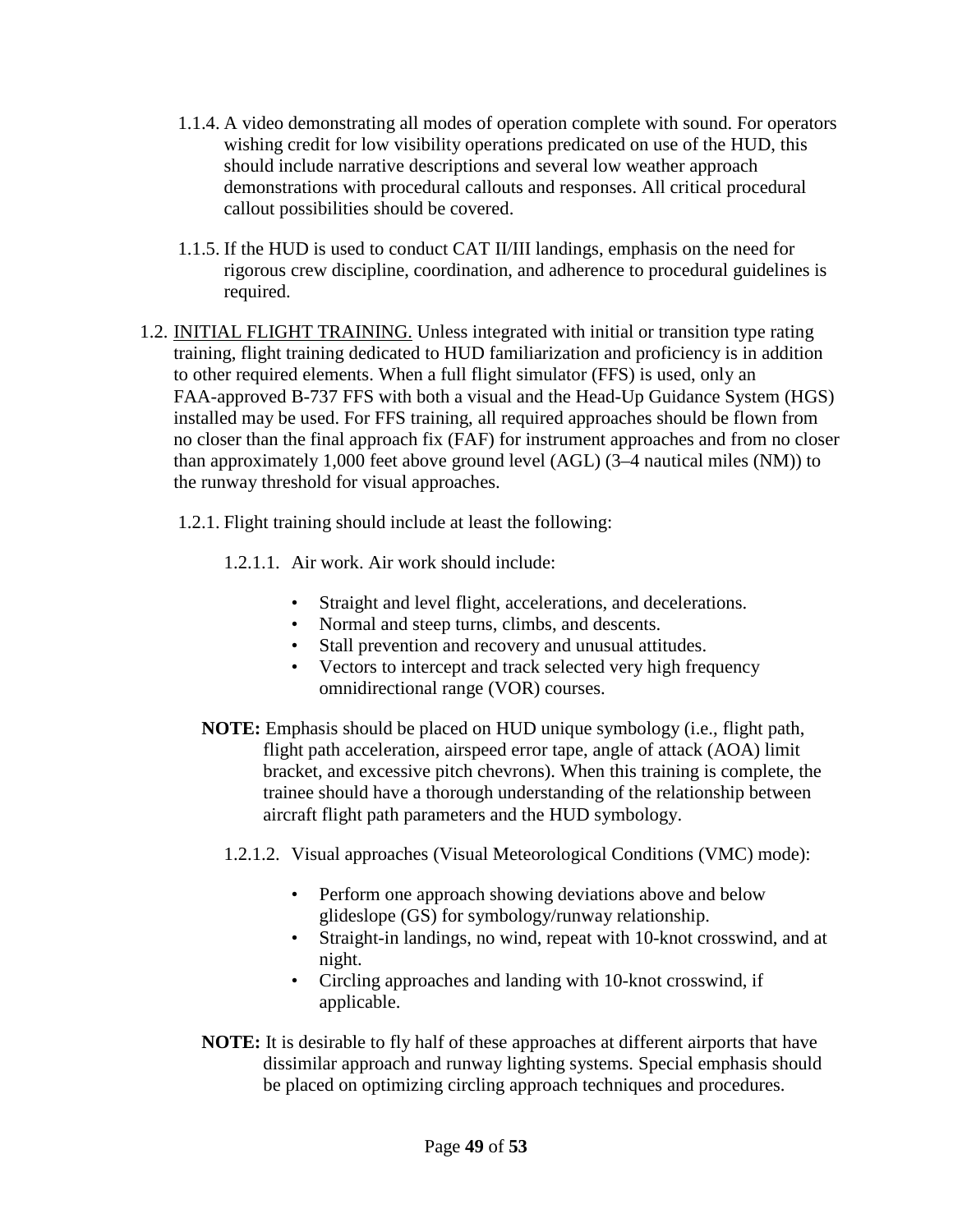Approaches with the aircraft in a non-normal flap configuration should be included.

- 1.2.2. Instrument approaches.
	- 1.2.2.1. For all operators:
		- Perform a CAT I approach to 200-foot DH, 2400 RVR, wind calm.
		- Demonstrate failures and incorrect settings on approach (i.e., misset runway elevation, airspeed, selected course).
		- Illustrate unique characteristics of symbology in windshear conditions (i.e., erratic wind speed and direction, flight path, flight path acceleration, and speed error).
		- Non-precision approach, VOR approach, 600-2 RVR, 15-knot crosswind.
	- 1.2.2.2. For operators wishing credit for low visibility operations predicated on use of the HUD:
		- Perform a CAT II approach to 100-foot DH, 1200 RVR, 5–10-knot crosswind.
		- Perform a CAT IIIa instrument landing system (ILS) approach and landing starting on a 30-degree intercept to the ILS, below GS, weather clear and calm.
		- CAT IIIa ILS with 700 RVR, wind calm, and another ILS with a 10-knot crosswind.
		- CAT IIIa ILS with various reasons for a missed approach (system downgrade, "APCH WARN", etc.).
		- CAT IIIa ILS with various RVRs and crosswinds, include light turbulence.
	- **NOTE:** Several of the instrument approaches should include a variety of ground and airborne system failures requiring pilot recognition and appropriate procedural actions. Demonstrate system/component failures could include flap asymmetry problems, engine out operations, HGS sensor failures, etc. Demonstration how HUD failure modes can reduce precision and increase pilot workload unless PF/PM duties and responsibilities are clearly delineated and understood.
- 1.2.3. Takeoff. For operators wishing credit for low visibility takeoff operations predicated on use of the HUD:
	- Normal takeoff, clear and calm, repeated with gusty winds.
	- Takeoff, 600-foot RVR, 5-knot crosswind.<br>• Takeoff. 300-foot RVR. 5-knot crosswind.
	- Takeoff, 300-foot RVR, 5-knot crosswind, engine failure prior to  $V_1$ .
	- Takeoff, 300-foot RVR, 5-knot crosswind, engine failure after  $V_1$ .
	- Takeoff with HGS failure, 300-foot RVR.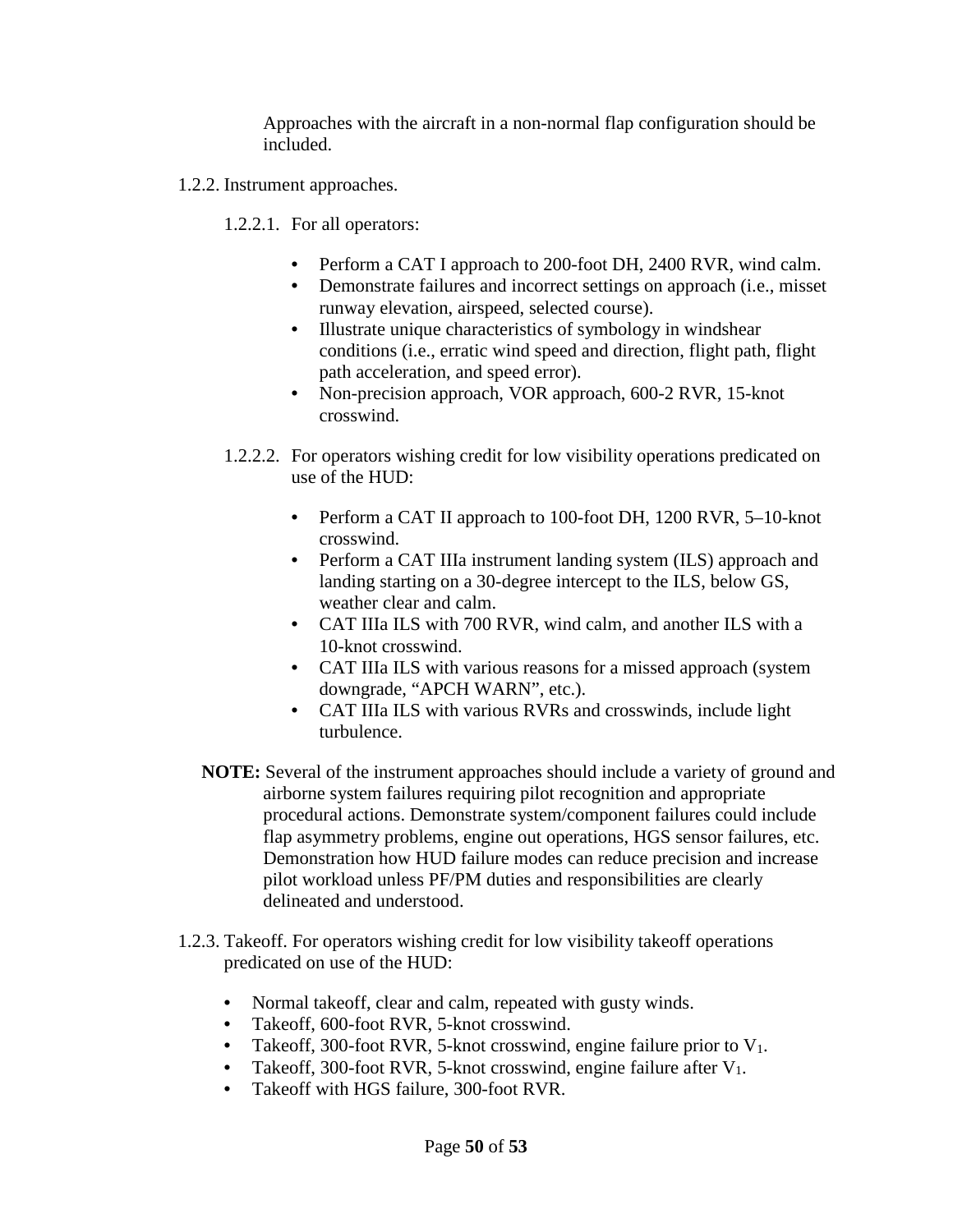- 1.2.4. For 14 CFR part 121 operators, pilots who have completed HUD training as part of an initial, transition, or upgrade course should complete their OE for HUD CAT II/IIIa operations within 60 days. Seconds in command (SIC) should be certified to perform CAT II/IIIa PM duties upon satisfactory completion of the HUD training program.
- 1.2.5. Check pilots must certify the satisfactory completion of OE for pilots in command (PIC) completing initial, transition, and upgrade training. This requirement should include three HUD assisted takeoffs, one visual approach, and three instrument approaches in conditions not less than RVR 1800.
- 1.2.6. For all operators, prior to utilizing the HUD in instrument meteorological conditions (IMC) conditions below RVR 1800, each PIC must accomplish at least 25 manually flown HUD approaches to Category II/IIIa minima in VMC conditions. Each approach must terminate in a manually controlled HUD assisted landing or HUD assisted go-around. In addition, each PIC must accomplish at least 25 HUD assisted takeoffs in VMC conditions prior to using the HUD mode in IMC conditions. Upon completion of this requirement, the HUD qualified pilot would then be observed to conduct HUD approaches to company authorized minima as set forth in their operations specifications (OpSpecs).
- 1.3. RECURRENT TRAINING AND CHECKING. For operators wishing credit for low visibility operations on use of the HUD, during the 6-month recurrent training and Proficiency Check (PC), the following low visibility operations should be performed in addition to regular requirements:
	- Approach and landing, 700-foot RVR, 10-knot crosswind.
	- Approach, 700-foot RVR, 10-knot crosswind, light turbulence with missed approach.
	- Takeoff, 300-foot RVR, 10-knot crosswind.
	- Takeoff, 300-foot RVR, engine failure either before or after  $V_1$ .
	- Selected ground training subjects should be reviewed annually.
- 2. HGS 4000 Enhanced Flight Vision System (EFVS) Training: Installed on Boeing Business Jet (BBJ) Aircraft—Not for Landing Credit.
	- 2.1. Initial Ground School Required (4 Hours).
		- **NOTE:** Completing the HGS 4000 EFVS computer-based training (CBT) completes the basic ground school. CBT learning material will be summarized during the Familiarization Flight briefing.
		- General.
		- Infrared (IR) theory.
		- EFVS system architecture.
		- Enhanced Vision System (EVS) HUD Display symbology.
		- EVS HUD display format.
		- EVS videos of flight scenarios.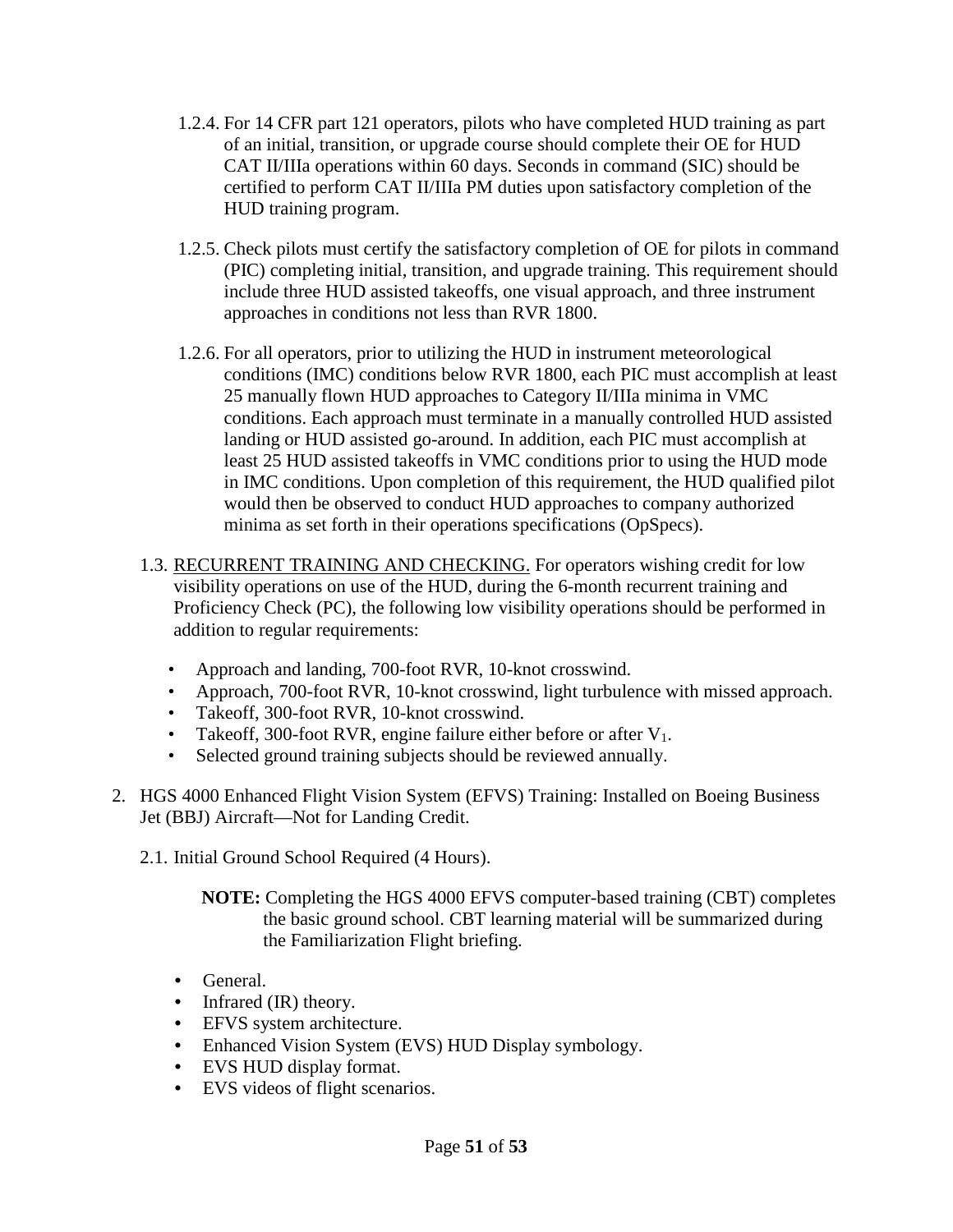- Runway markings and lighting.
- EVS operating procedures and limitations.
- Title 14 CFR part 91, § 91.175(c)(2).
- Noise and "blooming".
- Roman candle effect rain.
- Burlap effect.
- Burn in how to eliminate.
- Non-Uniformity Correction Calibration (NUUC).
- Weather conditions (fog and visual reference).
- Flightcrew qualification and training.
- Transition from EVS imagery to non-EVS, visual conditions.
- Crew briefings and callouts.
- Duties of PF and PM.
- Crew coordination.
- 2.2. Familiarization Flight Training Events Required Familiarization Flight (Left Seat) (2 Hours).
	- 2.2.1. EFVS equipment:
		- System use, checks, and tests.
		- Displays, modes, annunciations.
		- Design eye position.
		- Use of on/off switch and "clear" mode.
	- 2.2.2. Transition from EVS imagery to non-EVS, visual conditions, and runway acquisition.
	- 2.2.3. Crew briefings and callouts.
	- 2.2.4. Instrument failures and warning systems.
	- 2.2.5. Various daylight and night takeoffs and landings including the following:
		- VMC takeoff and landing.
		- Precision approach and landing (any one of these):
			- o ILS, Global Positioning System Landing System (GLS), wide area augmentation system (WAAS)/lateral approach procedures with vertical guidance (LPV).
		- Precision approach and missed approach (any one of these):
			- o ILS, GLS, WAAS/LPV.
		- Non-precision approach and landing. (Localizer (LOC) only to minimum descent altitude (MDA)).
		- Required Navigation Performance (RNP) approach and landing if applicable.